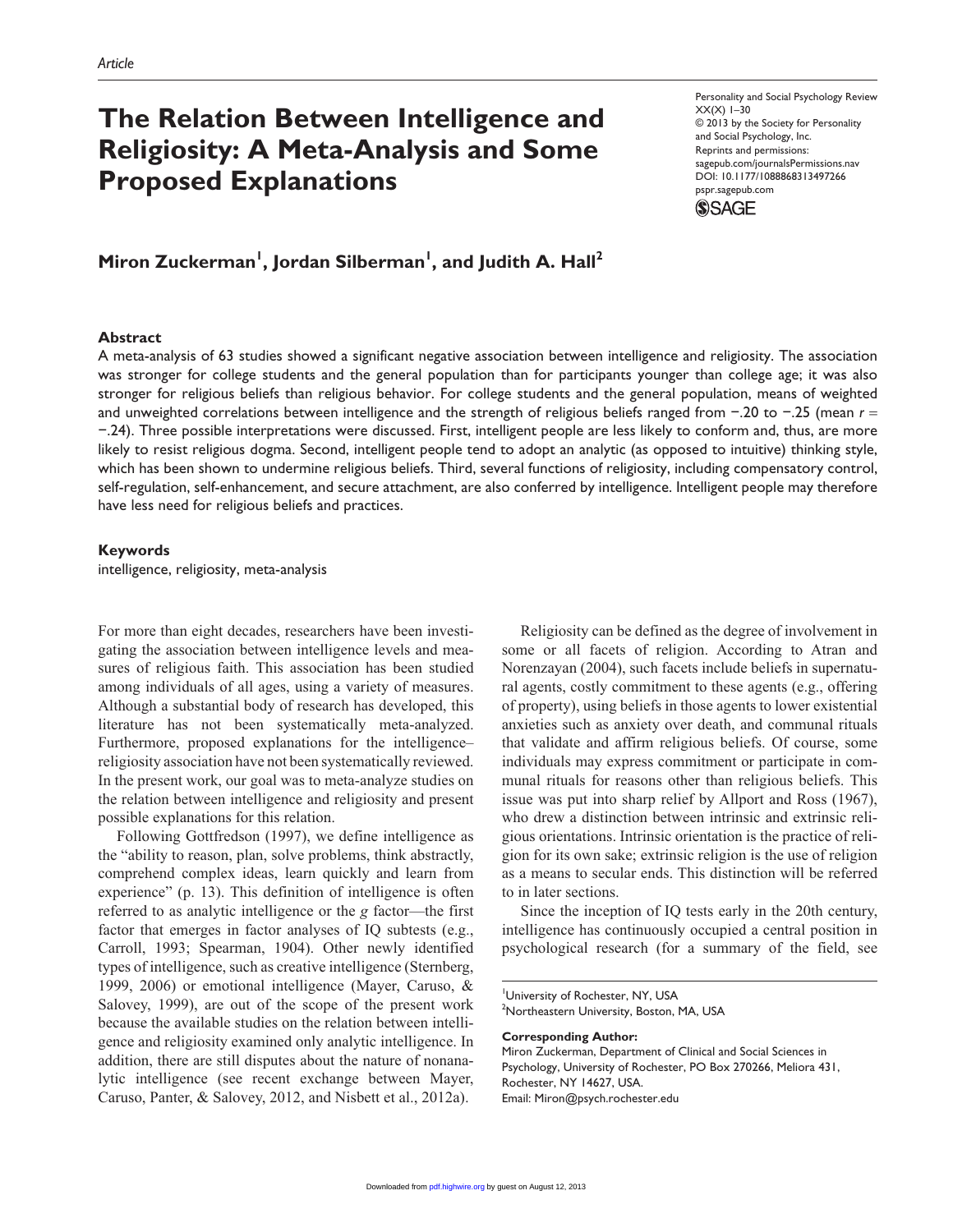Nisbett et al., 2012b). Religion, on the other hand, has a more intermittent history. Gorsuch (1988) noted that interest in the psychology of religion was strong before 1930, almost extinct between 1930 and 1960, and on the rise after 1960. This latter trend has accelerated in recent years. Indeed, it is safe to say that the bulk of the present content of psychology of religion has been constructed over the last 20 years (see, for example, Atran & Norenzayan, 2004, or the special religiosity issues of *Personality and Social Psychology Review*, February 2010, and of the *Journal of Social Issues*, December 2005).

Given the importance of both intelligence and religious beliefs in psychological research, the relation between them constitutes an intriguing question. Indeed, as shown below, this question attracted attention very early in the history of psychological research, and it continues to foster debate today. The nature of the relation between intelligence and religiosity can advance our knowledge about both constructs: We might learn who holds religious beliefs and why; we might also learn how and why intelligent people do (or do not) develop a particular belief system.

# **The Relation Between Intelligence and Religiosity: A Brief History**

To our knowledge, the first studies on intelligence and religiosity appeared in 1928, in the *University of Iowa Studies series, Studies in Character* (Howells, 1928; Sinclair, 1928). These studies examined sensory, motor, and cognitive correlates of religiosity. Intelligence tests were included in the battery of administered tasks. Both Howells (1928) and Sinclair (1928) found that higher levels of intelligence were related to lower levels of religiosity.

Accumulation of additional research during the subsequent three decades prompted Argyle (1958) to review the available evidence. He concluded that "intelligent students are much less likely to accept orthodox beliefs, and rather less likely to have pro-religious attitudes" (p. 96). Argyle also noted that, as of 1958, all available evidence was based on children or college student samples. He speculated, however, that the same results might be observed for adults of post-college age.

In the subsequent decade, the pendulum swung in the opposite direction. Kosa and Schommer (1961) and Hoge (1969) drew conclusions from their data that were inconsistent with those of Argyle (1958). According to Kosa and Schommer, "social environment regulates the relationship of mental abilities and religious attitudes by channeling the intelligence into certain approved directions: a secular-oriented environment may direct it toward skepticism, a church-oriented environment may direct it toward increased religious interest" (p. 90). They found that in a Catholic college, more intelligent students knew more about religious doctrine and participated more in strictly religious organizations. To the extent that such participation is an indicator of religiosity,

these results supported the Kosa and Schommer prediction. Unfortunately, measures of religious beliefs were not used.

Hoge (1969, 1974) tracked changes in religious attitudes on 13 American campuses. He compared survey data, most of which were collected between 1930 and 1948, with data that he collected himself in 1967 and 1968. On four campuses, Hoge also examined the relation between SAT scores and religious attitudes. Correlations were small and mostly negative. Hoge (1969) concluded that "no organic or psychic relationship exists between intelligence and religious attitudes and . . . the relationships found by researchers are either due to educational influences or biases in the intelligence tests" (p. 215). Hoge acknowledged that range restrictions of college students' intelligence scores may decrease correlations between intelligence and other variables. Nevertheless, he concluded that the low negative-intelligence-religiosity correlations implied that there is no relation between intelligence and religiosity.

Seventeen years later, in a revision of Argyle's 1958 book, Argyle and Beit-Hallahmi (1975) again reviewed the literature on the relation between intelligence and religiosity. Unlike the first edition, the revised monograph did not offer a conclusion regarding the magnitude or direction of this relation. This waning conviction continued during the remainder of the century. For example, Beit-Hallahmi and Argyle (1997) suggested that "there are no great differences in intelligence between the religious and non-religious, though fundamentalists score a little lower" (p. 183). They also noted the lack of large-scale studies that controlled for demographic variables, "or any studies which make clear what the direction of causation is, if there is any effect at all" (p. 177). In an introduction to his own study, Francis (1998) reviewed the published evidence and stated that the number of studies reporting a negative relation exceeded the number reporting a positive relation or no relation. However, his own findings from that study as well as others (e.g., Francis, 1979) showed no relation, posing a clear challenge to "the research consensus formulated in the late 1950s by Argyle (1958)" (Francis, 1998, p. 192). Ironically, Francis worked exclusively with children and adolescents—precisely the population that, according to Argyle (1958), does show a negative relation between intelligence and religiosity.

As if in response to Beit-Hallahmi and Argyle's (1997) call, the last decade has seen a number of large-scale studies that examined the relation between intelligence and religiosity (Kanazawa, 2010a; Lewis, Ritchie, & Bates, 2011; Nyborg, 2009; Sherkat, 2010). Kanazawa (2010a), Sherkat (2010), and Lewis et al. (2011) all found negative relations between intelligence and religiosity in post-college adults. Nyborg (2009) found that young atheists (age 12 to 17) scored significantly higher on an intelligence test than religious youth.

The last decade also saw studies on the relation between intelligence and religiosity at the group level. Using data from 137 nations, Lynn, Harvey, and Nyborg (2009) found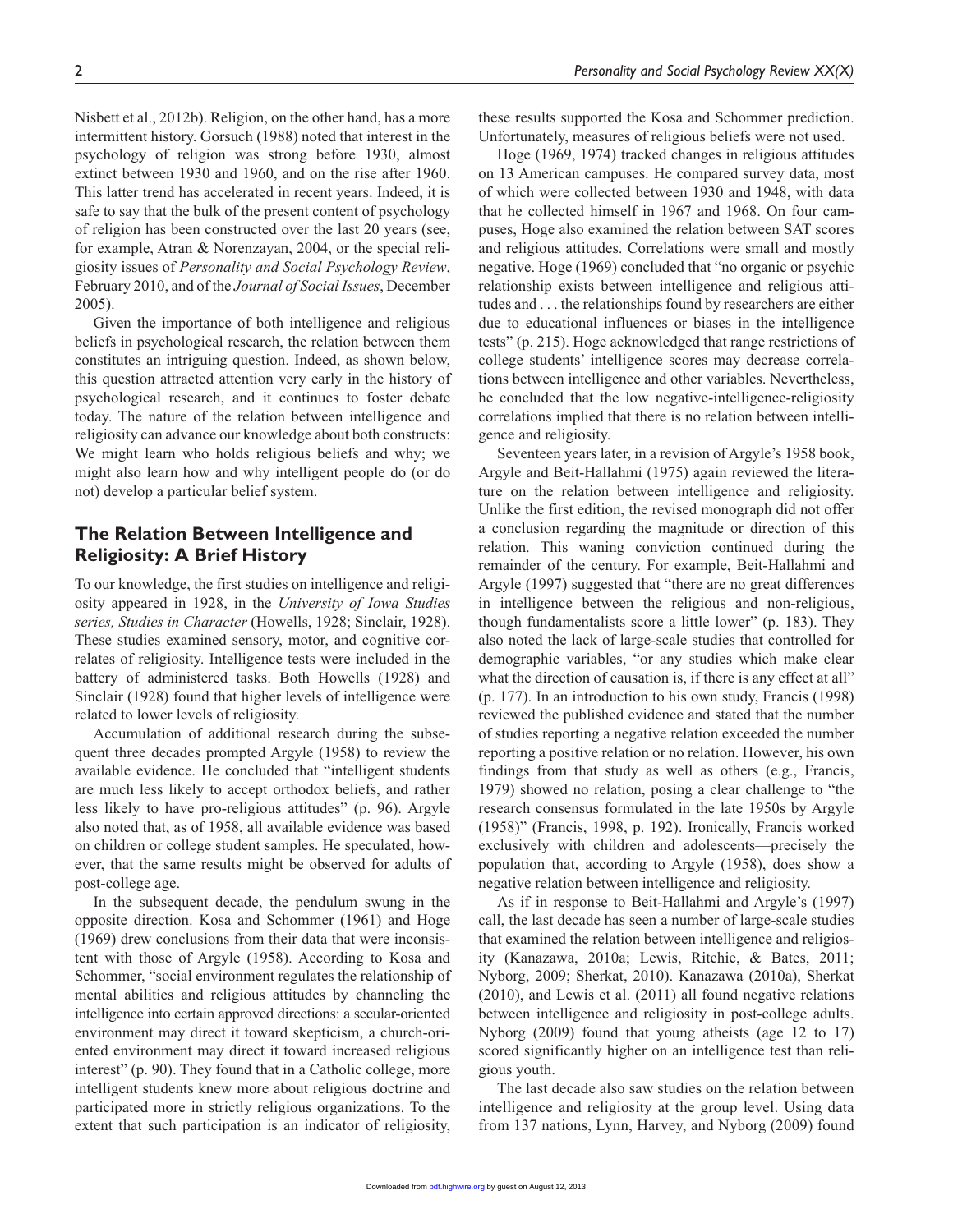a negative relation between mean intelligence scores (computed for each nation) and mean religiosity scores. However, IQ scores from undeveloped and/or non-Westernized countries might have limited validity because most tests were developed for Western cultures. Low levels of literacy and problems in obtaining representative samples in some countries may also undermine the validity of these findings (Hunt, 2011; Richards, 2002; Volken, 2003). In response to these critiques, Reeve (2009) repeated the analysis but set all national IQ scores lower than 90 to 90. The resulting IQ-religiosity correlation was not lower than what had been reported in prior studies (see Reeve, 2009, for a discussion of his truncating procedure). In the same vein, Pesta, McDaniel, and Bertsch (2010) found a negative relation between intelligence and religiosity scores that were computed for all 50 states in the United States. These results are less susceptible to the problems (e.g., cultural differences) that plagued studies at the country level. Thus, the current literature suggests that aggregates may also exhibit a negative relation between intelligence and religiosity. However, the reasons for relations at the group level may be quite different from reasons for the same relations at the individual level.

Finally, parallel to studies on intelligence and religiosity, psychologists have also examined a related issue—the prevalence of religiosity among scientists. This line of research also started early (Leuba, 1916) and the topic continued to attract attention in more recent years (e.g., Larson & Witham, 1998). Studies in this area have found that, relative to the general public, scientists are less likely to believe in God. For example, Leuba (1916) reported that 58% of randomly selected scientists in the United States expressed disbelief in, or doubt regarding the existence of God; this proportion rose to nearly 70% for the most eminent scientists. Larson and Witham (1998) reported similar results, as evidenced by the title of their article—"Leading scientists still reject God." Of course, higher intelligence is only one of a number of factors that can account for these results.

Despite the recent uptick of research on the intelligence– religiosity connection, we are not aware of any recent scholarly reviews besides those listed hereinbefore. Outside of academic journals, however, there have been at least two reviews (Beckwith, 1986; Bell, 2002). Beckwith (1986) concluded that 39 of the 43 studies that he summarized supported a negative relation between intelligence and religiosity, and Bell (2002) simply repeated this tally. However, some of the studies reviewed by Beckwith were only indirectly relevant (e.g., comparisons between more and less prestigious universities), and some relevant studies were excluded.

In summary, the relation between intelligence and religiosity has been examined repeatedly, but so far there is no clear consensus on the direction and/or the magnitude of this association. There is a hint that age might moderate the relationship, but this issue has not been put to test. Finally, there is also no consensus on what might explain this relation.

# **The Present Investigation**

The purpose of the present investigation was twofold. First, we aimed to conduct a quantitative assessment of the nature and magnitude of the relation between intelligence and religiosity. Embedded in this purpose was also the intent to examine a tripartite division of research participants—precollege, college, and non-college (non-college refers to individuals of college age or older who are not in college)—as a moderator of this association. Francis's studies (e.g., Francis, 1998) suggest that in the precollege population, intelligence is only weakly related to religiosity. Because the college experience has many unique characteristics (e.g., first time away from home, exposure to new ideas, higher levels of freedom and independence), and because the range of intelligence is restricted in the college population, this demographic group was considered separately. This left the non-college population as the third category to be examined.

The second purpose of the investigation was to examine explanations for any observed associations between intelligence and religiosity. Most extant explanations (of a negative relation) share one central theme—the premise that religious beliefs are irrational, not anchored in science, not testable and, therefore, unappealing to intelligent people who "know better." As Bertsch and Pesta (2009) put it, "people who are less able to acquire the capacity for critical thought may rely more heavily on comfortable belief systems that provide uncontested (and uncontestable) answers" (p. 232). Nyborg (2009) offered a similar view: "High IQ-people are able to curb magical, supernatural thinking and tend to deal with the uncertainties of life on a rational-critical-empirical basis" (p. 91). Some investigators adopted this approach but, as Hoge (1969) had done earlier, added education as a possible mediating variable. Reeve and Basalik (2011), for example, suggested that "populations with higher average IQ are likely to gravitate away from religious social conventions and towards more rational . . . systems conferred by the higher (average) educational achievement of that population" (p. 65).

We identified three other explanations of the negative intelligence–religiosity association, offered by Argyle (1958), Kanazawa (2010a, 2010b), and Sherkat (2010). Argyle (1958) suggested briefly and without elaboration that more intelligent people tend to rebel against conventions, including orthodox religious beliefs. Kanazawa (2010a, 2010b) posited that religious beliefs developed early in our ancestral environment because they were evolutionarily adaptive; atheism, in contrast, is evolutionarily novel. He also proposed that intelligence developed as a capacity to cope more effectively with evolutionarily novel problems. Given that atheism is evolutionarily novel, it is more likely to be adopted by more intelligent people. Sherkat (2010), focusing on Christian fundamentalism (as opposed to general religiosity) and verbal ability (as opposed to general intelligence), proposed that fundamentalism has a negative effect on verbal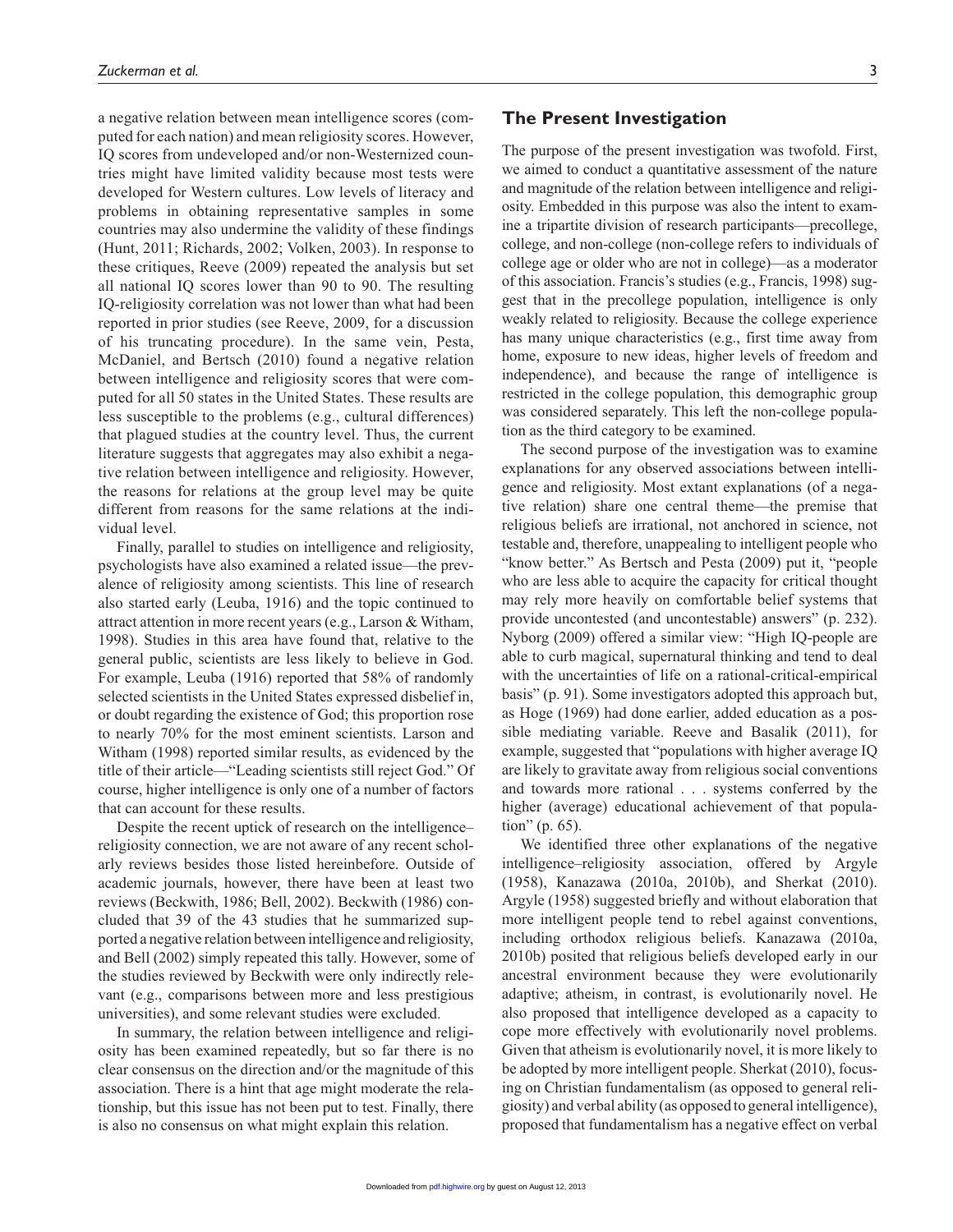ability. The reason is that very conservative Christians scorn secular education, the search for knowledge, information from the media, and anything emanating from the scientific method. Furthermore, conservative Christians maintain homogeneous social networks, shun nonadherents, and avoid information from external sources. The overall effect is that fundamentalist Christian beliefs as well as ties to sectarian denominations have a negative effect on verbal ability.

Religion may indeed be a set of beliefs in the supernatural (e.g., Nyborg, 2009) that was adaptive in an ancestral environment (Kanazawa, 2010a). However, we believe that religion is much more than that and, as such, the interpretations of its inverse relation with intelligence are more complicated than those offered so far. Specifically, recent theoretical and empirical work on the role and functions of religion in human life (e.g., Sedikides, 2010) allow a new look at the relation between intelligence and religiosity. However, we will take that look only after we establish the nature of this relation.

# **Method**

# *Selection of Studies*

We searched for relevant articles in *PsycINFO*, using the following intelligence-related search terms: i*ntelligence quotient, IQ, intelligence*, and *cognitive ability*. Search terms relating to religiosity were also entered, including *religion, spirituality, religiosity*, and *religious beliefs.* A Google Scholar search was conducted for articles that contained the word *religion* and either *IQ* or *intelligence*. In addition, articles from the *Journal for the Scientific Study of Religion* and *Review of Religious Research* in years not indexed by *PsycINFO* were inspected one-by-one. The *Archive for the Psychology of Religion*, which is not covered by *PsycINFO*, was also reviewed. Finally, reference lists of studies that were identified by any of the aforementioned methods were searched for additional relevant studies.

Studies were included in the meta-analysis if they examined the relation between intelligence and religiosity at the individual level, and if the effect size (Pearson *r*) of that relation was provided directly or could be computed from other statistics. For several studies, intelligence and religiosity were measured, but the authors did not report the relation between these two variables. Authors of such studies were contacted to obtain the relevant information. If authors did not respond to our first request, two more reminders were sent. When necessary, second and/or third coauthors were also contacted. Studies that examined the relation between intelligence and religiosity indirectly (e.g., comparisons at group levels, comparisons between scientists and the general population) were excluded.

Studies included in the present meta-analysis used a variety of intelligence and religiosity measures. Most of the intelligence tests are widely used (e.g., Wechsler tests, Peabody Picture Vocabulary Test, etc.). A subgroup of studies used

university entrance exams (UEEs; e.g., SAT, GRE), which are highly correlated with standard IQ measures (correlations in the .60-.80 range are typical for college students). Indeed, these tests are often viewed as measures of general intelligence (Frey & Detterman, 2004; Koenig, Frey, & Detterman, 2008). We also included studies that administered tests of cognitive abilities (e.g., synonym tests, working memory tests) that could reasonably serve as proxies for IQ measures.

We also examined the relations between school performance (grade point average, GPA) and religiosity. Intelligence and GPA correlate only moderately (the .25-.40 range is typical for college students; e.g., Feingold, 1983; Pesta & Poznanski, 2008; Ridgell & Lounsbury, 2004). Indeed, Coyle and Pillow (2008; Study 1) reported that correlations between intelligence and SAT/ACT scores were substantially higher than those between intelligence and GPA. However, while GPA is probably a poor indicator of intelligence, it can also be seen as a measure of educational achievement. As noted hereinbefore, some investigators saw education as the mediator of the relation between intelligence and religion, a view that will get some support if GPA (viewed as a measure of educational performance) is negatively related to religiosity. Accordingly, we planned to examine the relation between GPA and religiosity separately.

The religiosity measures included belief scales that assessed various themes related to religiosity (e.g., belief in God and/or the importance of church). In addition, we included studies that measured frequency of religious behaviors (e.g., church attendance, prayer), participation in religious organizations, and membership in denominations.

Table 1 presents the studies that were analyzed. If results for more than one independent sample of participants were reported in a single article, they were considered as separate studies in the analysis. Altogether there were 63 studies from 52 sources. Articles from which data were extracted are marked by an asterisk in the Reference section. Table 1 presents a number of characteristics for each study; these will be explained in greater detail in the following section. Finally, Table 1 presents an effect size for each study—the zero-order correlation between intelligence and religiosity.

#### *Data Extraction and Coding*

The first author extracted an effect size *r* for each study; a negative correlation indicated that higher intelligence was associated with lower religiosity. When several correlations were available due to the use of multiple religiosity and/or intelligence measures, the average correlation was computed. However, the separate correlations were retained for moderation analyses if each correlation corresponded to a different level of a moderator (see the following for details). The first author also coded all of study attributes that are described in the following. The third author recomputed all effect sizes and recoded all study attributes. Only one coding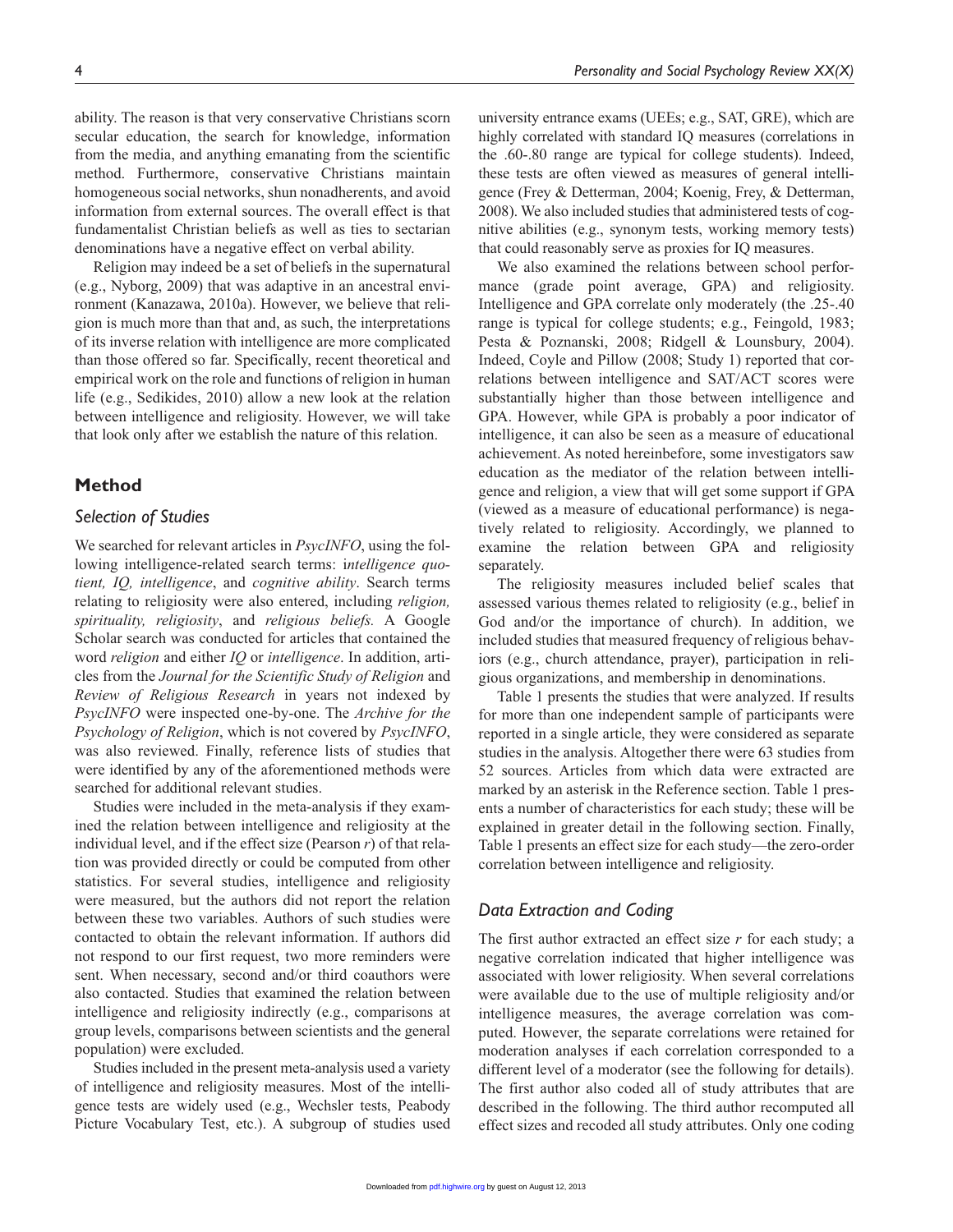| Study                                                                                      | Total n         | Proportion<br>of males | Intelligence measure                               | Religiosity<br>measure | Number of items in<br>religiosity measure                   | Sample      | Bias              | Effect size<br>$\epsilon$   |
|--------------------------------------------------------------------------------------------|-----------------|------------------------|----------------------------------------------------|------------------------|-------------------------------------------------------------|-------------|-------------------|-----------------------------|
| Bender (1968)                                                                              | $\frac{6}{2}$   | $\frac{1}{2}$          | UEE and GPA                                        | Attendance             | -                                                           | Non-college | Time gap          | $-10^{a}$                   |
| Bertsch and Pesta (2009)                                                                   | 278             | 0.42                   | Wonderlic Personnel Test                           | <b>Beliefs</b>         | $\tilde{c}$                                                 | College     | n/a               | $\frac{15}{1}$              |
| Blanchard-Fields, Hertzog, Stein, and Pak (2001); C. Hertzog, personal                     | 96              |                        | communications, October 2011:                      |                        |                                                             |             |                   | $500^{\circ}$               |
| Study 1                                                                                    |                 | 0.60                   | Shipley Vocabulary Test                            | Mixed                  | $\tilde{\gamma}$                                            | College     | n/a               |                             |
| Study 2                                                                                    | 219             | 0.42                   | Shipley Vocabulary Test                            | Mixed                  | $\tilde{\lambda}$                                           | Non-college | n/a               | $-32^{c}$                   |
| Bloodgood, Turnley, and Mudrack<br>(2008)                                                  | 230             | 0.63                   | 当                                                  | Attendance             |                                                             | College     | n/a               | $\frac{15}{1}$              |
| D. G. Brown and Lowe (1951)                                                                | 108             | n/a                    | Ë                                                  | <b>Beliefs</b>         | $\tilde{c}$                                                 | College     | groups<br>Extreme | $-43$                       |
| Carlson (1934)                                                                             | $\overline{0}$  | n/a                    | 当                                                  | <b>Beliefs</b>         | $\lambda$                                                   | College     | Time gap          | $\frac{6}{1}$               |
| Carothers, Borkowski, Burke                                                                | $\overline{a}$  | $\circ$                | WAIS-R Vocabulary and Block                        | Attendance             | $\lambda$                                                   | Non-college | $n/a^d$           | $-25$                       |
| Carothers, personal communication,<br>Lefever, and Whitman (2005); S. S.<br>September 2011 |                 |                        | design                                             |                        |                                                             |             |                   |                             |
| Ciesielski-Kaiser (2005)                                                                   | 216             | 0.36                   | Shipley Institute for Living Scale                 | <b>Beliefs</b>         | $\tilde{\mathcal{L}}$                                       | College     | n/a               | $\frac{4}{1}$               |
| Corey (1940)                                                                               | 234             | n/a                    | 当                                                  | <b>Beliefs</b>         | $\frac{2}{2}$ $\frac{2}{2}$                                 | College     | n/a               | $-0.3$                      |
| Cottone, Drucker, and Javier (2007)                                                        | 123             | 0.35                   | WAIS III comprehension and<br>similarities and GPA | <b>Beliefs</b>         |                                                             | College     | n/a               | $-14^{\circ}$               |
| Crossman (2001)                                                                            | 75              | 0                      | Immediate free recall                              | <b>Beliefs</b>         | <sub>ک</sub> ر                                              | Non-college | n/a               | $-36$                       |
| Deptula, Henry, Shoeny, and Slavick<br>(2006)                                              | 11,963          | n/a                    | Modified Peabody Picture<br>Vocabulary Test        | <b>Beliefs</b>         |                                                             | Precollege  | n/a               | $\frac{1}{1}$               |
| Dodrill (1976)                                                                             | $\frac{4}{4}$   | 0.54                   | WAIS                                               | <b>Beliefs</b>         | $\tilde{c}$                                                 | Non-college | groups<br>Extreme | 50                          |
| Dreger (1952)                                                                              | SO              | 0.50                   | Wonderlic Personnel Test                           | <b>Beliefs</b>         | Σ,                                                          | Non-college | $n/a^g$           | $-13$                       |
| Feather (1964)                                                                             | 165             | $\frac{1}{2}$          | Syllogisms                                         | <b>Beliefs</b>         | $\tilde{\lambda}$                                           | College     | n/a               | $-16$                       |
| Feather (1967)                                                                             | $\overline{4}$  | 0.50                   | Syllogisms                                         | Membership             |                                                             | College     | n/a               | $-0.09$                     |
| Foy (1975)                                                                                 | 36              | 0.50                   | WAIS                                               | <b>Beliefs</b>         | $\stackrel{\textstyle _{\textstyle \sim}}{\textstyle \sim}$ | Non-college | n/a               | $-50$                       |
| Francis (1979)                                                                             | 2,272           | n/a                    | IQ from school records                             | Mixed                  | $\tilde{\lambda}$                                           | Precollege  | n/a               | $\mathcal{A}^{\mathcal{C}}$ |
| Francis (1998); Francis (1997)                                                             | $\overline{7}$  | 0.40                   | Raven Progressive Matrices                         | Mixed                  | Both I and >2                                               | Precollege  | n/a               | $-0.4$                      |
| Francis, Pearson, and Stubbs (1985)                                                        | 290             | 0.72                   | IQ (not specified)                                 | <b>Beliefs</b>         | $\tilde{\gamma}$                                            | Precollege  | n/a               | $-13$                       |
| Franzblau (1934)                                                                           | 354             | 0.44                   | Terman Test of Mental Abilities                    | <b>Beliefs</b>         | $\tilde{\lambda}$                                           | Precollege  | n/a               | $-15$                       |
| Gilliland (1940)                                                                           | 326             | n/a                    | Not specified                                      | <b>Beliefs</b>         | $\tilde{\lambda}$                                           | College     | n/a               | S.                          |
| Gragg (1942)                                                                               | $\frac{8}{100}$ | 0.50                   | 当                                                  | <b>Beliefs</b>         | Σ,                                                          | College     | n/a               | $-0.02$                     |
| Hadden (1963)                                                                              | 261             | n/a                    | $\mathcal{E}_{\Theta}^{\mathsf{A}}$                | Mixed                  | $\tilde{c}$                                                 | College     | n/a               | $-06$                       |
| Hoge (1969)                                                                                |                 |                        |                                                    |                        |                                                             |             |                   |                             |
| Study 1                                                                                    | I79             | n/a                    | 買                                                  | Mixed                  | ۷,                                                          | College     | n/a               | $-12^{i}$                   |
| Study 2                                                                                    | 135             | n/a                    | 当                                                  | Mixed                  | $\lesssim$                                                  | College     | n/a               | $-0.80$                     |
| Study 3                                                                                    | 327             | n/a                    | 買                                                  | Mixed                  | $\lambda$                                                   | College     | n/a               | $-0$ 7                      |
| Horowitz and Garber (2003)                                                                 | 172             | 0.46                   | WISC Vocabulary and Block design                   | Mixed                  |                                                             | Precollege  | Time gap          | Ď                           |
|                                                                                            |                 |                        |                                                    |                        |                                                             |             |                   | (continued)                 |

Table 1. Overview of Studies Included in the Meta-Analysis. **Table 1.** Overview of Studies Included in the Meta-Analysis.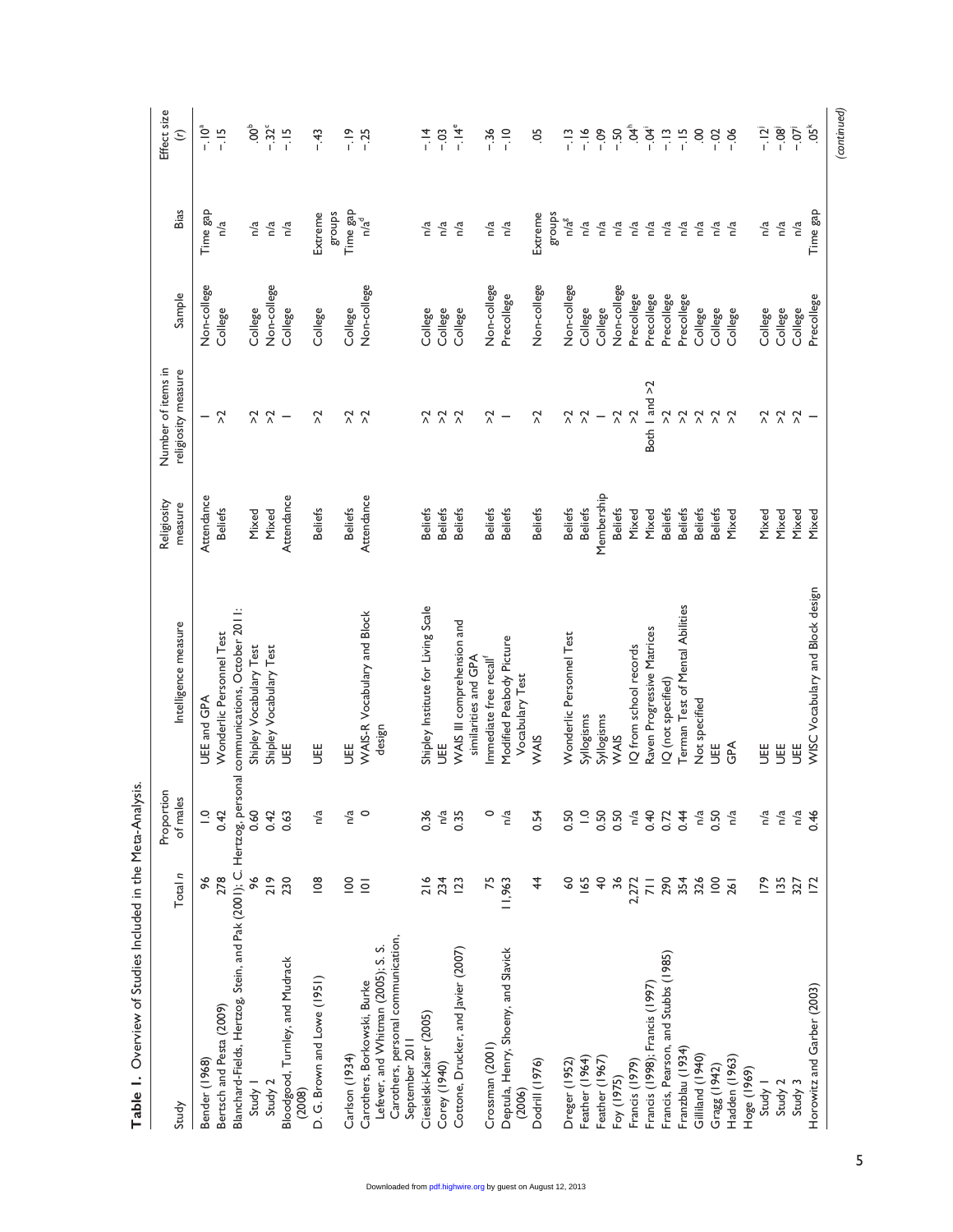| Study                                                                   | Total n         | Proportion<br>of males | Intelligence measure                                             | Religiosity<br>measure | Number of items in<br>religiosity measure                      | Sample      | Bias                | Effect size<br>$\mathfrak{S}$ |
|-------------------------------------------------------------------------|-----------------|------------------------|------------------------------------------------------------------|------------------------|----------------------------------------------------------------|-------------|---------------------|-------------------------------|
| Howells (1928)<br>Study 1                                               | 461             | 0.43                   | Thorndike Intelligence Test, Iowa<br>Comprehension Test, and GPA | <b>Beliefs</b>         | $\tilde{\lambda}$                                              | College     | n/a                 | $-25$                         |
| Study 2                                                                 | n/a             | n/a                    | Not specified                                                    | <b>Beliefs</b>         | Σζ                                                             | College     | n/a                 | $-29$                         |
| Inzlicht, McGregor, Hirsh, and Nash<br>(2009; Study 2)                  | 22              | $\overline{4}$         | Wonderlic Personnel Test                                         | <b>Beliefs</b>         | $\overline{\phantom{0}}$                                       | College     | n/a                 | $\frac{1}{1}$                 |
| $V.$ Jones $(1938)$                                                     | 268             | n/a                    | 当                                                                | <b>Beliefs</b>         | $\tilde{\lambda}$                                              | College     | n/a                 | $-24$                         |
| Kanazawa (2010a); S. Kanazawa, personal communications, 2011            |                 |                        |                                                                  |                        |                                                                |             |                     |                               |
| Study 1                                                                 | 14,277          | 0.47                   | Peabody Picture Vocabulary Test                                  | <b>Beliefs</b>         |                                                                | Non-college | Time gap            | $-12$                         |
| Study 2                                                                 | 7,160           | 0.44                   | Verbal synonyms                                                  | <b>Beliefs</b>         |                                                                | Non-college | n/a                 | $-14$                         |
| Kosa and Schommer (1961)                                                | 361             | $\overline{a}$         | Assorted tests and GPA                                           | Membership             | $\stackrel{\textstyle _{\textstyle \sim}}{_{\textstyle \sim}}$ | College     | n/a                 | .09m                          |
| Lewis, Ritchie, and Bates (2011)                                        | 2,155           | n/a                    | Assorted tests                                                   | Mixed                  | $\frac{2}{2}$                                                  | Non-college | n/a                 | $\frac{5}{1}$                 |
| McCullough, Enders, Brion, and Jain<br>(2005)                           | $951^{\circ}$   | n/a                    | Stanford-Binet                                                   | <b>Beliefs</b>         |                                                                | Non-college | Extreme             | $-45$                         |
|                                                                         |                 |                        |                                                                  |                        |                                                                |             | groups              |                               |
| Nokelainen and Tirri (2010);<br>P. Nokelainen, personal                 | 20              | 0.45                   | WAIS III                                                         | <b>Beliefs</b>         | $\tilde{\lambda}$                                              | Precollege  | Attenuated<br>range | $-20$                         |
| communication, December 2011                                            |                 |                        |                                                                  |                        |                                                                |             |                     |                               |
| Nyborg (2009)                                                           | 3,742           | n/a                    | Assorted tests                                                   | Membership             |                                                                | Precollege  | n/a                 | $-0.5$                        |
| Pennycook, Cheyne, Seli, Koehler, and<br>Fugelsang (2012)               |                 |                        |                                                                  |                        |                                                                |             |                     |                               |
| Study 1                                                                 | 223             | $\overline{4}$         | Assorted tests                                                   | Mixed                  | Σζ                                                             | Non-college | n/a                 | $-19^{\circ}$                 |
| Study 2                                                                 | 267             | 22                     | Assorted tests                                                   | Mixed                  | $\stackrel{\textstyle\scriptstyle\wedge}{\scriptstyle\sim}$    | Non-college | n/a                 | $\sum_{i=1}^{n}$              |
| Poythress (1975)                                                        | <b>195</b>      | n/a                    | 当                                                                | <b>Beliefs</b>         | $\tilde{\lambda}$                                              | College     | n/a                 | $-19$                         |
| Räsänen, Tirri, and Nokelainen (2006)                                   | 42              | n/a                    | Assorted tests                                                   | <b>Beliefs</b>         | $\tilde{c}$                                                    | precollege  | n/a                 | $-17$                         |
| Salter and Routledge (1974)                                             |                 |                        |                                                                  |                        |                                                                |             |                     |                               |
| Study 1                                                                 | 339             | n/a                    | 当                                                                | <b>Beliefs</b>         |                                                                | College     | n/a                 | $\frac{15}{1}$                |
| Study 2                                                                 | 241             | n/a                    | 当                                                                | <b>Beliefs</b>         |                                                                | College     | n/a                 | $\frac{8}{1}$                 |
| Saroglou and Fiasse (2003)                                              | 120             | 0.56                   | GPA                                                              | <b>Beliefs</b>         |                                                                | College     | n/a                 | S.                            |
| Saroglou and Scariot (2002;                                             | $\frac{2}{\pi}$ | 0.41                   | ι<br>ΘΑ                                                          | Mixed                  | $\lesssim$                                                     | Precollege  | n/a                 | $\tilde{=}$                   |
| Study 2); V. Saroglou, personal<br>communications, March 2012           |                 |                        |                                                                  |                        |                                                                |             |                     |                               |
| Shenhav, Rand, and Greene (2011;<br>Study 2)                            | 306             | 0.35                   | Shipley Vocabulary Test, and WAIS<br>III Matrix Reasoning Test   | <b>Beliefs</b>         | $\tilde{\lambda}$                                              | College     | n/a                 | $-06$                         |
| Sherkat (2010); D. E. Sherkat, personal<br>communications, October 2011 | 12,994          | 0.43                   | Vocabulary Test                                                  | Mixed                  |                                                                | Non-college | n/a                 | $-15$                         |
| Sherkat (2011)                                                          | 1,780           | n/a                    | Scientific Literacy Scale from<br>General Social Survey          | <b>Beliefs</b>         |                                                                | Non-college | n/a                 | $-34$                         |

*(continued)*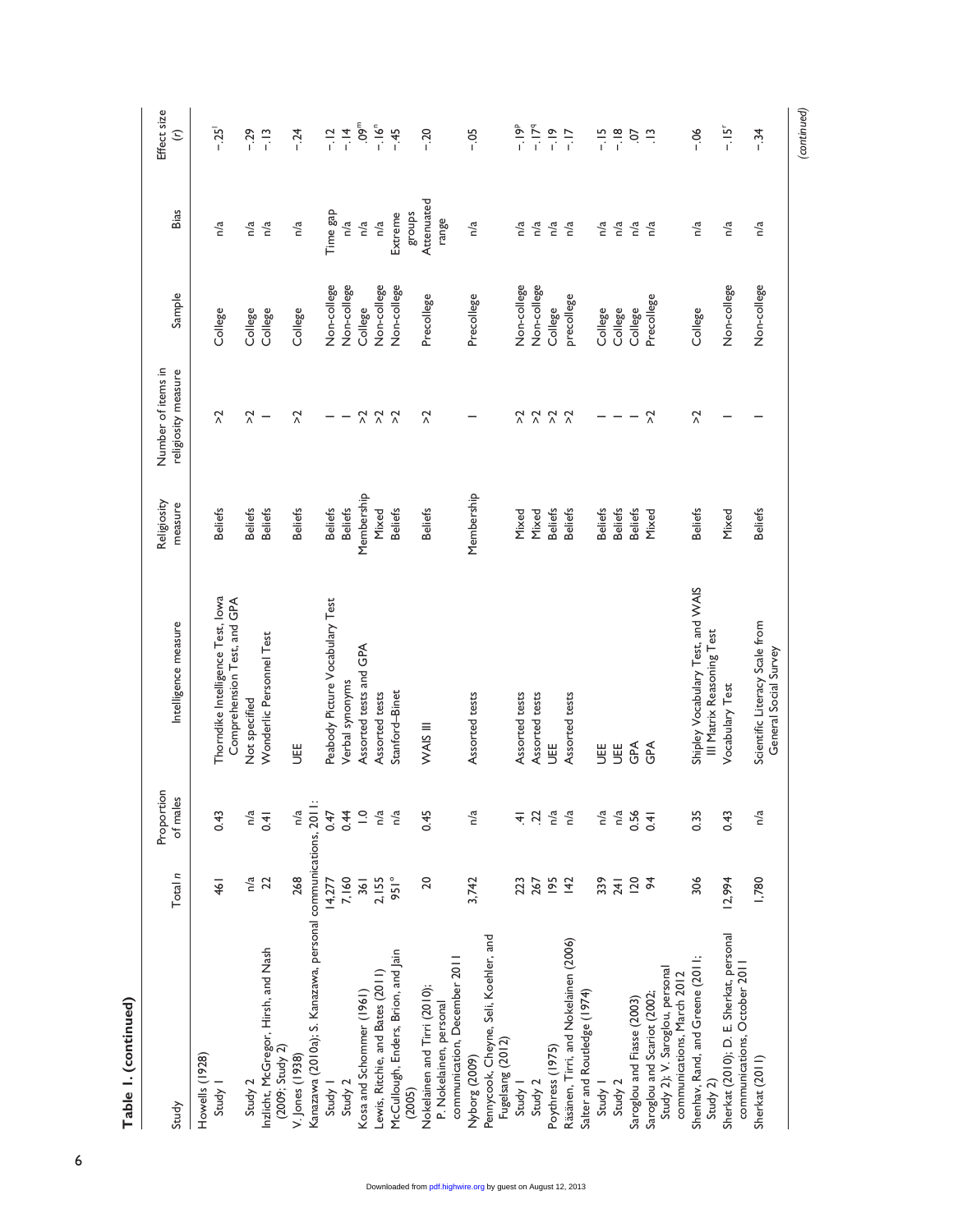| ١ |
|---|
|   |
|   |
|   |
|   |
|   |
|   |
| Ξ |
|   |
|   |
|   |
|   |
|   |
|   |
| ı |
|   |
|   |
|   |
|   |
|   |
|   |
| т |
|   |
|   |

| Study                                                                                            | Total n        | Proportion<br>of males | Intelligence measure                                                                                                                     | Religiosity<br>measure | Number of items in<br>religiosity measure | Sample      | <b>Bias</b>         | Effect size<br>$\mathfrak{S}$ |
|--------------------------------------------------------------------------------------------------|----------------|------------------------|------------------------------------------------------------------------------------------------------------------------------------------|------------------------|-------------------------------------------|-------------|---------------------|-------------------------------|
| Sinclair (1928)                                                                                  | 29             | 0.48                   | 当                                                                                                                                        | <b>Beliefs</b>         | ۷,                                        | College     | stonbs<br>Extreme   | 4.<br>$\overline{1}$          |
| Southern and Plant (1968)                                                                        | 72             | 38                     | Mensa membership                                                                                                                         | <b>Beliefs</b>         | $\tilde{\mathcal{L}}$                     | Non-college | Extreme             | $-75$                         |
| Stanovich and West (2007); R. F. West, personal communication, October 2011:                     |                |                        |                                                                                                                                          |                        |                                           |             | groups              |                               |
| Study 1                                                                                          | 439            | 0.24                   | 当                                                                                                                                        | <b>Beliefs</b>         |                                           | College     | n/a                 | $-24$                         |
| Symington (1935)<br>Study 2                                                                      | 1,045          | 0.31                   | Ë                                                                                                                                        | <b>Beliefs</b>         |                                           | College     | n/a                 | $-18$                         |
| Study 1                                                                                          | 200            | n/a                    | Otis Test of Mental Ability                                                                                                              | <b>Beliefs</b>         | ۷,                                        | College     | Attenuated<br>range | $-24$                         |
| Study 2                                                                                          | 160            | n/a                    | Otis Test of Mental Ability                                                                                                              | <b>Beliefs</b>         | λ                                         | College     | Attenuated<br>range | $-47$                         |
| personal communication, December<br>Szobot et al. (2007); C. M. Szobot,<br>Turner (1980)<br>2011 | 236            | $\frac{1}{2}$          | WAIS III block design and<br>Vocabulary                                                                                                  | Attendance             |                                           | Precollege  | n/a                 | $\frac{5}{1}$                 |
| Study 1                                                                                          | 200            | $\frac{1}{2}$          | Thurstone Primary Mental Abilities<br>Scale                                                                                              | <b>Beliefs</b>         | λ                                         | Precollege  | n/a                 | $-0.4$                        |
| Study 2                                                                                          | 200            | $\overline{0}$         | Thurstone Primary Mental Abilities<br>Scale                                                                                              | <b>Beliefs</b>         | <sup>×</sup>                              | Precollege  | n/a                 | $-02$                         |
| Young, Dustin, and Holtzman (1966)<br>Verhage (1964)                                             | 1,538          | n/a                    | Groninger Intelligence Test                                                                                                              | Membership             |                                           | Non-college | n/a                 | $-12$                         |
| Study 1                                                                                          | $\overline{a}$ | 0.69                   | GPA                                                                                                                                      | <b>Beliefs</b>         | λ                                         | College     | n/a                 | CO.                           |
| Study 2                                                                                          | 574            | 0.57                   | GPA                                                                                                                                      | <b>Beliefs</b>         | Σ                                         | College     | n/a                 | 두                             |
|                                                                                                  |                |                        | Nate       França Entrença Evant CBA — amda point avant annic na anticha (a Wachelar Adult Intelligence Solo Nachelligence Solo Grildren |                        |                                           |             |                     |                               |

Adult vechsler

Note. UEE – University Entrance Exams; GPA – grade point average; n/a – not applicable; WAIS – Wechsler Adult Intelligence Scale; WAISC – Wechsler Intelligence Scale for Children.<br>"Average of .00 correlation with GPA and – Note. UEE – University Entrance Exams; GPA – grade point average; n/a – not applicable; WAIS<br>"Average of .00 correlation with GPA and – 20 correlation with the intelligence measure.

Average of .04 correlation with religious beliets and -.03 correlation with religious behavior. bAverage of .04 correlation with religious beliefs and −.03 correlation with religious behavior.

Average of -.33 correlation with religious beliefs and -.30 correlation with religious behavior. cAverage of −.33 correlation with religious beliefs and −.30 correlation with religious behavior.

The procedure of the study included "time gap" and "extreme groups" (for further explanation, see bias section under Data Extraction and Coding below); these features were expected to decrease and increase, <sup>d</sup>The procedure of the study included "time gap" and "extreme groups" (for further explanation, see bias section under Data Extraction and Coding below); these features were expected to decrease and increase,

'Average of -.15 correlation with GPA and -.14 with the intelligence measure. respectively, the effect size, resulting in zero net bias. respectively, the effect size, resulting in zero net bias.

The Immediate Free Recall, a component of Gudjonnson's (1987) suggestibility scale, correlated .69 with the WAIS-R (Gudjonsson & Clare, 1995). eAverage of −.15 correlation with GPA and −.14 with the intelligence measure.

Using extreme groups in religiosity but eliminating participants with low intelligent scores or inconsistent responses to the religiosity scales were assumed to cancel one another. 'The Immediate Free Recall, a component of Gudjonnson's (1987) suggestibility scale, correlated .69 with the WAIS-R (Gudjonsson & Clare, 1995).<br>"Using extreme groups in religiosity but eliminating participants with low int

Average of 03 correlation with religious belief and 05 correlation with religious behavior. hAverage of .03 correlation with religious belief and .05 correlation with religious behavior.

The –.04 effect size is the average of –.02 correlation with a religious beliefs scale and –.02 and –.08 and correlations with two one-item religious behavior questions.<br>The three effect sizes in Hoge's (1969) studies are The -.04 effect size is the average of -.02 correlation with a religious beliefs scale and -.02 and -.08 correlations with two one-item religious behavior questions.

The three effect sizes in Hoge's (1969) studies are each an average of a correlation with religious beliefs and a correlation with religious behavior: –.08 and –.17, –.13 and –.04, and –.06, respectively. 'Average of -.05 correlation with religious beliefs and .15 correlation with religious behavior. kAverage of −.05 correlation with religious beliefs and .15 correlation with religious behavior.

Average of -. IS correlation with GPA and -.36 with the intelligence measure. lAverage of −.15 correlation with GPA and −.36 with the intelligence measure.

"Average of .00 correlation with GPA and .18 correlation with the intelligence measure. mAverage of .00 correlation with GPA and .18 correlation with the intelligence measure.

'Average of - 10 and - 25 correlations with two religious beliefs measures and -. 14 and -. 15 correlations with two religious behavior measures. nAverage of −.10 and −.25 correlations with two religious beliefs measures and −.14 and −.15 correlations with two religious behavior measures.

'Average of Ns of several comparisons between Terman's sample and the general population (see Table 9).  $^\circ$ Average of Ns of several comparisons between Terman's sample and the general population (see Table 9).

'Average of – 20 correlation with religious beliefs and – 18 correlation with a mixed measure of religious belief and behavior. pAverage of −.20 correlation with religious beliefs and −.18 correlation with a mixed measure of religious belief and behavior.

'Average of – 18 correlation with religious beliefs and – 16 correlation with a mixed measure of religious belief and behavior. qAverage of −.18 correlation with religious beliefs and −.16 correlation with a mixed measure of religious belief and behavior.

Average of -. 29 correlation with religious beliefs and -. 01 correlation with religious behavior. rAverage of −.29 correlation with religious beliefs and −.01 correlation with religious behavior.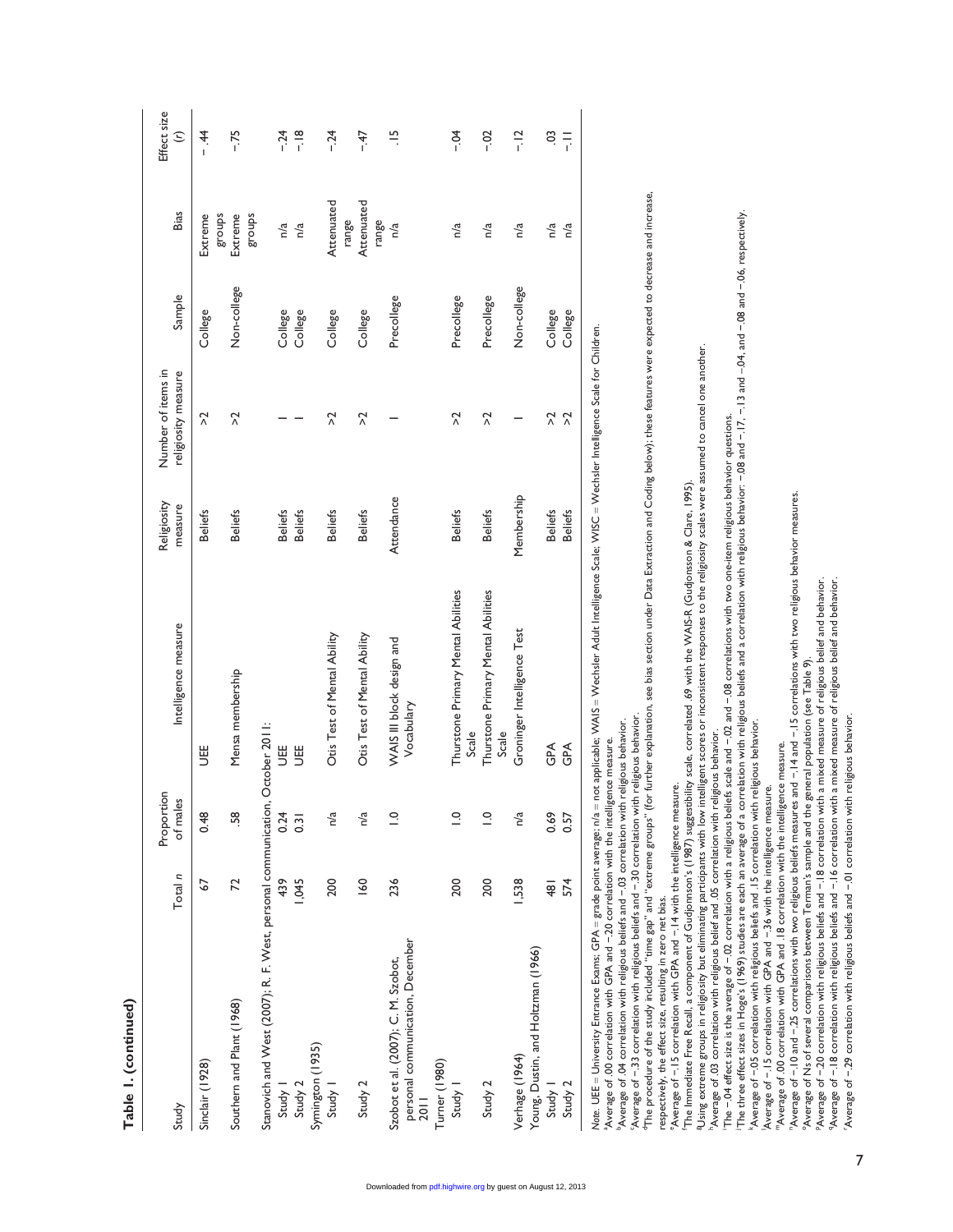variable (goal of study) involved a subjective judgment, and the two discrepancies for this variable were resolved by discussion. Discrepancies in either the computation of effect sizes or the coding of study attributes indicated mistakes and were corrected.

*Gender.* We coded the percentage of study participants who were males, for studies that provided the gender distribution.

*Intelligence measures.* For each study, we coded which intelligence test was used; a separate coding category was included for GPA. However, with the exception of GPA and UEE, the number of studies associated with a single intelligence measure was too small (ranging from one to four, see Table 1) to allow a meaningful analysis of this variable.

*Religiosity measures.* We coded whether the religiosity measure involved beliefs, frequency of church attendance and/or prayer, or participation/membership in religious organizations. A "mixed" category included studies that reported correlations for more than one type of religiosity measure. Although measures of beliefs were heterogeneous with respect to the focus of the belief (e.g., belief in God, belief in scriptures, beliefs in spirits), there were not enough studies to allow a more detailed classification. We also coded the number of items in the religiosity measures, expecting measures with more items to be more reliable. However, this variable did not produce any results of interest.

*Goal of study.* We coded whether assessing the relation between intelligence and religiosity was the main goal of the study, one of several goals, or not a goal at all.

*Sample type.* Studies were classified as investigating precollege, college, or non-college samples, as defined hereinbefore. Note that this variable is related to age and education. The precollege participants were almost exclusively between 12 and 18 years of age. Only one study in this category (Francis, 1979) included participants younger than 12. College participants were undergraduates and, very infrequently, a mixture of undergraduates and graduate students. We assumed that intelligence scores of college participants were restricted in range relative to those of the general population. Non-college participants were recruited outside of academic contexts and tended to be older than participants in the college group.

*Religion and race.* Participants' religions were coded as Protestant, Catholic, "Christian" (a term that often went undifferentiated in the studies), Jewish, or unspecified. For each religion, a study was coded as "all" (90% or more) or "mostly" (more than 50%). There were no studies in the "mostly Jewish" category. We coded race according to four categories: Mostly Caucasians, all Caucasians, African

Americans, and mixed or not available. However, for religion and race, the resulting distributions were too skewed to allow meaningful analysis.

*Bias.* We coded studies as biased if their methodology could artificially attenuate or inflate the intelligence–religiosity correlation. There were two potential causes of bias that could attenuate correlations: restriction of range and time gap between measurements. Restricted range studies examined samples that were limited in their range of either religiosity (e.g., because only very religious participants were included) or intelligence (e.g., because only highly intelligent participants were included). Note that we used this coding in addition to the aforementioned college category in which all studies were assumed to be restricted in their range of intelligence scores. In time gap studies, researchers administered the intelligence measure some time (usually a number of years) before the religiosity measure. There were no time gap studies in which religiosity was measured before intelligence.

A third bias category—extreme groups—was comprised of studies in which investigators compared participants very high in intelligence (or religiosity) with participants very low in intelligence (or religiosity). This design was expected to inflate intelligence−religiosity correlations. The fourth category included all remaining studies.

*Published or unpublished.* We coded whether or not the study was published. However, this variable did not influence the results.

# *Analysis*

Random-effects and fixed-effects analyses were performed. Random-effects models produce results that can be generalized to future studies not having designs that are identical to those of studies included in the meta-analysis; fixed-effects models limit generalization to new participants in the metaanalyzed study designs (Hedges & Vevea, 1998; Rosenthal, 1995; Schmidt, Oh, & Hayes, 2009). Fixed-effects models give weight to studies proportional to their sample sizes; these models can therefore be misleading when methodological features of larger studies differ from those of smaller ones. On the other hand, random-effects models can be lacking in statistical power.

In the present meta-analysis, there was a sufficient number of studies to permit meaningful random-effects analyses of central tendency and moderators, using the PASW 18 statistical package (e.g., correlation, analysis of variance). All random-effects analyses used unweighted effect sizes as dependent variables and studies as the units of analysis. Fixed-effects analyses of central tendency, homogeneity, publication bias, and moderators were performed using the Comprehensive Meta-Analysis software package (Borenstein, Hedges, Higgins, & Rothstein, 2005).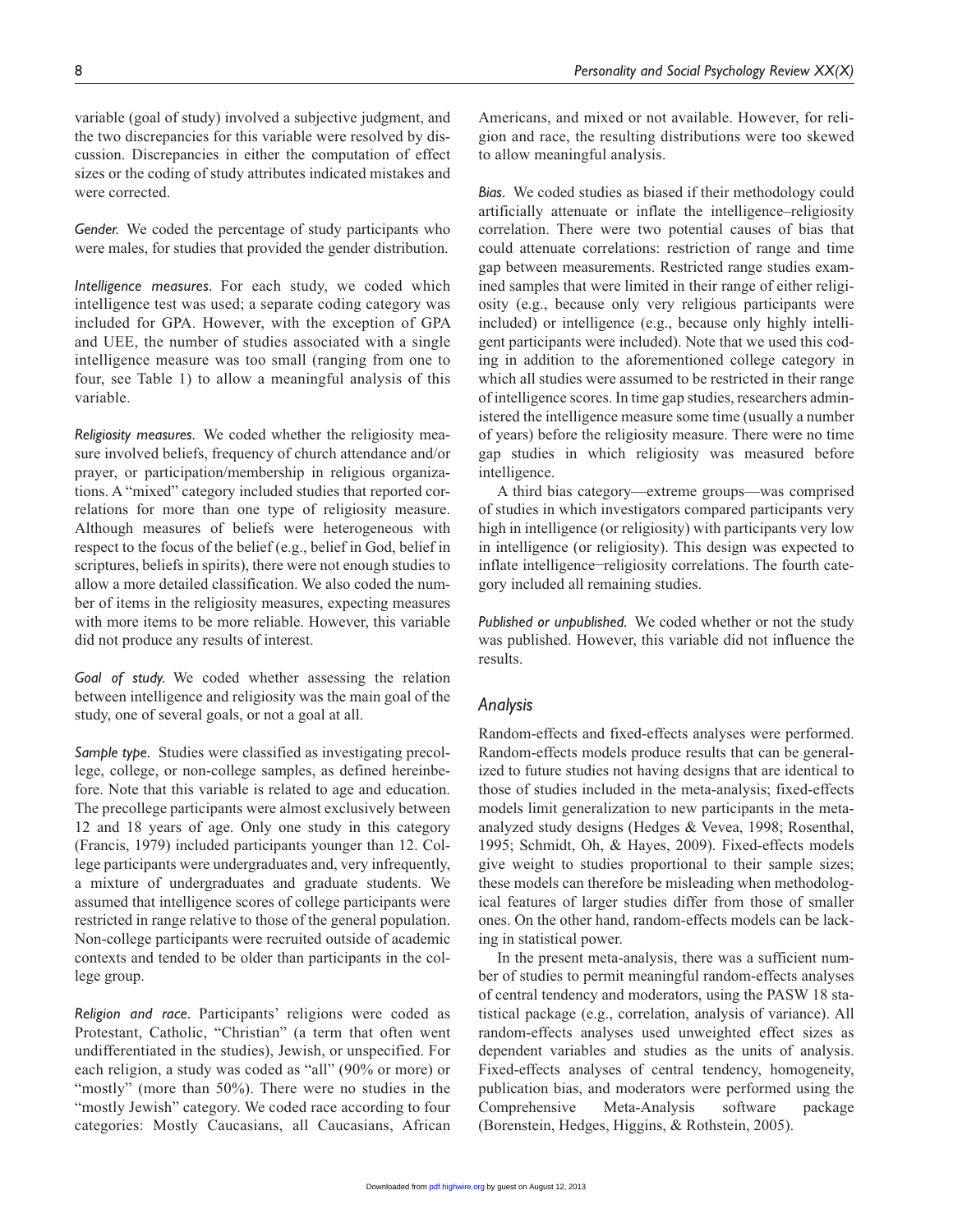|  | Table 2. Correlations Between Religiosity and Intelligence. |  |  |  |  |
|--|-------------------------------------------------------------|--|--|--|--|
|--|-------------------------------------------------------------|--|--|--|--|

|                                            |                       | Random-effects results |                  |                |                | Fixed-effects results |                             |                      |
|--------------------------------------------|-----------------------|------------------------|------------------|----------------|----------------|-----------------------|-----------------------------|----------------------|
| <b>Studies</b>                             | Unweighted<br>M r(SD) | Median                 | $t$ test against | Weighted<br>Мr | 95% CI         | Combined Z            | Heterogeneity<br>chi-square | File<br>drawer $k^a$ |
| All $(k = 63)$                             | $-16(18)$             | $-.14$                 | $-6.83***$       | $-.13^{b}$     | $[-.14, -.12]$ | $-34.36***$           | 554.00***                   | 10.129               |
| No GPA $(k = 58)$                          | $-.18(.19)$           | $-.15$                 | $-7.16***$       | $-.13c$        | $[-.14, -.12]$ | $-34.70***$           | 566.99***                   | 10,240               |
| No GPA and no extreme groups<br>$(k = 53)$ | $-.15(.14)$           | $-.15$                 | $-7.77***$       | $-.12d$        | $[-.13, -.12]$ | $-32.70***$           | 378.98***                   | 7,250                |

*Note.* GPA = grade point average; CI = confidence interval.

<sup>a</sup>Two-tail test.

b *k* = 62 because sample size was missing for one study. The effect size for that study was −.29.

 $c<sup>c</sup>k = 57$  (see Footnote a).

 $\mathrm{d}_k$  = 52 (see Footnote a).

\*\**p* < .001.

# **Results**

### *Overall Relation of Intelligence to Religiosity*

The first row of Table 2 presents basic statistics describing the relation between intelligence and religiosity for all 63 studies. Results are presented for random-effects analyses (unweighted mean correlations) and fixed-effects analyses (weighted mean correlations). Fifty-three studies showed negative correlations while 10 studies showed positive correlations. Thirty-seven studies showed significant correlations; of these, 35 were negative and 2 were positive. The unweighted mean correlation (*r*) between intelligence and religiosity was −.16, the median *r* was −.14, and the weighted mean *r* was −.13. The similarity of these three indicators of central tendency indicates that the distribution was approximately symmetrical and was not skewed by several very large studies that were in the database. Random- and fixedeffects models yielded significant evidence that the higher a person's intelligence, the lower the person scored on the religiosity measures.

The distribution of intelligence–religiosity correlations was highly heterogeneous as indicated by the significant chisquare statistic (Table 2). The file drawer calculation indicated that 10,129 studies with average effects of  $r = 0$  would have to be added to nullify the two-tailed test of the combined probability. Application of a fixed-effects trim and fill procedure (Duval & Tweedie, 2000) for detecting gaps in the distribution of effect sizes suggested that two positive effects would have to be added to make the distribution symmetrical; even with these imputed studies added, however, the overall estimated effect size did not change.

# *Biases in the Intelligence–Religiosity Relation*

*GPA.* As stated hereinbefore, GPA is a poorer measure of intelligence than are standardized cognitive tests. To examine whether GPA had a weaker correlation with religiosity than did other measures of intelligence, studies using GPA  $(k = 5)$  were compared with studies using other tests  $(k = 54)$ ,

omitting four studies that used both kinds of measures. A random-effects (unweighted effect sizes) ANOVA showed a significant difference,  $F(1, 57) = 5.22, p < .05$  ( $M_{CPA} = .01$ ,  $M_{\text{other tests}} = -.18$ ). A fixed-effects (weighted effect sizes) comparison was also significant,  $p < .001$  ( $M_{GPA} = -.03$ ,  $M_{\text{other tests}} = -.13$ ). When GPA–religiosity correlations from the five studies using only GPA are combined with GPA– religiosity correlations from the four studies using GPA as well as other intelligence measures, the mean GPA–religiosity correlation was not significantly different from zero,  $M_{\text{GPA}} = -0.027$ ,  $p = 0.33$ . It was concluded that GPA had no meaningful relation to religiosity and, accordingly, all subsequent analyses omitted the five studies that used only GPA. For the four studies that used GPA and other intelligence tests, we used only their non-GPA results in subsequent analyses.

After excluding all findings for GPA, 58 studies remained for analysis. The effect size for these non-GPA studies (shown in the second row of Table 2) was more negative than that of the full data set in the random-effects analysis but did not change in the fixed-effects analysis.

*Statistical artifacts.* As noted hereinbefore, two methodological features were considered likely to attenuate the intelligence–religiosity relation—restriction of range and the presence of a time gap between measurements. A third methodological feature—extreme groups—was expected to inflate the intelligence–religiosity relation. Any effects that distorted the "true" intelligence–religiosity relation should be removed.

In an ANOVA of the unweighted effect sizes (randomeffects model), the following groups of studies were compared: restricted range studies ( $M = -0.31$ ,  $k = 3$ ), time gap studies ( $M = -12$ ,  $k = 4$ ), extreme groups studies ( $M = -143$ ,  $k = 5$ ), and the remaining studies ( $M = -0.14$ ,  $k = 46$ ). The omnibus *F* was significant,  $F(3, 54) = 7.06$ ,  $p < .001$ .

Surprisingly, studies with restriction of range yielded an effect size  $(M = -31)$  that was more negative than that of the 46 studies with no evident source of bias (*M* = −.14). Therefore, range-restricted studies were retained. Because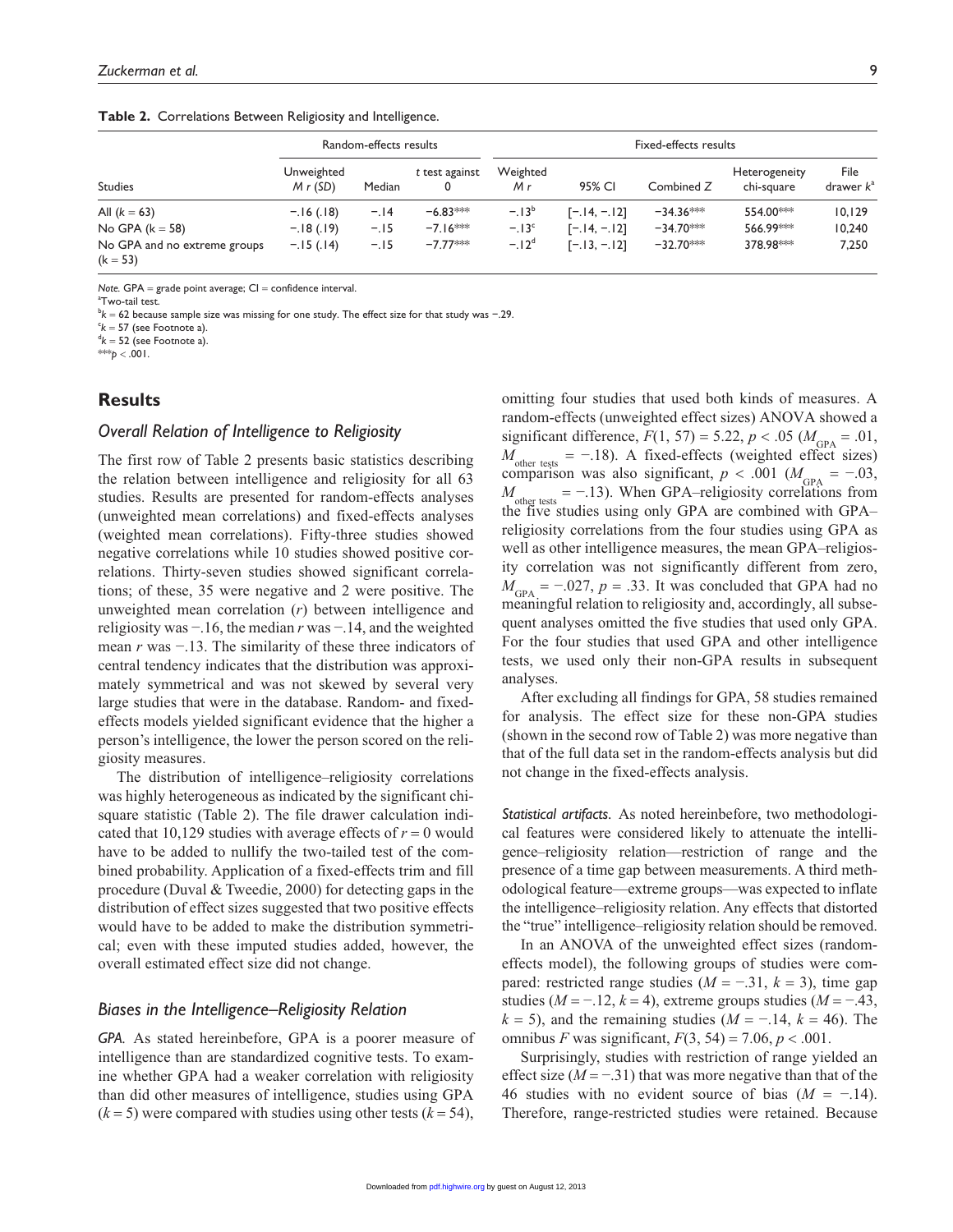|                                              |                            | Random-effects results |                          |                   |                                  | Fixed-effects results      |                             |                  |
|----------------------------------------------|----------------------------|------------------------|--------------------------|-------------------|----------------------------------|----------------------------|-----------------------------|------------------|
| Sample type                                  | Unweighted<br>M r(SD)      | Median                 | t test<br>against 0      | Weighted<br>M r   | 95% CI                           | Combined                   | Heterogeneity<br>chi-square | File<br>drawer k |
| Precollege $(k = 12)$                        | $-.06(.10)$                | $-.05$                 | $-1.86^{\dagger}$        | $-.07$            | [-.08, -.06]                     | $-9.97***$                 | $60.54***$                  | 123              |
| College $(k = 27)$<br>Non-college $(k = 14)$ | $-.14(.13)$<br>$-.23(.13)$ | $-.15$<br>$-.18$       | $-5.59***$<br>$-6.92***$ | $-.15a$<br>$-.15$ | $[-.17, -.12]$<br>$[-.16, -.14]$ | $-12.00***$<br>$-30.25***$ | $118.72***$<br>$110.10***$  | 775<br>2,245     |

**Table 3.** Sample Type as a Moderator of the Religiosity–Intelligence Relation (*k* = 53).

*Note.* CI = confidence interval.

 $a^2$ k = 26 (see Note a, Table 2).

 ${\rm tp} < .10.$ \*\*\* ${\rm p} < .001.$ 

time gap studies yielded an effect size (*M* = −.12) close in magnitude to the no-bias studies, they also were left in. As expected, the extreme groups effect size  $(M = -0.43)$  that was significantly more negative than that of the unbiased studies (*p* < .001 by post hoc least significant difference [LSD] test). The five studies with extreme groups were therefore excluded, leaving 53 studies for further analysis. The overall results for these 53 studies are shown in the third row of Table 2; the effect size changed very little from the corresponding effect size for all 63 studies.

### *Moderators of the Intelligence–Religiosity Relation*

*Sample type.* We expected that the relation between intelligence and religiosity would differ by sample type (precollege, college, and non-college). As shown in Table 3, the unweighted and the weighted effect sizes were highest at the non-college level, intermediate at the college level, and lowest at the precollege level. An ANOVA on the unweighted effect sizes (random-effects approach) was significant, *F*(2,  $50$ ) = 6.41,  $p < 0.01$ ; post hoc LSD tests showed that all pairwise comparisons among these means were significant at  $p \leq$ .05. The fixed-effects analysis also showed a highly significant overall between-groups effect, *p* < .001. However, when weighted by sample size, the non-college group no longer showed the most negative correlation. Table 3 also shows that the effects were significantly below zero and were heterogeneous for all three sample types.

The fixed-effects trim and fill method for detecting possible publication bias yielded negligible impact for the precollege and non-college groups. For the college group, however, there was evidence of publication bias, such that nine negative effect sizes would need to be added to yield a symmetrical distribution. The imputation of these effects resulted in an adjusted mean effect of −.21, noticeably quite different from the observed weighted mean effect of −.15. Because the adjusted effect size is hypothetical, it will not be incorporated into subsequent analyses. However, this result and the range restriction in intelligence scores in this group suggest that the true intelligence–religiosity relation in the college population may be more negative than the literature indicates. We return to this issue below.

*Type of religiosity measure.* Type of religiosity measure (behavior, beliefs, group membership, or a combination of measure types) had a marginally significant effect in the unweighted (random-effects) analysis,  $F(3, 49) = 2.31$ ,  $p <$ .09 ( $M_{\text{behavior}} = -.06, k = 5; M_{\text{belief}} = -.18, k = 33; M_{\text{group member}}$  $s_{\text{ship}} = -.09$ ,  $k = 3$ ; and  $M_{\text{combination of measures}} = -.10$ ,  $k = 12$ ). Religious behavior and membership in religious organizations are conceptually similar in that both can be motivated by either religious beliefs or by extrinsic reasons. It is not surprising, then, that the difference in mean effect size between these two groups was not significant, *t* = .26. On the other hand, the comparison of these two groups of studies with the studies measuring beliefs was significant,  $t(39)$  =  $2.15, p < .05.$ 

Omitting studies that used combination of measures, a fixed-effects analysis also showed that the effect for belief measures was stronger than the effect for behavior or group membership measures,  $p < .001$  ( $M_{\text{beliefs}} = -.14$ ,  $M_{\text{behavior}} =$  $.02, M_{\text{group membership}} = -.07$ . Given these results, studies measuring behavior and studies measuring membership were combined into one enlarged behavior category.

For the 10 studies using a combination of measures for which separate belief and behavior effect sizes could be calculated, a random-effects analysis was conducted that compared measure type within studies. The difference between beliefs and behavior was in the same direction as the difference found in the between-studies analysis, though due to the small number of studies it was not significant, matched  $t(9) = 1.32, p = .22$  ( $M_{\text{beliefs}} = -.11, M_{\text{behavior}} = -.06$ ).

Given that the intelligence–religiosity relation differed by sample type and the beliefs/behavior distinction, it was of interest to examine their combined effects. Excluding the 10 studies that used a combination of beliefs/behavior measures, the remaining 43 studies were examined in a 2 (beliefs/ behavior)  $\times$  3 (sample type) ANOVA. The results showed significant effects for the beliefs/behavior factor,  $F(1, 37) =$ 6.44,  $p < .02$ , and sample type,  $F(2, 37) = 4.56$ ,  $p < .02$ . Importantly, the interaction was not significant,  $F = .42$ .

To get as accurate picture as possible of the results, rather than presenting means only for the 43 studies that measured either beliefs or behaviors, we looked at all available data. Accordingly, we added the 10 studies that provided effect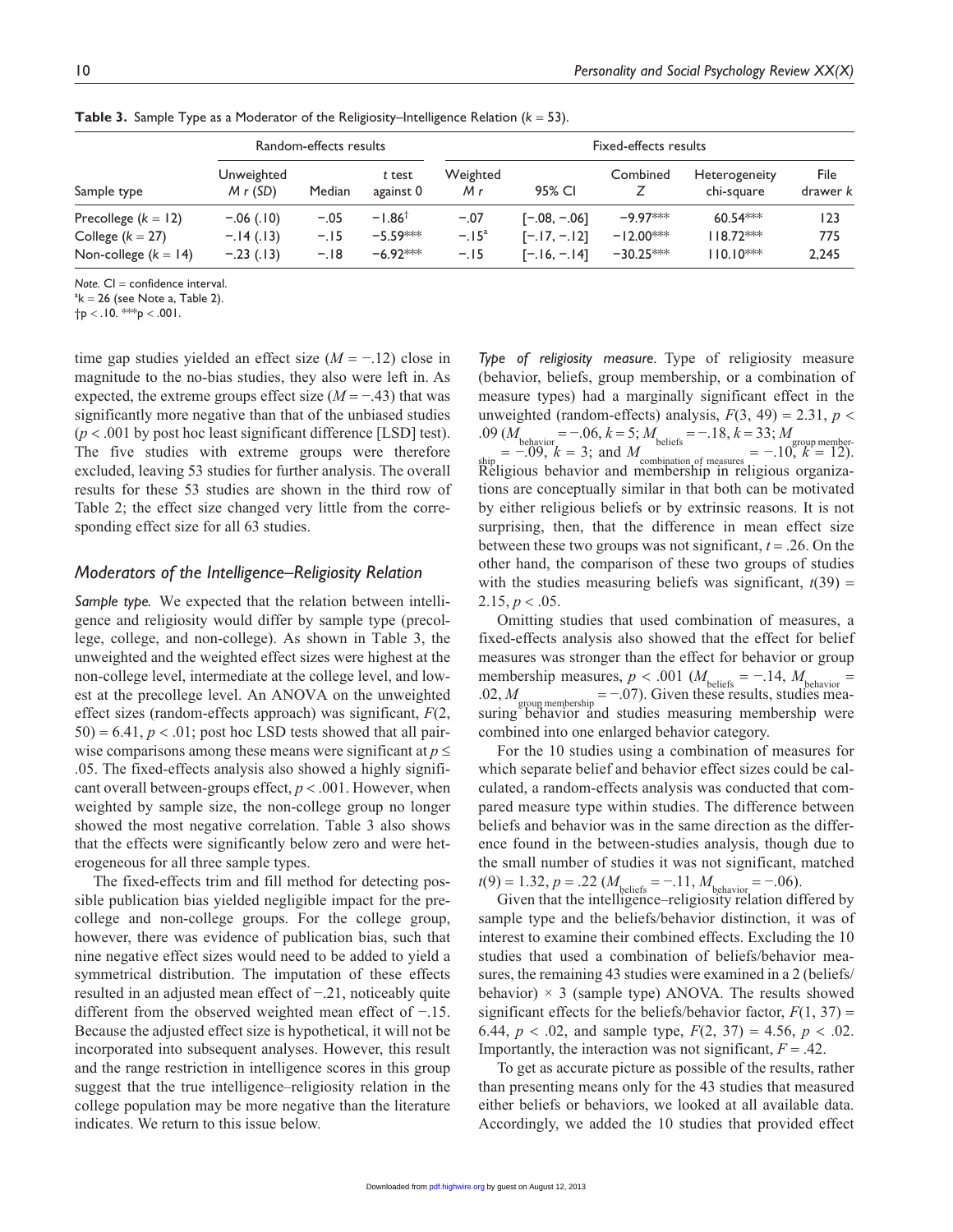|             | Unweighted mean correlations |                | Weighted mean correlations |                |
|-------------|------------------------------|----------------|----------------------------|----------------|
| Sample      | <b>Behavior</b>              | <b>Beliefs</b> | <b>Behavior</b>            | <b>Beliefs</b> |
| Precollege  | .05(5)                       | $-.08(10)$     | $-.01$                     | $-.08$         |
| College     | $-.05(7)$                    | $-.16(24)$     | $-.02$                     | $-17^{a}$      |
| Non-college | $-.18(6)$                    | $-.25(11)$     | $-.04$                     | $-.20$         |

**Table 4.** The Intelligence–Religiosity Relation by Sample Type and the Belief/Behavior Distinction (*k* = 63).

 $a^2k = 23$  (see Note a, Table 2).

sizes for beliefs and behaviors, displaying each study twice (once in the beliefs column and once in the behavior column). Table 4 presents unweighted and weighted mean correlations for the 63 data entries. These mean correlations were extremely similar to the corresponding mean correlations observed for only the 43 data entries.

Note that data entries in the Behavior column in Table 4  $(k = 18)$  represent independent studies as do data entries in the Beliefs column  $(k = 45)$ . The nonindependence involves the fact that 10 studies appear in both columns because they had behavior and belief effects. The differences among the three sample groups within each column were significant in random- and fixed-effects analyses ( $p < .05$ ). In absolute terms, the mean correlations in the Behavior columns were weak, particularly when means were unweighted. Because of nonindependence, this enlarged data set of  $k = 63$  results was not used in any subsequent analysis (unless otherwise noted).

*Percentage of male participants.* As an exploratory analysis, we examined the relation between percentage of males in each study and effect size of the intelligence–religiosity relation. In the 34 studies in which it could be determined, percentage of males was positively correlated with unweighted effect sizes,  $r(32) = .50$ ,  $p < .01$ . This correlation indicates that the negative intelligence–religiosity relation was less negative in studies with more males. This relation held in terms of magnitude for the precollege and college groups,  $r(6) = .48$ , *ns*, and  $r(12) = .51$ ,  $p = .06$ , but was weaker at the non-college level, *r*(10) = .19, *ns*. When analyzed as a fixedeffects regression, the relation between percentage of males and effect size was also markedly positive,  $p < .001$ .

A more direct test of the possibility that the intelligence– religiosity relation is less negative for males is a within-study comparison between males and females. Kanazawa<sup>1</sup> conducted this test for two studies (Kanazawa, 2010a; combined  $N = 21,437$ . If anything, the results pointed in the opposite direction. The intelligence–religiosity correlations for females and males, respectively, were −.11 and −.12 in Study 1, and −.14 and −.16 in Study 2. Although the difference between females and males was not significant, even when combined meta-analytically across studies ( $Z = 1.39$ ,  $p =$ .16), the direction of this difference is inconsistent with the between-studies finding of the meta-analysis. Thus, the issue of gender as a moderator of the intelligence–religiosity relation remains a topic for future research.

*Goal of the study.* Study goal (i.e., whether investigating the intelligence–religiosity relation was the main goal of the study, one of several goals, or not a goal) was not related to effect sizes in a random-effects ANOVA ( $p < .34$ ). In a fixed-effects analysis, the between-groups effect was significant,  $p < .001$  ( $M_{\text{main goal}} = -.09$ ,  $M_{\text{one of several goals}} = -.17$ ,  $M_{\text{not a goal}} = -.14$ ). Thus, the negative relation between intelligence and religiosity was more negative for studies in which this relation was not the main question of interest.

Having estimated the overall intelligence–religiosity relation, and having tested a number of moderators of this relation, we now proceed to ancillary analyses. We begin by correcting *r* values for range restriction, converting *r* values to Cohen's *d* scores, and using these *d* scores to estimate IQ differences between believers and nonbelievers. We then examine whether the observed relation between intelligence and religiosity might be accounted for by a number of "third variables." Finally, we examine evidence that might shed light on the causal direction of the intelligence–religiosity relation.

# *Effect Size of the Intelligence–Religiosity Relation: r, Corrected r, Cohen's d, and IQ Points*

Clearly, the size of the intelligence–religiosity relation depends on sample group and type of religiosity measure. In the precollege group, the best estimate of the size of this relation is *r* = −.08; this effect size was obtained in random- and fixed-effects analyses of studies with religiosity measures that assessed religious beliefs (see Table 4).

For the college group, the effect sizes presented so far were not corrected for range restriction of intelligence scores. Below, we present the uncorrected and the corrected *r*s for this group. Computation of the corrected *r*s was based on Thorndike's (1949) Case 2 formula, which requires use of the ratio between the unrestricted and restricted *SD*s of intelligence scores.<sup>2</sup> Sackett, Kuncel, Arneson, Cooper, and Waters (2009; P. R. Sackett, personal communication, May 2012) calculated a 1/.67 ratio between *SD*s of SAT scores for students who applied to but did not attend college, and students who applied to and attended college. These estimates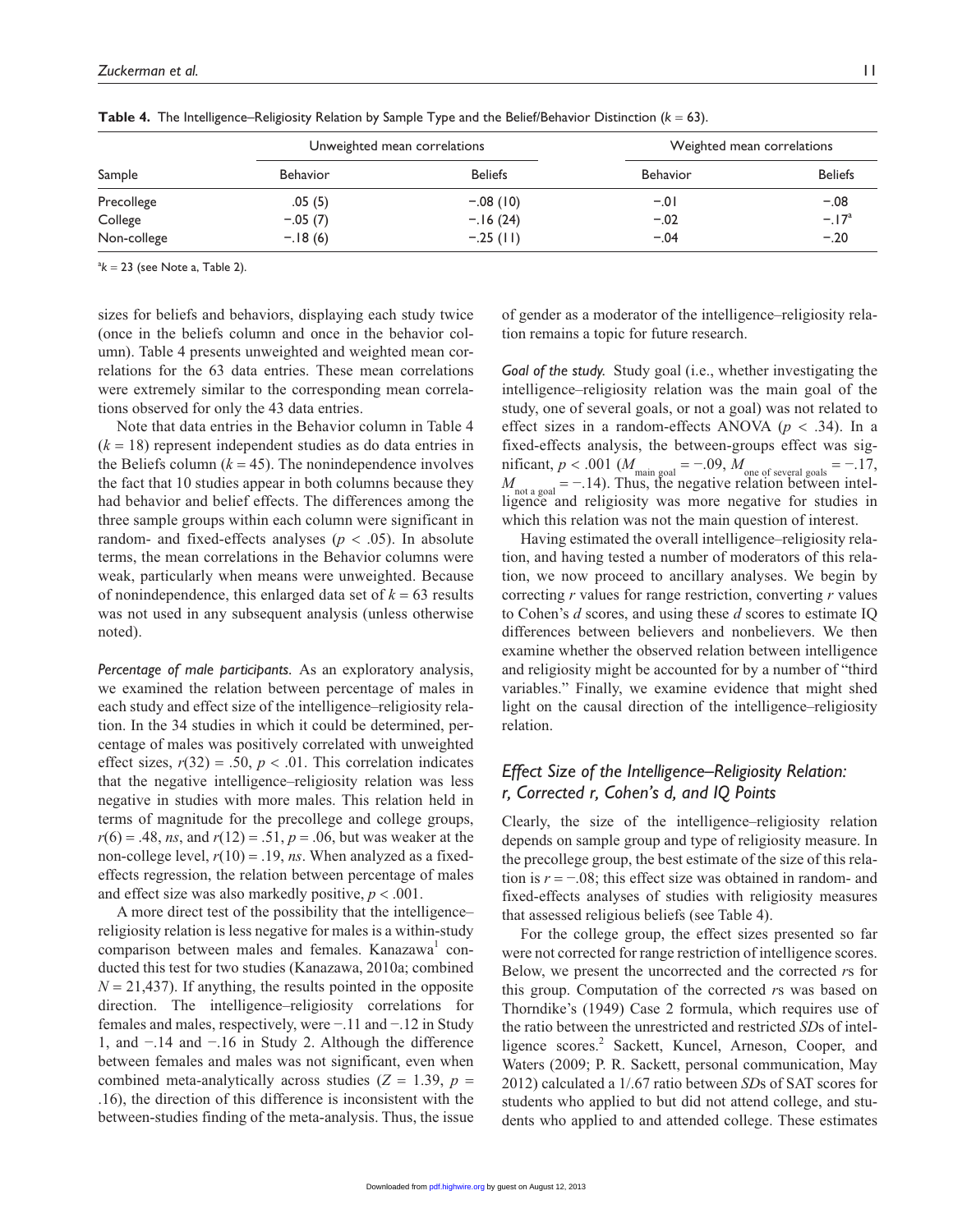|                                                              | College uncorrected |          | College corrected |          | Non-college |          |
|--------------------------------------------------------------|---------------------|----------|-------------------|----------|-------------|----------|
| Effect size                                                  | Unweighted          | Weighted | Unweighted        | Weighted | Unweighted  | Weighted |
| All studies                                                  |                     |          |                   |          |             |          |
|                                                              | $-.14$              | $-.15$   | $-.21$            | $-.22$   | $-.23$      | $-.15$   |
| d                                                            | $-.28$              | $-.30$   | $-.43$            | $-.45$   | $-.47$      | $-.30$   |
| IQ points                                                    | 4.2                 | 4.5      | 6.4               | 6.8      | 7.1         | 4.5      |
| Studies with religiosity measure assessing religious beliefs |                     |          |                   |          |             |          |
|                                                              | $-.16$              | $-.17$   | $-.24$            | $-.25$   | $-.25$      | $-.20$   |
| d                                                            | $-.32$              | $-.34$   | $-.49$            | $-.52$   | $-.52$      | $-.41$   |
| IQ points                                                    | 4.8                 | 5.1      | 7.4               | 7.8      | 7.8         | 6.2      |

**Table 5.** Effect Size of the Relation Between Intelligence and Religiosity for Selected Groups.

pertain to three cohorts (1995-1997) of students who applied to 41 colleges and universities in the United States. The schools were diverse in location and size, and included private and public institutions. This ratio is conservative in that it is based on the population of SAT test takers rather than the entire population.

One of the studies included in the present meta-analysis (Bertsch & Pesta, 2009) used the ratio of 1/.71 to correct a correlation between college students' scores on the Wonderlic Personnel Test and religiosity.<sup>3</sup> We chose to use only the ratio computed by Sackett et al. (2009), because it was based on a far larger sample; still, the similarity between the two ratios was reassuring.

In addition to correcting the correlations at the college level, we also examined (at college and non-college levels), the Cohen's *d* equivalents of the observed *r*s.<sup>4</sup> Conversion from *r* to *d* is informative when one of the two correlated variables can be dichotomized meaningfully. In the present analysis, religiosity dichotomizes conceptually to believers and nonbelievers. Because the correlations used in the metaanalysis were based on the entire population (studies of extreme groups were excluded), conceptualizing the equivalent *d*s as the difference between believers and nonbelievers is extremely conservative. Still, the *d* of the difference in intelligence scores between these two groups is highly informative; multiplying *d* by 15—the standard deviation of the most widely used intelligence tests such as the Wechsler Adult Intelligence Scale–Third Edition [WAIS–III]—provides an estimate of the number of IQ points separating believers from nonbelievers.

Table 5 presents the results for all studies at the college and non-college levels (top panel) and for studies utilizing religiosity measures that targeted religious beliefs. (In Table 5, we used all the studies from the college and non-college groups from the enlarged data set presented in Table 4;  $k =$ 63.) Not surprisingly, the corrected effect sizes at the college level (middle part of the table) are more negative than the uncorrected effect sizes (left side of the table). In addition, the corrected effect sizes at the college level appear comparable with those at the non-college level. Relative to the

non-college level, the corrected college effect sizes are similar in the random-effects analysis and somewhat larger in the fixed-effects analysis. A cautious conclusion is that the two populations do not differ in the degree to which intelligence and religiosity are negatively related.<sup>5</sup>

Random- and fixed-effects analyses produced more negative effect sizes when religiosity measures assessed religious beliefs. Effect sizes (*r*s) for the college (corrected) and noncollege groups ranged from −.20 to −.25 (mean *r* = −.24); in IQ points, the effect sizes ranged from 6.2 to 7.8 (*M* = 7.3).

# *Testing Third Variable Effects: Gender, Age, and Education*

A correlation between intelligence and religiosity may be due to a third variable such as gender, age, or education. Gender may act as a third variable because of its relation to religiosity—women tend to be more religious than men (McCullough, Enders, Brion, & Jain, 2005; Sherkat & Wilson, 1995; Stark, 2002). Age is also related to religiosity, although this relation is not consistent across the life span or across cultures (Argue, Johnson, & White, 1999; Sherkat, 1998). Education, as noted earlier, is related to intelligence and religiosity. Accordingly, we identified studies that provided the relevant information (usually a correlation matrix of all variables) that allowed us to compute partial correlations between intelligence and religiosity, controlling for each of the hypothesized third variables.

Table 6 presents zero-order and partial correlations controlling for gender for 13 studies. The absolute differences between the zero-order and partial correlations ranged from .00 to .03, with a median difference of .01. Thus, controlling for gender neither augmented nor reduced correlations between intelligence and religiosity.

Table 7 presents zero-order and partial correlations controlling for age for 10 studies. Excluding Franzblau (1934), absolute differences between the two types of correlations ranged from .00 to .02, with a median of .00. Franzblau's data yielded zero-order and partial correlations of −.15 and −.21, respectively. On balance, it seems that controlling for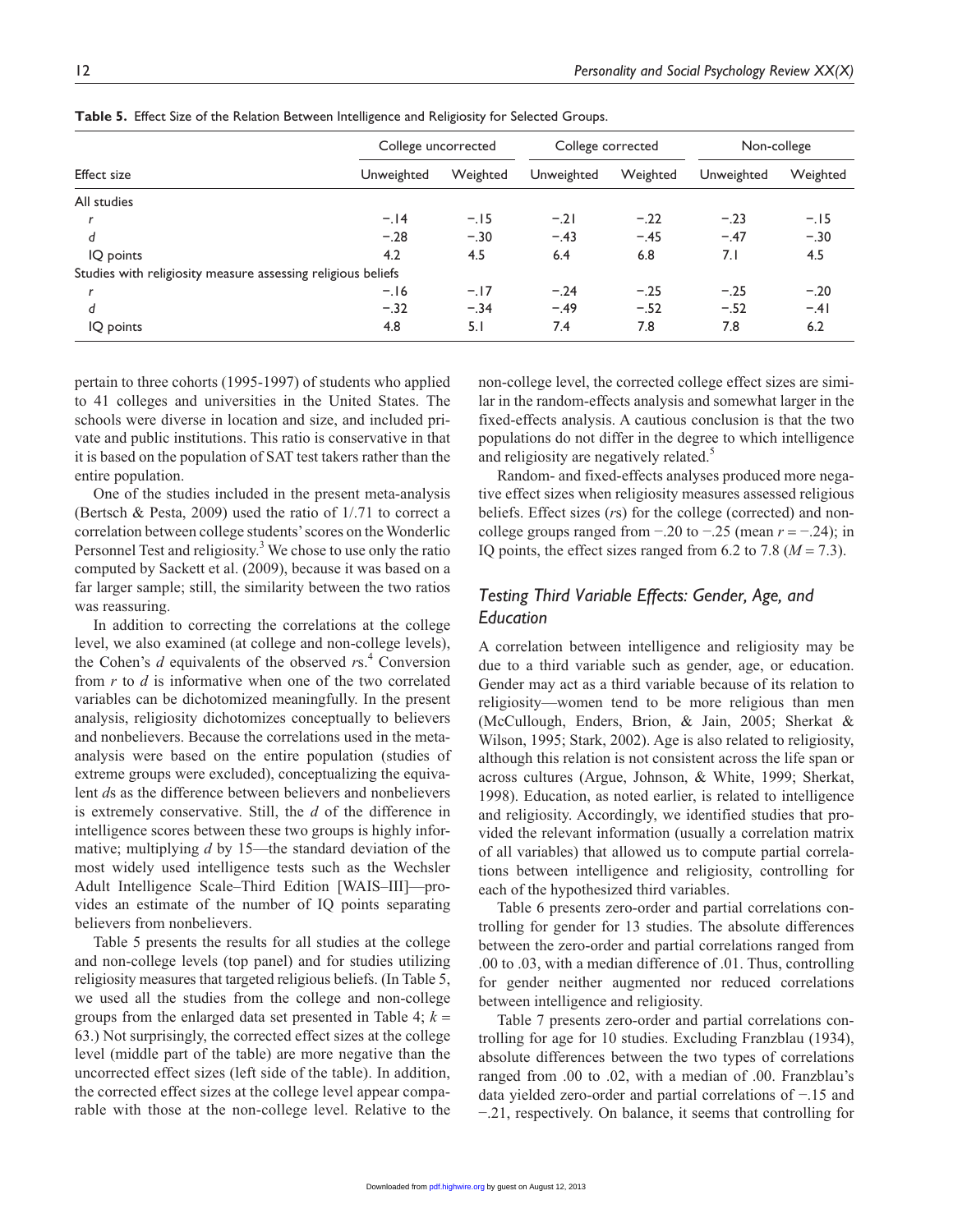| Study                                                  | Zero-order correlations | Partial correlations |
|--------------------------------------------------------|-------------------------|----------------------|
| Blanchard-Fields, Hertzog, Stein, and Pak (2001)       |                         |                      |
| Study 1: Student sample                                | .00                     | .01                  |
| Study 2: Adult sample                                  | $-.32$                  | $-.30$               |
| Bloodgood, Turnley, and Mudrack (2008)                 | $-.15$                  | $-.16$               |
| Cottone, Drucker, and Javier (2007)                    | $-.14$                  | $-.14$               |
| Deptula, Henry, Shoeny, and Slavick (2006)             | $-.10$                  | $-.10$               |
| Foy (1975)                                             | $-.50$                  | $-.52a$              |
| Francis (1979)                                         | .04                     | .04                  |
| Francis (1997, 1998)                                   | $-.04$                  | $-.04$               |
| Francis, Pearson, and Stubbs (1985)                    | $-.13$                  | $-.11$               |
| Hadden (1963)                                          | $-.06$                  | $-.05$               |
| Kanazawa (2010a; personal communication, January 2012) |                         |                      |
| Study I                                                | $-.12$                  | $-.11$               |
| Study 2                                                | $-.14$                  | $-.15$               |
| Lewis, Ritchie, and Bates (2011)                       | $-.16$                  | $-.16$               |
| Pennycook, Cheyne, Seli, Koehler, and Fugelsang (2012) |                         |                      |
| Study I                                                | $-.19$                  | $-.22$               |
| Study 2                                                | $-.17$                  | $-.16$               |

**Table 6.** Zero-Order and Partial (Controlling for Gender) Correlations Between Intelligence and Religiosity.

<sup>a</sup>Average of zero-order correlations that were computed separately for men and women.

| Table 7. Zero-Order and Partial (Controlling for Age) Correlations Between Intelligence and Religiosity. |  |  |  |  |
|----------------------------------------------------------------------------------------------------------|--|--|--|--|
|----------------------------------------------------------------------------------------------------------|--|--|--|--|

| Study                                                  | Zero-order correlations | Partial correlations |
|--------------------------------------------------------|-------------------------|----------------------|
| Blanchard-Fields, Hertzog, Stein, and Pak (2001)       |                         |                      |
| Study 1: Student sample                                | .00                     | .00                  |
| Study 2: Adult sample                                  | $-.32$                  | $-.30$               |
| Ciesielski-Kaiser (2005)                               | $-.14$                  | $-.14$               |
| Cottone, Drucker, and Javier (2007)                    | $-.14$                  | $-.14$               |
| Deptula, Henry, Shoeny, and Slavick (2006)             | $-.10$                  | $-.10$               |
| Francis, Pearson, and Stubbs (1985)                    | $-.13$                  | $-.14$               |
| Franzblau (1934)                                       | $-.15$                  | $-.21$               |
| Hadden (1963)                                          | $-.06$                  | $-.06$               |
| Kanazawa (2010a; personal communication, January 2012) |                         |                      |
| Study I                                                | $-.12$                  | $-.12$               |
| Study 2                                                | $-.14$                  | $-.15$               |
| Lewis, Ritchie, and Bates (2011)                       | $-.16$                  | $-.14$               |
| Pennycook, Cheyne, Seli, Koehler, and Fugelsang (2012) |                         |                      |
| Study I                                                | $-19$                   | $-.19$               |
| Study 2                                                | $-.17$                  | $-.18$               |

age has little effect on correlations between intelligence and religiosity.

As previously noted, some investigators suggested that education mediates the relation between intelligence and religiosity (Hoge, 1974; Reeve & Basalik, 2011). Interestingly, Kanazawa (S. Kanazawa, personal communication, January 2012) espouses an opposing view, namely that intelligence accounts for any negative relation between education and religiosity. Table 8 presents results that address the two competing hypotheses. The analyses are based on seven studies from three sources. Results from the student sample studied

by Blanchard-Fields, Hertzog, Stein, and Pak (2001; first row in Table 8) can be excluded because of range restriction for intelligence and education (indeed, all correlations for that study were weak). The results of the remaining six studies indicate that education does not mediate the intelligence– religiosity relation.

To begin with, intelligence was more negatively related to religiosity than was education (unweighted mean correlations were −.18 and −.06, respectively). We tested the significance of this difference separately for each study, using a procedure for comparing nonindependent correlations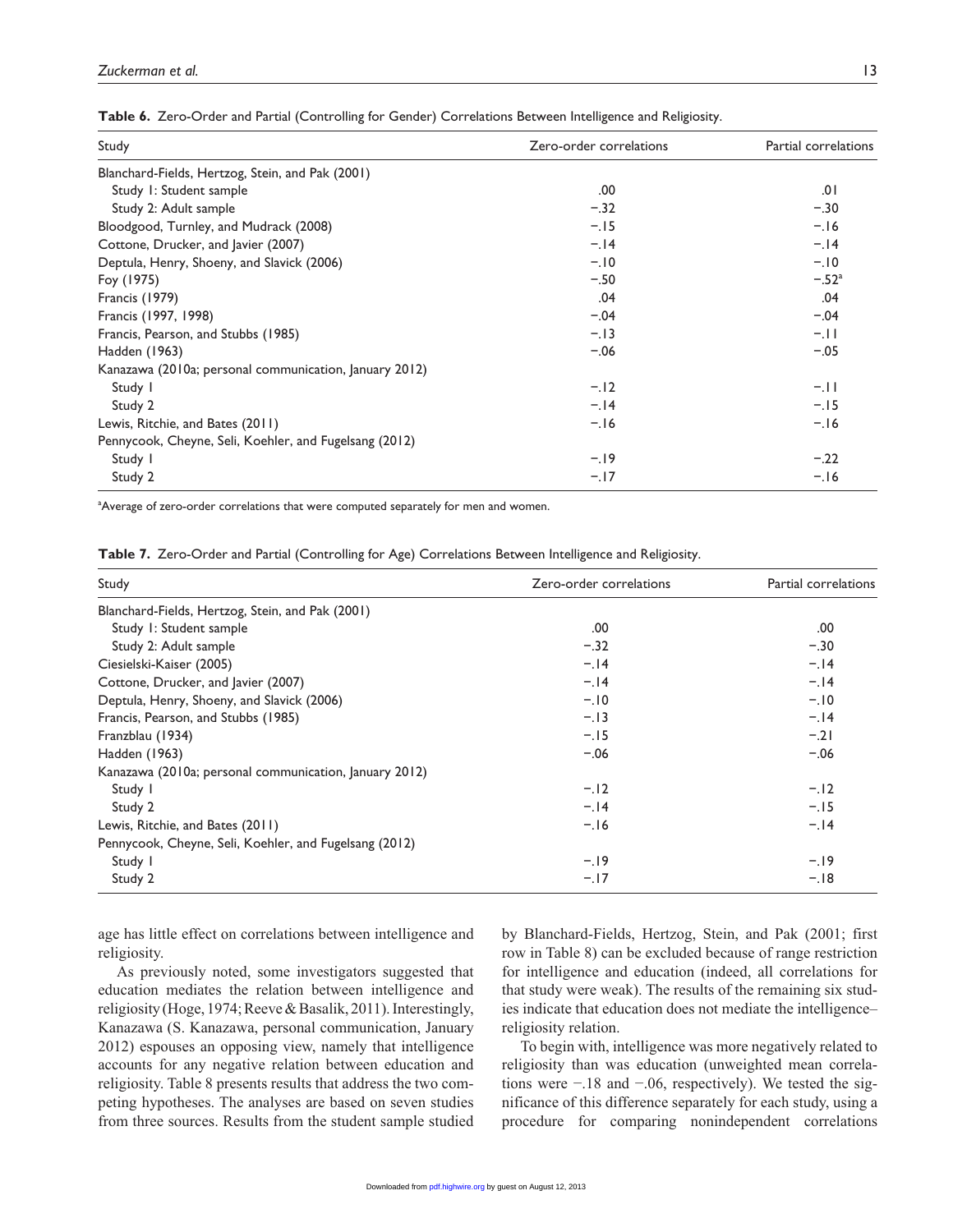|                                                        |                            | Intelligence and religiosity         | Intelligence and education | Education and religiosity  |                                      |  |
|--------------------------------------------------------|----------------------------|--------------------------------------|----------------------------|----------------------------|--------------------------------------|--|
| Study                                                  | Zero-order<br>correlations | Partial<br>correlations <sup>a</sup> | Zero-order<br>correlations | Zero-order<br>correlations | Partial<br>correlations <sup>b</sup> |  |
| Blanchard-Fields, Hertzog, Stein, and Pak (2001)       |                            |                                      |                            |                            |                                      |  |
| Study 1: Student sample <sup>c</sup>                   | .00                        | .02                                  | $.21*$                     | $-.06$                     | $-.06$                               |  |
| Study 2: Adult sample <sup>d</sup>                     | $-32***$                   | $-31***$                             | .30 <sup>***</sup>         | $-.08$                     | .03                                  |  |
| Kanazawa (2010a; personal communication, 2012)         |                            |                                      |                            |                            |                                      |  |
| Study I <sup>e</sup>                                   | $-12***$                   | $-14$ <sup>***</sup>                 | $.32***$                   | $.05***$                   | .10 <sup>***</sup>                   |  |
| Study 2 <sup>t</sup>                                   | $-14$ **                   | $-08$ **                             | $.50***$                   | $-17$ **                   | $-09***$                             |  |
| Lewis, Ritchie, and Bates $(2011)^8$                   | $-16$ **                   | $-12***$                             | $41***$                    | $-14$ **                   | $-0.08**$                            |  |
| Pennycook, Cheyne, Seli, Koehler, and Fugelsang (2012) |                            |                                      |                            |                            |                                      |  |
| Study I                                                | $-19**$                    | $-20**$                              | .22 ***                    | 0١.                        | .06                                  |  |
| Study 2                                                | $-17**$                    | $-.16***$                            | .27***                     | $-.05$                     | .00                                  |  |

**Table 8.** Zero-order and Partial Correlations Among Intelligence, Religiosity and Education.

<sup>a</sup> Controlling for education.

**Controlling** for intelligence.

 ${}^{c}N = 96.$ 

 ${}^{d}N = 219.$ 

e *N* ranges from 14,265 to 14,987.

f *N* ranges from 6,030 to 10,971 except for the correlation between intelligence and education (*N* = 23,026).

g *N* ranges from 1851 to 2307.

*\*p* < .05. \*\**p* < .01. \*\*\**p* < .001.

(Meng, Rosenthal, & Rubin, 1992); the combined difference across the six studies was highly significant,  $Z = 9.32$ ,  $p <$ .001. Furthermore, controlling for education did not have much of an effect on the intelligence–religiosity relation unweighted means of the six zero-order and partial correlations were −.18 and −.17, respectively.

In contrast, controlling for intelligence led to a somewhat greater change in the education–religiosity relation; the unweighted means for the six zero-order and partial correlations were −.06 and .00, respectively. This finding is consistent with S. Kanazawa's (personal communication, January 2010) view that intelligence accounts for the education–religiosity relation. However, given that the analysis is based on only six studies, our conclusions are tentative.

Perhaps it is not how long people have been in school but rather how much they learnt that mediates the relation between intelligence and religiosity. GPA can be viewed as an indicator of how much knowledge one acquired in school. If amount of knowledge mediates the relationship between intelligence and religiosity, intelligence and religiosity should be correlated with GPA. While GPA is indeed correlated with intelligence, it was shown earlier that GPA is not related to religiosity. We again conclude that there is no evidence to support the notion that education mediates the intelligence–religiosity relation.

#### *Does Intelligence Drive Religiosity?*

The present findings are correlational and cannot support any causal relation. However, two sets of results are consistent with the hypothesis that intelligence influences (or at least is an antecedent of) religiosity. The first set concerns the aforementioned time gap studies; the second is based on studies of gifted children, primarily Terman's (1925-1959) study and, indirectly, the Hunter study (Subotnik, Karp, & Morgan, 1989).

*Time gap studies.* In four studies, intelligence was measured long before religiosity, with time gaps ranging from 3 to 25 years (Bender, 1968; Carlson, 1934; Horowitz & Garber, 2003; Kanazawa, 2010a, Study 1). If intelligence measured on one occasion influences religiosity that is measured a number of years later, then a significant correlation between these two variables is consistent with a model in which intelligence drives religiosity. A fifth time gap study by Carothers, Borkowski, Burke Lefever, and Whitman (2005) was not included in this analysis. These investigators studied only participants who were very high or very low on religiosity. This "extreme groups" design could have inflated the effect size  $(r = -.25, \text{ see Table 1})$  despite the time gap procedure.

The four time gap studies yielded a mean effect size of *r* = −.12 for unweighted and weighted analyses. This value was marginally significant in the random-effects analysis,  $t(3) = 1.99$ ,  $p = .07$ , one-tailed, and highly significant ( $p <$ .001) in the fixed-effects analysis. The results are actually more impressive than they first appear. First, the Horowitz and Garber (2003) study used behavior- and belief-based measures of religiosity. If we consider only the belief-based measure, the unweighted average *r* of the four studies becomes −.14, *t*(3) = 3.98, *p* < .05. In addition, Bender (1968) and Carlson (1934) studied college students and, if corrected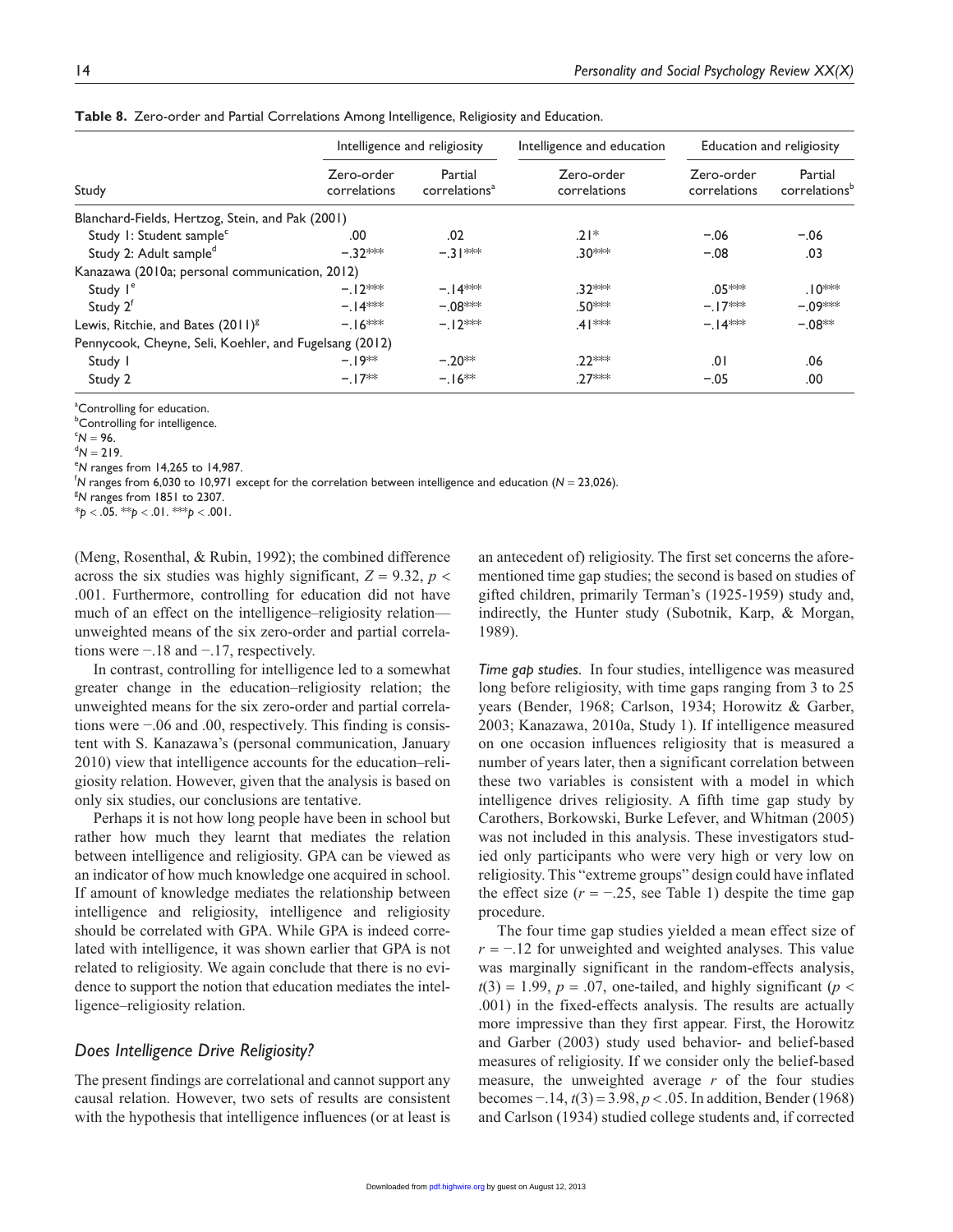| Terman's sample         |                |              | General public         |              |                         |                |              |              |              |                          |            |
|-------------------------|----------------|--------------|------------------------|--------------|-------------------------|----------------|--------------|--------------|--------------|--------------------------|------------|
| Year of data collection | Age            | $\mathsf{n}$ | M                      | SD.          | Year of data collection | Age            | $\mathsf{n}$ | M            | SD           | t test                   | r          |
| 1960                    | 44-60          | 894          | I.79                   | 1.46         | 1965                    | 45-64          | 927          | 3.42         | 1.11         | $26.84***$               | .53        |
| 1977                    | $61 - 77$      | 650          | I.75                   | 1.51         | 1978                    | $65+$          | 117          | 3.45         | 1.16         | $11.57***$               | .39        |
| 1986<br>1991            | 70-86<br>75-91 | 606<br>399   | l.48<br>$^{\circ}$ .45 | 1.47<br>1.48 | 1986<br>1991            | $65+$<br>$65+$ | 135<br>76    | 3.13<br>3.50 | 1.42<br>1.04 | $11.87***$<br>$11.54***$ | .40<br>.47 |

*Note.* The Terman's sample data were available from McCullough, Enders, Brion, and Jain (2005). The general public data were available from the following surveys: Gallup Organization (1965), Yankelovich, Skelly, and White, Inc (1978), Gallup Organization (1986), and Yankelovich Clancy Shulman, Inc. (1991). \*\*\* $p < .001$ .

for range restriction, their effect sizes (−.20 and −.19, respectively) become −.29 and −.26, respectively.

On the other hand, two limitations of these studies should be noted. In all four studies, religiosity was predicted from an earlier measure of intelligence without controlling for an earlier measure of religiosity. In addition, intelligence was not predicted from an earlier measure of religiosity. Still, it is remarkable that intelligence can predict religiosity scores that are obtained years later.

*The Terman study.* The Terman (1925-1959) longitudinal study of bright children initially included 1,528 participants who were identified at approximately 10 years of age as having IQs that in general exceeded 135. Religiosity was assessed among "Termites" in several subsequent waves of data collection. Holahan and Sears (1995) and McCullough et al. (2005) have noted that Termites grew up to be less religious than the general public. Until recently, however, it was difficult to conduct a systematic comparison among Termites' religiosity scores at each wave of data collection, and between Termites' religiosity and that of the general public. This is because religiosity measures administered to the Termites varied across data collection points, and were not always comparable with measures administered to the general public.

This problem was addressed by McCullough et al.'s (2005) study of religious development among the Termites. These investigators rescored Termites' religiosity data from six time points on a uniform 0-to-4 scale (0 = *no importance or being actively antireligious*, 4 = *high importance, high interest, and high satisfaction gained from religion*). Because public surveys (e.g., Gallup Organization, 1965) also measure the importance of religion, we were able to compare religiosity levels scores from Terman's sample at four time points (as presented in McCullough et al., 2005, article) to religiosity scores obtained at approximately the same years for age-matched individuals from the general public. To accomplish this comparison, we reverse scored the threepoint religiosity measure (1 = *very important*, 3 = *not important*) used in four public surveys (Gallup Organization, 1965, 1986; Yankelovich, Skelly, & White, Inc, 1978; Yankelovich Clancy Shulman, Inc., 1991), and then rescaled the reversed

scores to the 0-to-4 scale that was used by McCullough et al.  $(2005)^6$ 

Table 9 presents the findings. In all four comparisons, Terman's sample scored significantly lower on religiosity than the general public (the average of these effects was used in the meta-analysis as one of the extreme groups' studies). Admittedly, the years of data collection and ages of the two groups do not match perfectly. However, the results are so strong that it is difficult to imagine that more exact matching would make a difference.

These results are even more striking if the Termites' religious upbringing is considered. Terman and Oden (1959) reported that close to 60% of Termites reported that they received "very strict" or "considerable" religious training; approximately 33% reported receiving little training, and about 6% reported no religious training. This suggests that the Termites underwent changes in their religiosity after their childhood.

*The Hunter study.* Subotnik et al. (1989) compared findings from Terman's studies with findings from another group of gifted children. The latter sample consisted of graduates of Hunter College Elementary School who were 38 to 50 years old at the time of the comparison. The Hunter participants were tested approximately at the age of nine with the 1937 edition of the Stanford–Binet. Termites' intelligence was assessed with the 1916 edition of the Stanford–Binet. Because IQ scores based on the 1937 version are comparable with somewhat lower IQ scores based on the 1916 version, Subotnik et al. limited the Hunter group to individuals scoring 140 or greater (range: 140-196, *M* = 159); Termites' IQs ranged from 120 to 180, *M* = 148.

For the Hunter group, researchers administered a number of questions that were used earlier in the Terman study (Terman & Oden, 1959). Although these questions were not comparable with measures used in surveys of the U.S. public (R. F. Subotnik, personal communication, January 2012), the Hunter–Terman comparison is still informative. Because the religiosity measures did not show any gender differences, we present results only for the combined groups.

The Hunter and the Terman samples were asked to choose any number of possible sources of personal satisfaction from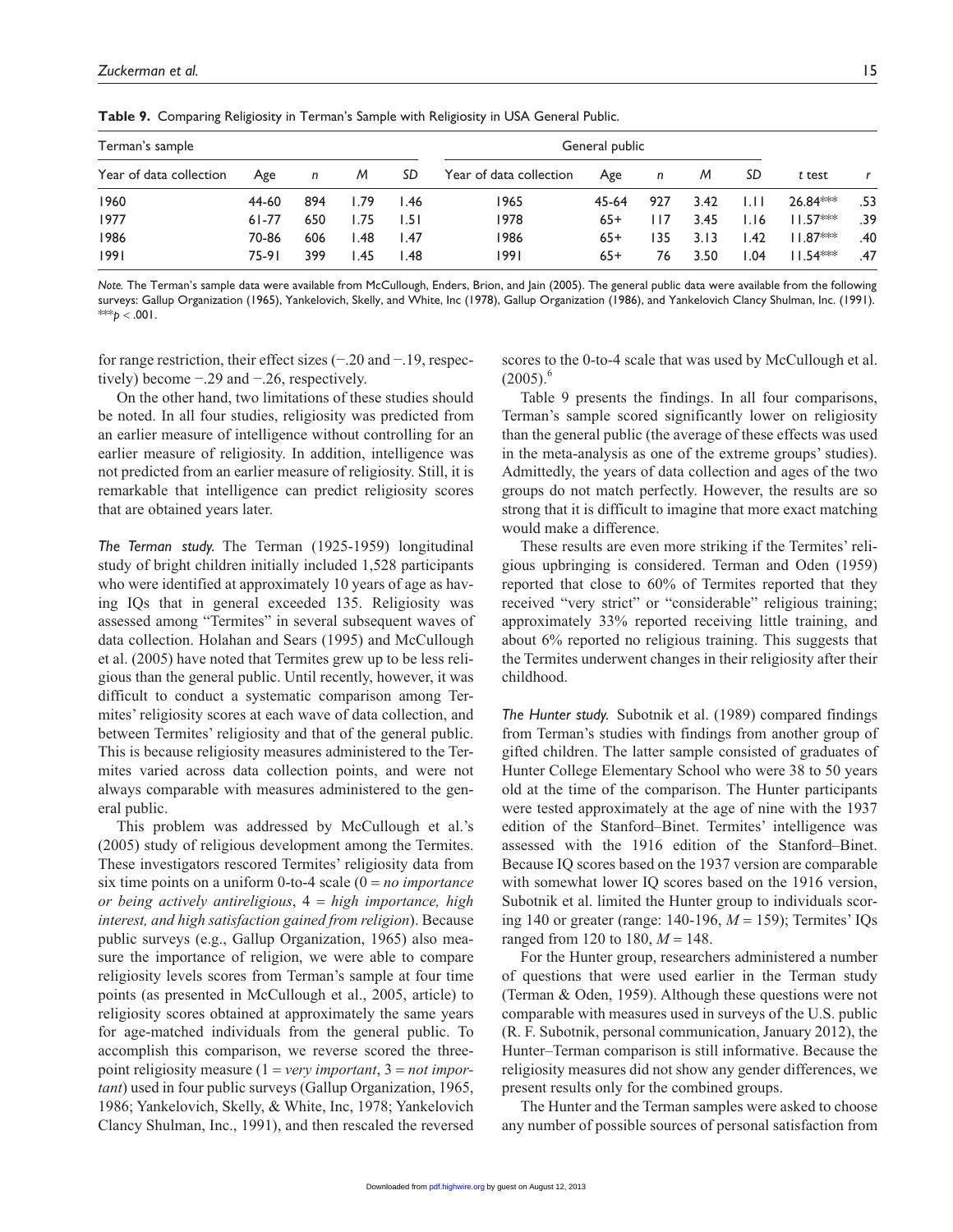a list that included religion. In Terman's sample  $(N = 428)$ , 13.1% chose religion; 15.6% chose religion in the Hunter sample ( $N = 147$ ),  $Z$  of the difference  $< 1$ . Both samples were also asked to identify any number of variables related to success from a list that included religious/spiritual values. In Terman's sample  $(N = 410)$ , 1.2% checked the religious option, compared with .4% in the Hunter group ( $N = 139$ ), *Z* < 1. These results suggest that on an absolute level, religion was relatively unimportant to middle-aged adults who were identified as gifted in childhood in both samples. In addition, we speculate that if the Hunter sample is similar to the Terman sample with respect to religiosity, it too may be less religious than the general population.

In the Terman and the Hunter samples, a high intelligence level at an early age preceded lower religiosity many years later. However, our analyses of these results neither controlled for possible relevant factors at an early age (e.g., socioeconomic status) nor examined possible mediators (e.g., occupation) of this relation.

# **Discussion**

Results of the present meta-analysis demonstrated a reliable negative relation between intelligence and religiosity. The size of the relation varied according to sample type and the nature of the religiosity measure. The relation was weakest at the precollege level, although even in that group it was significantly different from zero. After correlations observed in college populations were corrected for range restriction of intelligence scores, the magnitude of the intelligence–religiosity relation at the college level was comparable with that at the non-college level.

The relation was also more negative when religiosity measures assessed religious beliefs rather than religious behavior. This difference brings to mind the distinction between intrinsic religious orientation (religion practiced for its own sake) and extrinsic religious orientation (using religion as a means to secular ends; Allport & Ross, 1967). Because religious behavior (e.g., attending church) can be enacted for reasons extrinsic to faith, they are more aligned with the concept of extrinsic religious orientation. Religious beliefs, which are held privately, appear more aligned with the concept of intrinsic religious orientation. In Allport and Ross's (1967) view, intrinsic religious orientation represents more normative or "truer" religiosity (for a review of this issue, see Cohen, Hall, Koenig, & Meador, 2005). Accordingly, the finding that intelligence is more negatively related to religious beliefs than to religious behavior supports the conclusion of a negative relation between the constructs of intelligence and religiosity. However, some limitations on this conclusion are noted below.

With one exception (Sherkat, 2010), the interpretations that follow focus on the assumption that intelligence affects religiosity rather than the reverse. To be sure, this assumption is not derived from our correlational data. Rather, it is

derived from data indicating that intelligence develops earlier than does religiosity. Intelligence can be *reliably* measured at a very early age while religiosity cannot (e.g., Jensen, 1998; Larsen, Hartmann, & Nyborg, 2008). In their classic study, for example, H. E. Jones and Bayley (1941) showed that the mean of intelligence scores assessed at ages 17 and 18 (a) correlated .86 with the mean scores assessed at ages 5, 6, and 7; and (b) correlated .96 with the mean of intelligence scores assessed at ages 11, 12, and 13. Because intelligence can be measured at an early age, it can be used to predict outcomes observed years later. For example, Deary, Strand, Smith, and Fernandes (2007) reported a .69 correlation between intelligence measured at age 11 and educational achievement at age 16.

Unlike intelligence, religiosity assessed at an early age is a weak predictor of religiosity assessed years later. For example, Willits and Crider (1989) found only small to moderate correlations between religiosity at age 16 and that at 27 (.28 for church attendance and .36 for beliefs). O'Connor, Hoge, and Alexander (2002) found no relationship between measures of church involvement at ages 16 and 38.

The assumption that intelligence affects religiosity is also consistent with two of our findings: (a) In time gap studies, intelligence measured on one occasion predicted religiosity that was measured years later; and (b) Terman's study participants, who were selected at an early age on the basis of high intelligence scores, reported years later lower religiosity than the general public (participants in the Hunter study also showed this trend but the evidence in this case is indirect).

Below, we discuss three proposed reasons for the inverse relation between intelligence and religiosity. The first two— "atheism as nonconformity" and "cognitive style"—repeat (with some elaboration) explanations that were previously proposed in the literature. The third reason—"functional equivalence"—is (to the best of our knowledge) new.

# *Atheism as Nonconformity*

As noted hereinbefore, Argyle (1958) implied that more intelligent people are less likely to conform to religious orthodoxy. This notion incorporates two implicit assumptions. The first is that atheism can be characterized as nonconformity in the midst of religious majority. The second is that more intelligent people are less likely to conform. There is qualified empirical support for the first assumption and strong support for the second.

First, although the prevalence of religiosity varies widely among countries and cultures, more than 50% of the world population consider themselves religious. Using survey data collected by P. Zuckerman (2007) from 137 countries, Lynn et al. (2009) and Reeve (2009) observed a prevalence of 89.9% believers in the world and 89.5% believers in the United States. However, a recent Win-Gallup International (2012) poll of 59,927 persons in 57 countries found that only 59% of the respondents (60% in the United States) consider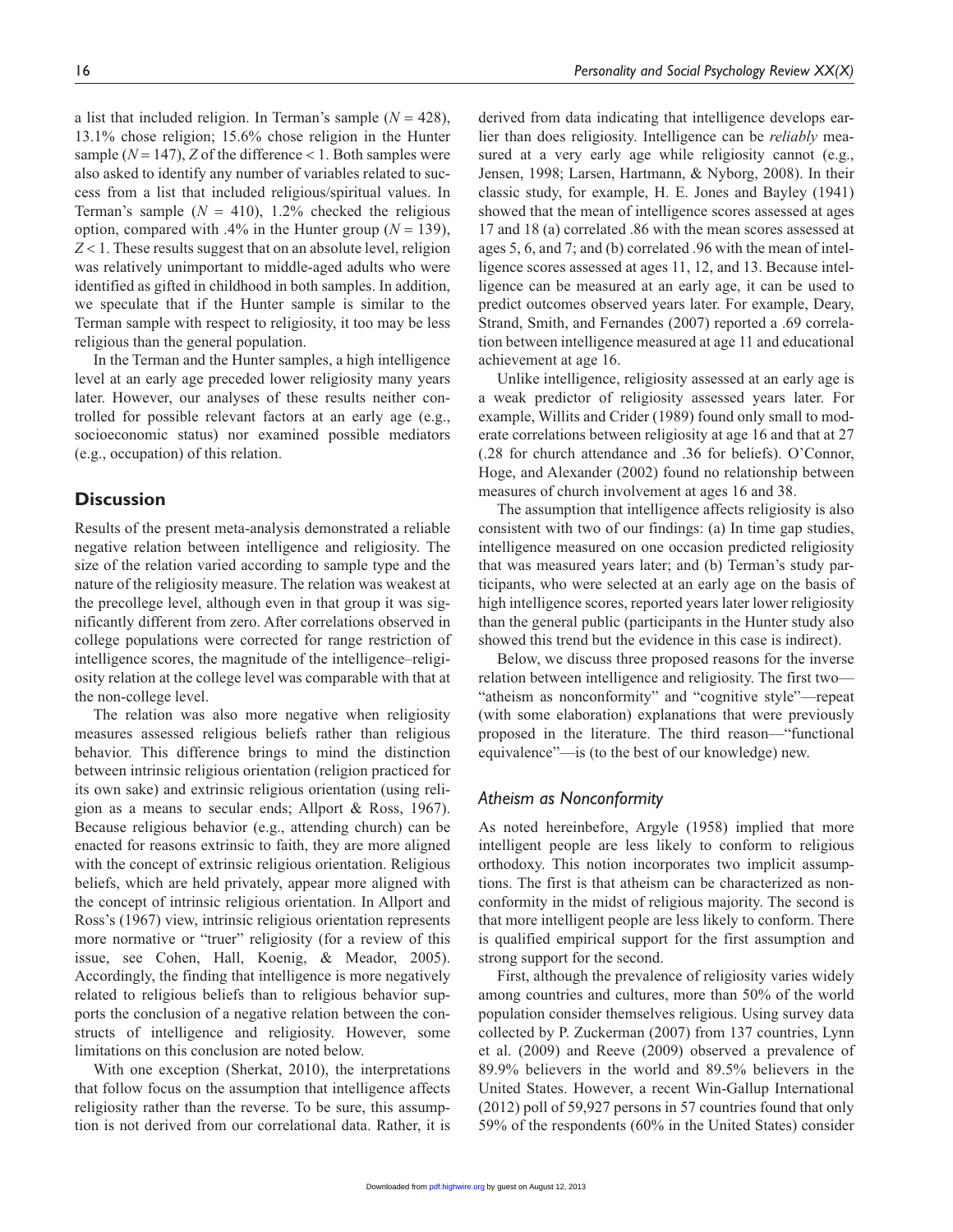themselves religious, a decline of 9% (13% in the United States) from a similar 2005 poll. Atheism might be considered a case of nonconformity in societies where the majority is religious. This is not so, however, if one grows up in largely atheist societies, such as those that exist in Scandinavia (P. Zuckerman, 2008).

People who do grow up in a religious environment are likely to believe and practice what is supported and espoused in their social environment (Gervais & Henrich, 2010; Gervais, Willard, Norenzayan, & Henrich, 2011). Still, what makes an atheist in a religious society a nonconformist is not only that most people are religious, but also that religion is more than a privately held belief. According to Graham and Haidt (2010), religious practices can serve to strengthen social bonds and ensure a group's continued existence. Ysseldyk, Matheson, and Anisman (2010) suggested that religion provides social identity and an "eternal" group membership. There is also empirical evidence suggesting that religiosity may be an in-group phenomenon, reinforcing prosocial tendencies within the group (see a review by Norenzayan & Gervais, 2012), but also predisposing believers to reject out-groups members (see meta-analysis by D. L. Hall, Matz, & Wood, 2010). To become an atheist, therefore, it may be necessary to resist the in-group dogma of religious beliefs. Not surprisingly, there is evidence of antiatheist distrust and prejudice (Gervais, Shariff, & Norenzayan, 2011; Gervais & Norenzayan, 2012b; for a review, see Norenzayan & Gervais, 2012).

Intelligent people may be more likely to become atheists in religious societies, because intelligent people tend to be nonconformists. In a meta-analysis of seven studies, Rhodes and Wood (1992) found that more intelligent people are more resistant to persuasion and less likely to conform. In addition to the studies reviewed by Rhodes and Wood, three other investigations reported a significant negative relation between intelligence and conformity (Long, 1972; Smith, Murphy, & Wheeler, 1964; Osborn, 2005). Rhodes and Wood (1992) proposed that the greater knowledge that intelligent people possess allows them to be more critical and less yielding when presented with arguments or claims (cf. W. Wood, 1982; W. Wood, Kallgren, & Preisler, 1985). Recently, Millet and Dewitte (2007) reported a positive relation between intelligence and self-perceived uniqueness; this led them to propose that more intelligent people conform less because of their ability to be self-sufficient and to secure resources in isolation.

If more intelligent people are less likely to conform, they also may be less likely to accept a prevailing religious dogma.

### *Atheism and Cognitive Style*

As noted hereinbefore, the most common explanation for the inverse relation between intelligence and religiosity is that the intelligent person "knows better" than to accept beliefs

that are not subject to empirical tests or logical reasoning (e.g., Nyborg, 2009). But why would intelligent people know better? It does not take a great deal of cognitive ability to understand that religion does not arise from scientific discourse. One does not generally hear from believers that their faith is based on fact or logic, but they continue to believe anyhow. What is it exactly about intelligent people that makes them more resistant to religion?

The answer to this question may be related to cognitive style. Dual processing models of cognition (e.g., Epstein, 1994; Kahneman, 2003; Stanovich & West, 2000) distinguish between analytic and intuitive styles (this distinction has also been called "system 2" vs. "system 1," "think" vs. "blink," etc.). Analytic thinking is controlled, systematic, rule-based, and relatively slow; intuitive thinking, in contrast, is reflexive, heuristic-based, spontaneous, mostly nonconscious, and relatively fast. We propose that more intelligent people tend to think analytically and that analytic thinking leads to lower religiosity. There is empirical support for both these hypotheses.

A common test of the tendency to use analytic thinking is Frederick's Cognitive Reflection Test (CRT; Frederick, 2005). This instrument assesses the ability to choose correct but intuitively unattractive answers, which is thought to reflect reliance on analytic thinking. CRT scores are positively associated with better performance on a number of heuristic problems (i.e., lesser susceptibility to misleading intuitions; Cokely & Kelley, 2009; Frederick, 2005; Toplak, West, & Stanovich, 2011; but see Campitelli & Labollita, 2010).

CRT scores are also positively related to intelligence, with correlations in the .40-.45 range (Frederick, 2005; Obrecht, Chapman, & Gelman, 2009; Toplak et al., 2011). There is also evidence linking higher intelligence to better performance on a variety of other heuristics and biases tasks (there are exceptions, however; see Stanovich & West, 2008). Importantly, Stanovich and West (2008) proposed that intelligent people are more able to override cognitive biases, not so much because they realize that the appealing intuition might be wrong or because they have the ability to find the more time-consuming logical solution. Instead, more intelligent people may be more capable of sustaining the cognitive effort needed for good performance on heuristics tasks.

There is strong evidence that analytic style, as measured by performance on heuristic tasks (e.g., CRT) or induced by priming is related to lower religiosity (Gervais & Norenzayan, 2012a; Pennycook, Cheyne, Seli, Koehler, & Fugelsang, 2012; Shenhav, Rand, & Greene, 2011). Interestingly, both Shenhav et al. (2011) and Gervais and Norenzayan (2012a) argued that religious beliefs are a matter of intuitive processes that can be overridden through analytic approach. In contrast, Pennycook et al. (2012) proposed that religious beliefs are actually counterintuitive (unwarranted on either logical or empirical grounds), and thus require more analytic scrutiny if they are to be rejected. Independent of the exact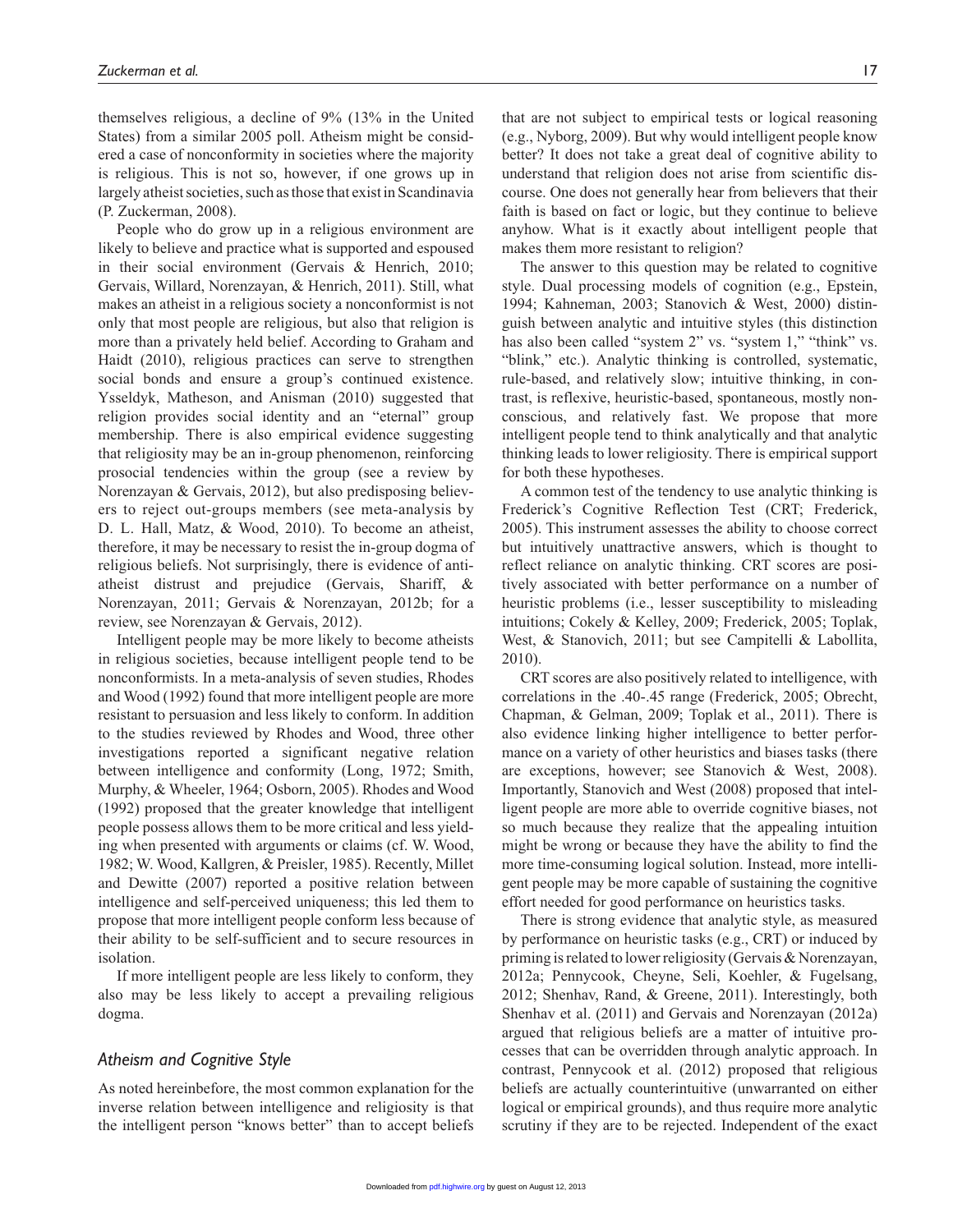mediating mechanism, we propose that intelligent people are less religious because they are more likely to use analytic processes.

There is some empirical support for our proposition. Both Shenhav et al. (2011) and Pennycook et al. (2012) administered intelligence measures in addition to measures of religiosity and cognitive style. Using a college sample, Shenhav et al. (2011) found a negative but not significant relation between intelligence and religiosity (mean  $r = -0.06$ ; see table 1). Using non-college samples in two studies, Pennycook et al. (2012) found significant correlations between two measures of intelligence and a measure of religious beliefs. Controlling for two measures of analytic style, these correlations were reduced from −.24 and −.15, *ps* < .05, to −.13, *p* < .05, and −.04, *ns*, respectively, in Study 1, and from −.13, and −.22, *ps* < .05, to −.02 and −.08, *ps* > .28, respectively, in Study 2.

In contrast, correlations between measures of analytic style and religiosity were lower but mostly remained significant when controlling for two measures of intelligence. In study 1, these correlations were reduced from −.33 and −.19, *ps* < .05, to −.26, *p* < .05, and −.11, *p* <.10, respectively; in Study 2, these correlations were reduced from −.29 and −.31, *ps* < .05 to −.25 and −.23, *ps* < .05, respectively. These results are consistent with the proposition that cognitive style mediates, at least in part, the negative relation between intelligence and religiosity.

Our proposition is also consistent with Stanovich and West's (2008) model, which links intelligence to bias override. We suggested hereinbefore that the rejection of religion does not necessarily require superior cognitive skills. In other words, neither bias override, according to Stanovich and West, nor religion override as stated above, depends that much on tools or ability that intelligent people are more likely to have. Instead, if one grows up in a religious community, rejecting theism probably requires a sustained cognitive effort. Intelligence may confer the ability to sustain such an effort (Stanovich & West, 2008).

#### *Functional Equivalence*

In his introduction to the special *Personality and Social Psychology Review* issue on religion, Sedikides (2010) described a functional approach to religion that posits a "specific motive or need driving religious belief and practice" (p. 4). In this approach, religious beliefs and practices satisfy a number of needs, and need-fulfillment is a potential reason for adopting and maintaining religious beliefs. It is possible, however, that needs typically fulfilled through religion can also be fulfilled through other means. Specifically, some of the functions of religion may also be conferred by intelligence; that is, in some respects, religion and intelligence may be functionally equivalent.

We describe hereafter four functions that religion may provide: compensatory control, self-regulation, self-enhancement, and attachment. We propose that higher intelligence also provides these four benefits and, therefore, lowers one's need to be religious.

*Religiosity as compensatory control.* Religiosity can provide a sense of external control, that is, the perception that the world is orderly and predictable (as opposed to random and chaotic); religiosity can also provide a sense of personal control by empowering believers directly through their personal relations with God. In a series of studies, Kay and colleagues (Kay, Gaucher, Napier, Callan, & Laurin, 2008; Kay, Moscovitch, & Laurin, 2010; Laurin, Kay, & Moscovitch, 2008) showed that threatening a sense of personal control increased beliefs in God, particularly when the controlling nature of God was emphasized. According to these investigators, people who lose personal control take comfort in religion, because it suggests to them that the world is under God's control and, therefore, predictable and nonrandom. Kay, Gaucher, McGregor, and Nash (2010) also suggested that religiosity can confer a specific form of personal control when other forms of personal control are decreased. They cite evidence indicating that individuals whose personal control is threatened become more certain of the superiority of their religious beliefs, more determined to live in accordance with their faith, and more convinced that others would agree with their beliefs if they tried to understand them (McGregor, Haji, Nash, & Teper, 2008; McGregor, Nash, & Prentice, 2009). In sum, religiosity provides compensatory control when an individual's personal control beliefs are undermined.

Intelligence also confers a sense of personal control. We identified eight studies that reported correlations between intelligence and belief in personal control (Grover & Hertzog, 1991; Lachman, 1983; Lachman, Baltes, Nesselroade, & Willis, 1982; Martel, McKelvie, & Standing, 1987; Miller & Lachman, 2000; Prenda & Lachman, 2001; Tolor & Reznikoff, 1967; P. Wood & Englert, 2009). All eight correlations were positive, with a mean correlation (weighted by *df* of each study) of .29. In addition, higher intelligence is associated with greater self-efficacy—the belief in one's own ability to achieve valued goals (Bandura, 1997). This construct is similar to personal control beliefs but has been examined separately in the literature. In a meta-analysis of 26 studies, the mean correlation between intelligence and self-efficacy was .20 (Judge, Jackson, Shaw, Scott, & Rich, 2007).

If more intelligent people are higher in personal control beliefs or self-efficacy, then they may have less need for the sense of control offered by religion.

*Religiosity as self-regulation.* McCullough and Willoughby (2009) presented evidence that religiosity is associated (albeit weakly) with positive outcomes, including well-being and academic achievement. They suggested that self-regulation (adjusting behavior in the pursuit of goals) and self-control (forgoing small, immediate rewards to increase the likelihood of obtaining larger, but delayed rewards) might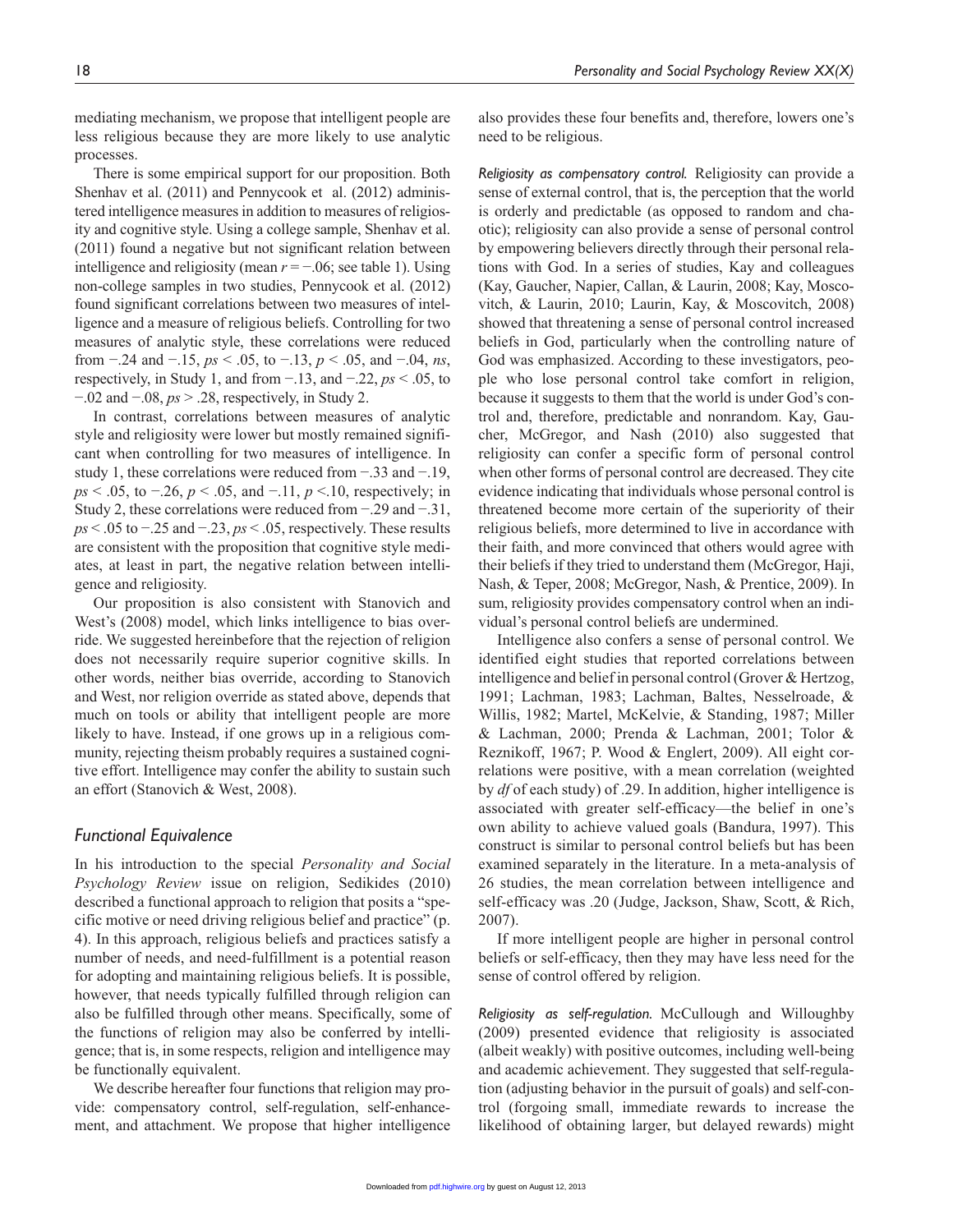mediate the association between religiosity and positive outcomes. The researchers presented evidence from cross-sectional, longitudinal, and experimental studies showing that religiosity promotes self-control. They marshaled additional evidence indicating that religiosity facilitates the completion of each component of the self-regulation process, including goal setting, monitoring discrepancies between one's present state and one's goals, and correcting behavior to make it more compatible with one's goals. Finally, McCullough and Willoughby presented evidence indicating that self-control and/or self-regulation mediate the relation between religiosity and positive outcomes. Consistent with that review, Rounding, Lee, Jacobson, and Ji (2012) found that participants primed with religious concepts exercised better selfcontrol; in addition, priming religious concepts renewed self-control in participants whose ability to exercise selfcontrol had been depleted.

A more nuanced model of the relation between religiosity and self-control was proposed by Koole, McCullough, Kuhl, and Roelofsma (2010). They proposed that intrinsic religiosity facilitates implicit self-regulation whereas extrinsic religiosity (as well as fundamentalism) facilitates explicit self-regulation. Focusing on the implicit aspect of this dichotomy, Koole et al. argued that the components of intrinsic religiosity (holistic approach to well-being, integration of cognitive processing, and embodiment) draw on the same processes that are used in the service of implicit self-regulation. They reviewed a large number of findings consistent with this model. For example, the relation between intrinsic religiosity and implicit self-regulation of *action* was illustrated by evidence showing that priming religious concepts increases prosocial behavior (Randolph-Seng & Nielsen, 2007); and the relation between intrinsic religiosity and implicit self-regulation of *affect* was illustrated by evidence showing that praying for someone reduced anger after provocation (Bremner, Koole, & Bushman, 2011).

Intelligence is also associated with better self-regulation and self-control abilities. The classic test of such abilities is the delay of gratification paradigm in which participants choose between a small immediate reward and a large delayed reward (Block & Block, 1980). Choosing the large delayed reward serves as an indicator of self-control. Shamosh and Gray (2008) meta-analyzed the relation between intelligence and delay discounting (the latter construct is identical to delay of gratification except that high delay discounting indicates poor self-control). Their analysis, based on 26 studies, yielded a mean *r* of −.23. This suggests that intelligent people are more likely to delay gratification (i.e., less likely to engage in delay discounting).

Two of the studies included in the Shamosh and Gray (2008) meta-analysis (de Wit, Flory, Acheson, McCloskey, & Mannuck, 2007; Dolan & Fullam, 2004), and a third study by Dom, De Wilde, Hulstijn, and Sabbe (2007), utilized the Barratt Impulsiveness Scale (BIS; Barratt, 1985; Patton, Stanford, & Barratt, 1995). All three studies reported negative

correlations between intelligence and impulsiveness. In the Dolan and Fullam (2004) study, intelligence was negatively related to two other impulsiveness scales besides the BIS and to three behavioral measures of impulsiveness besides the delay of gratification task.

Shamosh and Gray (2008) offered a number of explanations for the relation between intelligence and self-control. They argued that delay of gratification may require working memory to maintain representations of delayed rewards while processing other types of information (e.g., opportunity costs of forgoing immediate rewards). More intelligent people have better working memories (for a review, see Ackerman, Beier, & Boyle, 2005), which may explain why they have better self-control. Alternatively, Shamosh and Gray proposed that delay of gratification requires "cool" (more rational) executive functioning rather than "hot" (more affective) executive functioning. More intelligent people, suggested Shamosh and Gray, are more likely to engage the cool system and may therefore be better able to exercise selfcontrol. Regardless of the mechanism, if more intelligent people have better self-regulation and/or self-control capabilities, then they may have less need for the self-regulatory function of religiosity.

*Religiosity as self-enhancement.* As stated by Sedikides and Gebauer (2010), "people are motivated to see themselves favorably . . . Stated differently, people are motivated to selfenhance" (p. 17). Meta-analyses by Trimble (1997) and Sedikides and Gebauer indicated that intrinsic religiosity is positively related to self-enhancing responses although extrinsic religiosity is not. To explain these findings, Sedikides and Gebauer proposed that religious cultures approve of being religious as an end in itself, which can turn intrinsic religiosity into a source of self-worth. Religious cultures disapprove, however, of using religion as a means to secular ends, which may explain the disassociation between extrinsic religiosity and self-enhancement. In support of this model, Sedikides and Gebauer showed that in more religious cultures, (a) the positive relation between intrinsic religiosity and self-enhancement was more positive, whereas (b) the low or negative relation between extrinsic religiosity and self-enhancement was more negative. Yet another reason for the association between intrinsic religiosity and selfenhancement may be the elevated status that believers can derive from personal relationships with God (Sedikides & Gebauer, 2010; see also Batson, Schoenrade, & Ventis, 1993; Exline, 2002; Reiss, 2004).

Like religiosity, intelligence may provide a sense of higher self-worth. Evidence for this comes from two lines of research. First, a number of studies examined the relation between intelligence and self-esteem. While one study (Gabriel, Critelli, & Ee, 1994) reported no association between the two constructs  $(r = -.02)$ , three other studies (Judge, Hurst, & Simon, 2009; Lynch & Clark, 1985; Pathare & Kanekar, 1990) reported significant albeit small positive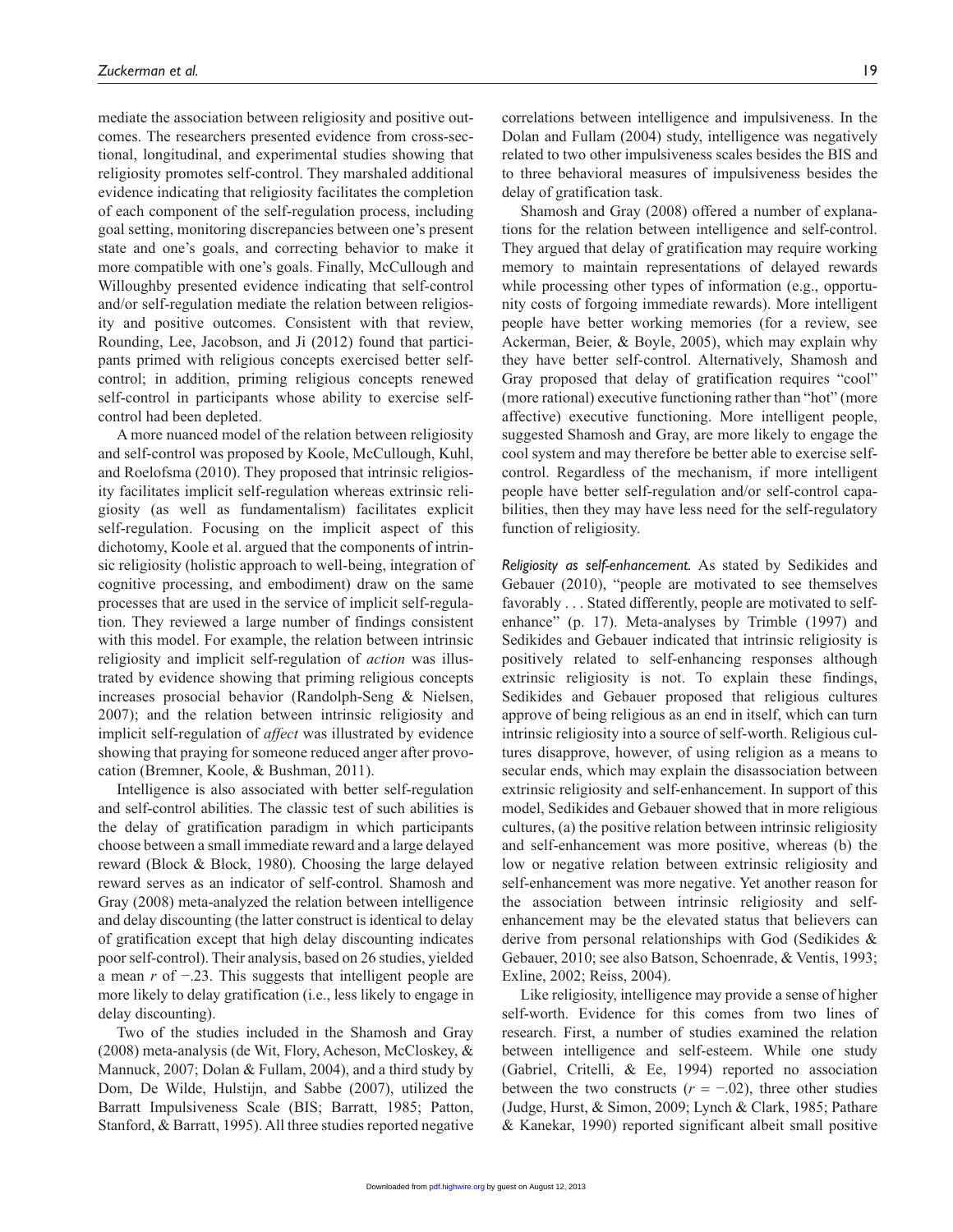correlations (*r*s = .18, .27, and .16, respectively). A second line of research linking higher intelligence to higher selfworth concerns the relation between intelligence and general factors of personality. Harris (2004) reduced 10 personality scales to two factors—openness and achievement—that correlated .15 and .26, respectively, with intelligence. Schermer and Vernon (2010) reduced 20 personality scales to a single general factor of personality that correlated .27 with intelligence. These authors proposed that high scores on the general personality factor represent high self-esteem, emotional stability, agreeableness, conscientiousness, and openness—all strongly positive attributes. If intelligent individuals see themselves as possessing such attributes, then they might have less need for the self-enhancement function of religion.

*Religiosity as attachment.* Kirkpatrick (2005) proposed that religious beliefs can be conceptualized as an attachment system (Bowlby, 1980), which can confer security and safety in times of distress. Believers, suggested Kirkpatrick, experience personal love of God (or some other supernatural entity) whose omnipresence serves as refuge and safe haven. There are two models of the association between religiosity and attachment (Granqvist, Mikulincer, & Shaver, 2010; Kirkpatrick, 1998). According to the first, the compensation model, people turn to God as an attachment figure when they experience loss due to separation, death of loved ones, and other dire circumstances. According to the second, the correspondence model, people extend to God the same attachment system that they have developed with close others. This latter model does not posit a clear religious function and, therefore, is not relevant to the notion of functional equivalence.

There is strong support for the compensation model. For example, S. L. Brown, Nesse, House, and Utz (2004) found that religiosity increased following bereavement and, in turn, was associated with less grief. Evidence also indicates that religiosity increases after people are exposed to threat of loneliness (Epley, Akalis, Waytz, & Cacioppo, 2008). In two other studies (Kirkpatrick & Shaver, 1992; Kirkpatrick, Shillito, & Kellas, 1999), participants reporting a secure personal relationship with God also reported less loneliness.

Intelligence also lowers loneliness through its effects on marital relations. Specifically, evidence suggests that more intelligent people are more likely to marry and less likely to get divorced. Terman and Oden (1947) reported that, as of the 1930s, the prevalence of marriage in their high IQ sample exceeded that of the general population. Similarly, Quensel (1958) found that as intelligence increases, so does the likelihood of being married. Herrnstein and Murray (1994) found that by age 30, marriage rates are lower at high and low ends of the intelligence spectrum. However, the low marriage rate observed among highly intelligent people could reflect a tendency of more intelligent people to marry late. Blazys (2009) examined marriage rates up to an average age of 43 and found that more intelligent people are less likely to marry

early but, as they become older, they are more likely to be married than less intelligent individuals.

Turning to divorce rates, Herrnstein and Murray (1994) and Holley, Yabiku, and Benin (2006) found negative associations between intelligence and the likelihood of divorce. Blazys (2009) reported the same negative association for Caucasians but found no significant relation for African Americans and Hispanics. Finally, Dronkers (2002) found a negative relation between intelligence and likelihood of divorce for a Dutch cohort born in 1958, but a positive relation for a cohort born in 1940. When the data on marriage and divorce rates are considered together, on balance more intelligent people appear more likely to be married.

Most explanations for the association between intelligence and marital status focus on the ability of intelligent people to plan more effectively, to act less impulsively, to adapt to changes, and so on. Regardless of the mediator, if intelligent people are more likely to be married, then they may have less of a need to seek religion as a refuge from loneliness.

#### *The Focus on Intrinsic Religiosity*

A common theme in most, although not all, of the interpretations hereinbefore is that they focus on intrinsic religiosity. Sometimes this focus is stated explicitly. Other times, the focus is described as religious beliefs, which (as noted hereinbefore) are more strongly related to intrinsic religiosity than is religious behavior. For example, analytic thinking (a possible mediator of the relation between intelligence and religiosity) has been shown to undermine religious beliefs. Of the four functions that are associated with religiosity and intelligence, self-enhancement was exclusively related to intrinsic religiosity. The remaining functions—compensatory control, self-regulation, and attachment—are mostly functions of religious beliefs. Only the conceptualization of atheism as nonconformity stands out in this regard. One can certainly resist religious practice as much as one can resist religious beliefs. Of course, resisting religious practice can signal a search for a higher level, "purer" form of religion as much as it can signal a step toward atheism.

Measures of religious behavior do not elucidate the reason for attending church, belonging to religious organizations, or engaging in other religious practices. We argued earlier that because these reasons can be extrinsic to faith, the behaviors measured might reflect extrinsic religiosity. Because most of the proposed interpretations focus on intrinsic religiosity and/or religious beliefs, they lead to the prediction that intelligence would be more negatively related to religious beliefs than to religious behavior. The results are consistent with this prediction.

However, it has been noted that viewing religious beliefs as the more genuine or as the intrinsic component of religiosity characterizes American Protestant religion (Cohen et al., 2005). Judaism and "catholic" Christianity, Cohen et al.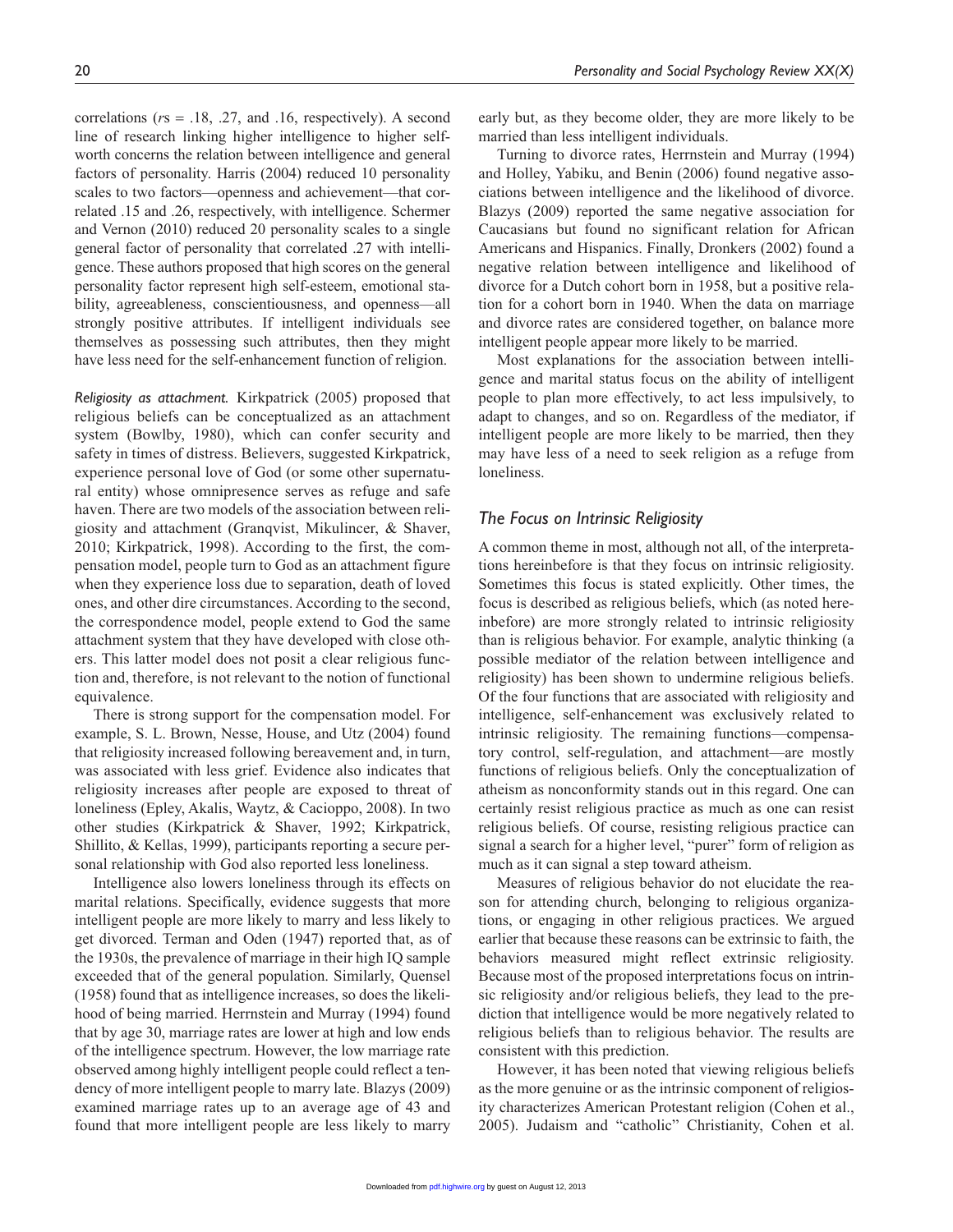(2005) argued, view religious rituals and practice at least as important or central as religious beliefs. Perhaps, then, the stronger negative relation between intelligence and religious beliefs (relative to religious behavior) may be less true for Judaism and Catholicism. That is, when Judaism and Catholicism are concerned, perhaps the concept of functional equivalence might encompass not only the function of religious beliefs, but also the functions of religious practice. This issue is left for future research.<sup>7</sup>

#### *Other Interpretations*

As mentioned in the introduction, Kanazawa (2010a) and Sherkat (2010) proposed two additional interpretations of the negative relation between intelligence and religiosity. Kanazawa (2010a) argued that more intelligent people are better equipped to deal with evolutionarily novel phenomena, including atheism. Sherkat suggested that sectarian affiliations and Christian fundamentalism block access to secular knowledge and, thereby negatively impact verbal ability. We comment briefly on these views below.

Kanazawa's (2010a) interpretation is based on the assumption that evolution favored the development of religion. This assumption is readily acceptable, particularly in view of the functions that religion seems to provide. He also argued that atheism is evolutionarily novel because, except for former communist societies, it is not mentioned in the description of any culture in *The Encyclopedia of World Cultures*. However, it is rather difficult to write about atheism because, unlike theism, it does not produce (religious) relics and is not associated with (religious) customs. Thus, although it is not mentioned in the *Encyclopedia*, atheism could have existed all along, together with theism. In addition, it is possible to consider monotheism as evolutionarily novel instead of part and parcel of all preceding beliefs in the supernatural; this will negate the basic rationale of Kanazawa's (2010a) approach. Finally, it is not clear that atheism belongs to the category of evolutionarily novel *problems* that intelligence addresses (unless atheism is considered problematic because it does not provide the functions that religion does).

On the other hand and in line with Kanazawa's (2010a) model, genetic influences have been implicated not only in intelligence (cf., Nisbett et al., 2012b), but also in religiosity (D'Onofrio, Eaves, Murrelle, Maes, & Spilka, 1999; Koenig, McGue, & Iacono, 2008). Furthermore, the model was used to predict other correlates of intelligence (e.g., political liberalism and, for men, monogamy), and those predictions received empirical support. In conclusion, Kanazawa's (2010a) interpretation remains an intriguing possibility.

Sherkat's (2010) interpretation, while limited to Christian fundamentalism and verbal ability, alerts us to some potential effects of religiosity on intelligence. It is likely that such effects take time to develop, as those who are denied learning fall more and more behind, over time, in comparison with

those with access to knowledge. A test of these effects requires a longitudinal study.

# *Trajectory of the Intelligence–Religiosity Connection*

The mechanisms through which intelligence affects religiosity may vary across the life span. At college, for example, more intelligent students may be more likely to embrace atheism as a form of nonconformity; at a more advanced age, intelligent people may be more likely to embrace atheism because they are more likely to be married and, therefore, may be less reliant on the attachment function that religion provides. We address in the following section, the question of when mediators of the intelligence–religiosity relation come into play. Importantly, this section does *not* review the life span trajectory of religiosity; rather, we focus only on the relation of religiosity with intelligence. In addition, much of the following discussion is speculative.

Human beings are psychologically predisposed to develop religious beliefs (Barrett, 2004; Boyer, 2001; Guthrie, 1993). Biases or tendencies of the human mind that support religiosity include misattributions of intent to naturally occurring events (Kelemen, 2004; Kelemen & Rosset, 2009) and belief in disembodied mind as an attribute of supernatural deities (Bering, 2006; Bloom, 2007; Norenzayan, Gervais, & Trzesniewski, 2012). As noted hereinbefore, however, Gervais, Willard, et al. (2011) argued convincingly that variations in beliefs across societies depend heavily on social contexts. That is, an individual is likely to believe only in supernatural entities that are espoused in that person's surroundings; in religious societies, those who do otherwise risk being labeled as heretics. This context-bound approach might explain the weak relation between intelligence and religiosity in precollege populations.

During adolescence, there is a strong relation between religiosity of parents and that of their children (Cavalli-Sforza, Feldman, Chen, & Dornbusch, 1982; Gibson, Francis, & Pearson, 1990; Hoge, Petrillo, & Smith, 1982). As adolescents grow older, these associations decrease such that correlations between childhood religious socialization and religiosity in adulthood are weak or nonexistent (Arnett & Jensen, 2002; Hoge, Johnson, & Luidens, 1993; Willits & Crider, 1989). If religiosity in adolescence is largely a function of parental instructions and example, then it will be only minimally influenced by attributes of the person, including intelligence.

College exposes people to new ideas and influences, which can impact religious beliefs. Students' beliefs become more secular in college (Funk & Willits, 1987; Madsen & Vernon, 1983), and religious service attendance decreases (Hunsberger, 1978; Lefkowitz, 2005). However, there are also reports of an increase in religious commitment and intrinsic religiosity during this period (De Haan & Schulenberg, 1997; Stolzenberg, Blair-Loy, & Waite, 1995).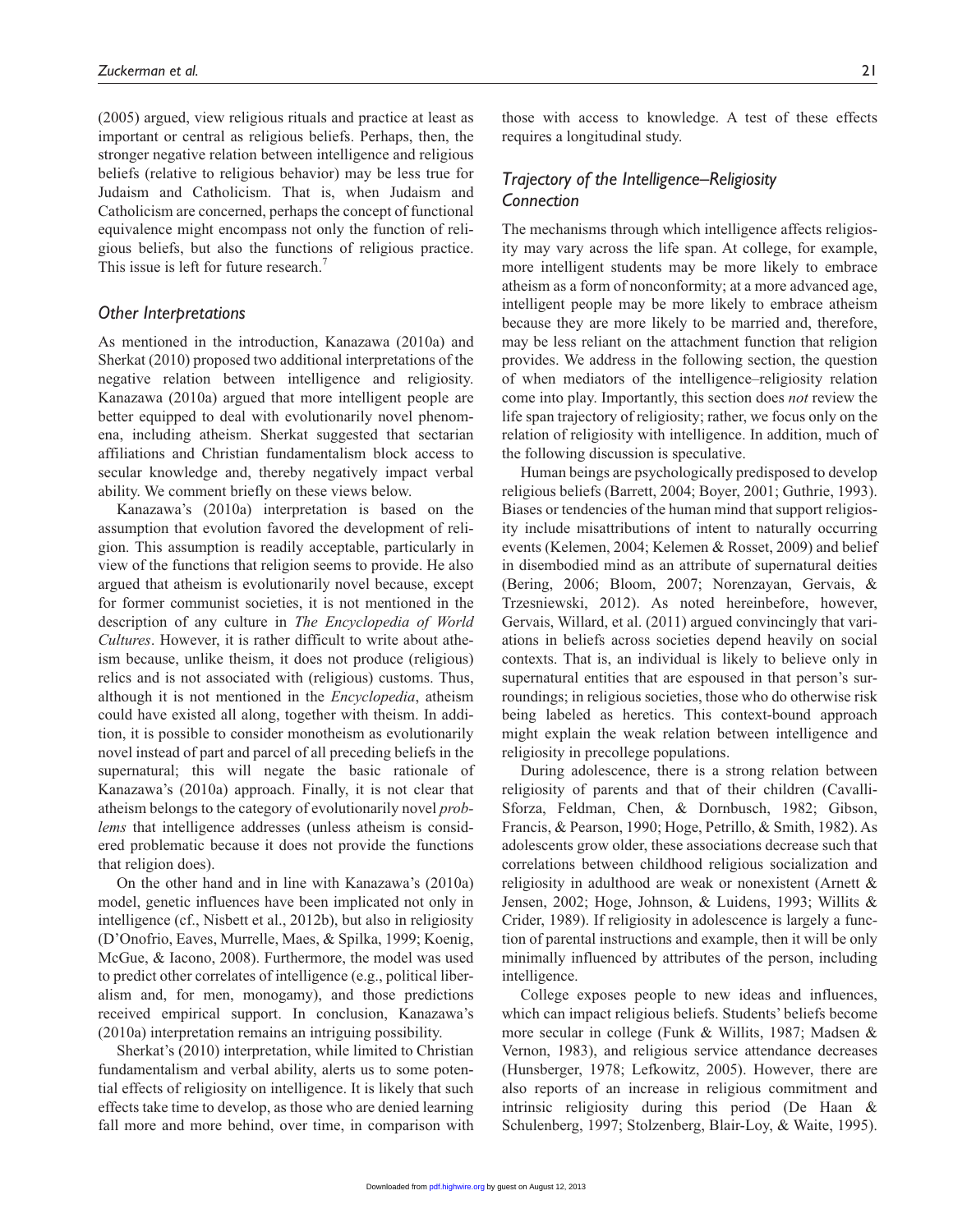These changes are often a consequence of the self-exploration that typifies emerging adulthood and that is often observed in college students (Arnett, 1997, 1998; Greene, Wheatley, & Aldava, 1992; Lefkowitz, 2005). The separation from home and the exposure to a context that encourages questioning may allow intelligence to impact religious beliefs. Using analytic (as opposed to intuitive) thinking, more intelligent college students may be more likely to eschew religion. If atheism is disapproved of at home, higher intelligence may facilitate resistance to conformity pressure. These mechanisms might explain why the negative relation between intelligence and religiosity increases in college. However, as noted by Kosa and Schommer (1961), religious colleges may offer an exception to this trend.

The exploration that characterizes the college years continues later (Arnett & Jensen, 2002). However, those who transition to atheism during college may face unanticipated challenges. Outside of academic contexts, most societies are religious, and atheists are viewed with distrust (Gervais, Shariff, et al., 2011). We speculate that more intelligent people are better able to address these challenges through some of the aforementioned intelligence-related functions. These functions may take time to develop. For example, intelligent people typically spend more time in school—a form of self-regulation that may yield long-term benefits. More intelligent people get higher level jobs (Herrnstein & Murray, 1994), and better employment (and higher salary) may lead to higher self-esteem, and encourage personal control beliefs. Last, more intelligent people are more likely to get and stay married (greater attachment), though for intelligent people, that too comes later in life (Blazys, 2009). We therefore suggest that as intelligent people move from young adulthood to adulthood and then to middle age, the benefits of intelligence may continue to accrue. Thus, after college, the degree to which intelligence obviates the functions of religion may gradually increase over time.

The religious practices and beliefs adopted during college and in subsequent years are often retained for the remainder of the life span. McCullough et al. (2005) reported that (unlike the weak relation between religiosity in the precollege years and religiosity in adulthood) there is considerable rank-order stability in religiosity from the early 20s to the end of life. However, these investigators also noted that in addition to interindividual stability, there are also intraindividual changes as people increase and decrease in religiosity over time. For example, most people become more religious when they get married and have children, but become less religious when their children leave home (Ingersoll-Dayton, Krause, & Morgan, 2002; McCullough et al., 2005; Sherkat & Wilson, 1995; Stolzenberg et al., 1995). If the rank order of religiosity is stable, then its relation to intelligence should also be stable.

However, aging (particularly if accompanied by declining health) is likely to increase awareness of mortality. Religious beliefs can help manage the terror of one's impending death (for a review, see Vail et al., 2010). This function was not included in our discussion of functional equivalence because, to the best of our knowledge, there is no evidence pertaining to the relation between intelligence and death anxiety. Although this logic suggests that the negative relation between intelligence and religiosity might decline at the end of life, the relevant evidence we have indicates otherwise. The highly intelligent members of Terman's sample retained lower religiosity scores (relative to the general population) even at 75 to 91 years of age (Table 9). Additional research is needed to resolve this issue.

#### *Limitations*

The available data did not allow adequate consideration of the role of religion type and of culture. As mentioned hereinbefore, the articles included in the meta-analysis did not provide enough information to code religion type as a potential moderator. There was also not enough information to consider the role of culture in the intelligence–religiosity association. Of the 41 studies in the college and no-college groups (the populations on which we base most of our conclusions), 33 were conducted in the United States; the remainder were conducted in Canada (3), Australia (2), Belgium and Holland (1 each); finally, one study was conducted in several countries but primarily (87% of participants) in the United States, Canada, and the United Kingdom. Clearly, the present results are limited to Western societies.

Earlier we alluded to some possible effects of religion type and culture. Specifically, it was mentioned that the emphasis on beliefs as the intrinsic component of religiosity (and, as such, the component with stronger negative relation to intelligence) might be an attribute of American Protestant religion, and may be less true of Judaism and Catholicism (Cohen et al., 2005). Stated differently, the stronger negative relation of intelligence with religious beliefs may also be limited to American Protestant population.

We also mentioned above that atheism is not likely to be considered nonconformist in majority atheist societies, like Scandinavian societies (P. Zuckerman, 2008). Atheism may also lose its association with nonconformity in majority atheist subcultures, such as the subculture of scientists (Larson & Witham, 1998). One might even speculate that in majority atheist societies, atheism is associated with conformity rather than nonconformity. Even in these societies, however, several other proposed causes of the negative relation between intelligence and religiosity remain intact. First, religion remains negatively linked to analytic style, which characterized more intelligent people. Second, although religion in atheist society is not likely to be self-enhancing, it probably continues to provide functions such as compensatory control, better selfregulation, and a means of reducing loneliness through attachment to God. To the extent that intelligent people have less need for these functions, they are less likely to be religious. Obviously, these conclusions are a topic for future research.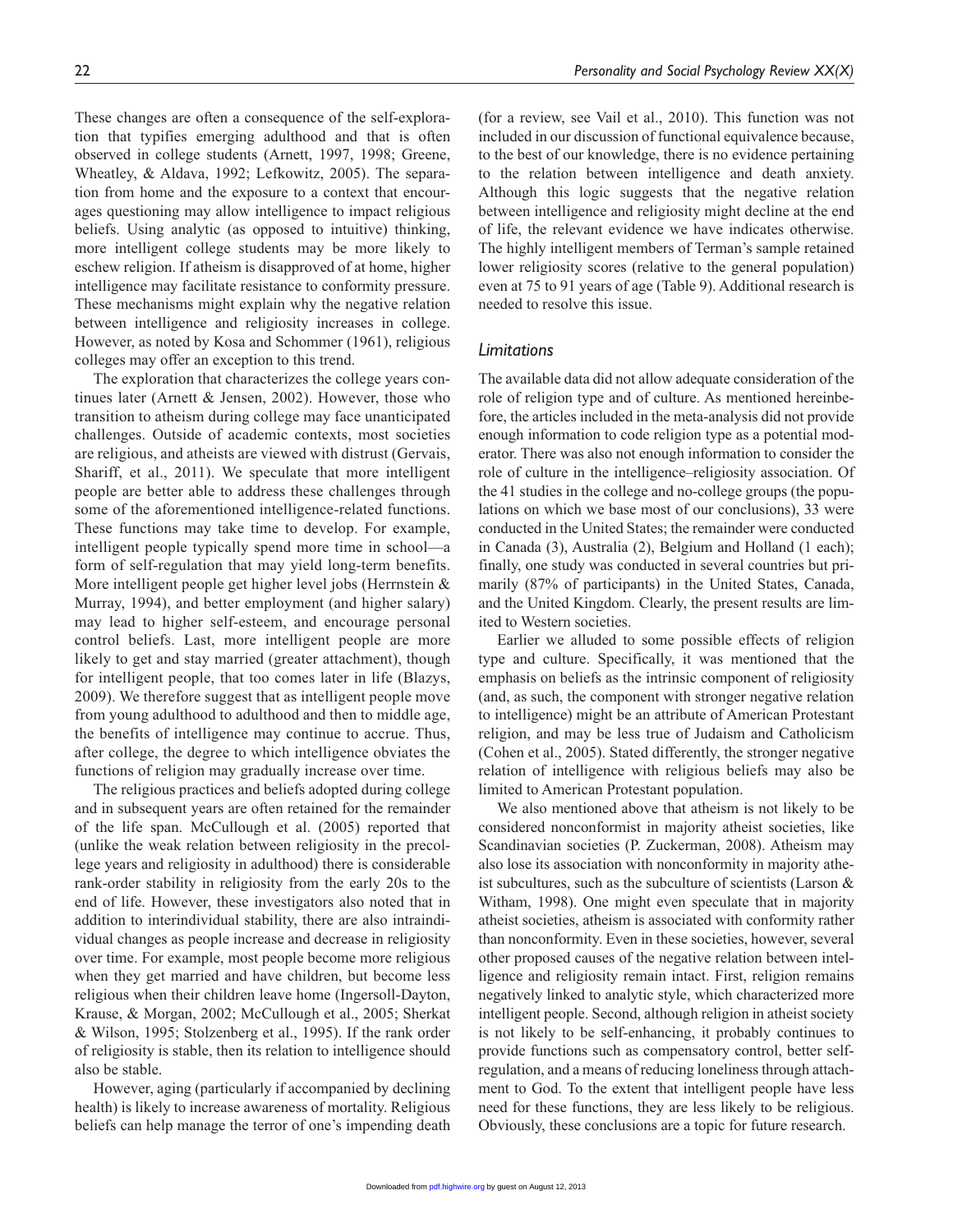One last limitation of the present work is the lack of evidence supporting our explanations for the intelligence–religiosity association. Except for the extreme case of religious fundamentalism (Sherkat, 2010), we clearly posited a causal relation from intelligence to religion and identified specific mechanisms to account for it. As described below, the edifice we built is in need of empirical testing.

# **Conclusion**

The present work comprises two parts. The first part was a meta-analysis of the relation between intelligence and religiosity. The second part examined possible explanations for the relation that was observed.

Results of the meta-analysis established a reliable negative relation between intelligence and religiosity. It was also shown that this relation is weaker in precollege populations relative to college and non-college populations. Additional analyses demonstrated that the relation is more negative when religiosity measures assessed religious beliefs as opposed to religious behaviors. It was proposed that religious beliefs are more likely to represent intrinsic religiosity (and perhaps "truer" religion), at least for the samples examined herein. At the precollege level, the mean correlation (unweighted and weighted) between intelligence and beliefsbased measures of religiosity was −.08; at college and noncollege levels, the corresponding unweighted and weighted mean correlations ranged from −.20 to −.25.

We reviewed a number of explanations for the negative relation between intelligence and religiosity, as well as the reasons that this association changes with age. All of the proposed explanations involve mediators that are linked to intelligence and religiosity. For example, one of the functional interpretations was that intelligence and religiosity allow the individual to exercise better self-regulation, and that intelligence leads to lower religiosity because it obviates the need for the self-regulatory function of religion. However, with the exception of Shenhav et al. (2011) and Pennycook et al. (2012), the meta-analyzed studies did not measure the proposed mediators, thus precluding the possibility of mediation analyses. In addition, we found no longitudinal research that examined the relation between intelligence and religiosity at several time points. These limitations can be overcome through future research that utilizes a longitudinal design and assesses intelligence, religiosity, and the proposed mediators. Such research might shed light on the causal direction of the intelligence–religiosity relation and on our proposed explanations for this relation.

On a more general level, the functional approach to religion (Sedikides, 2010) is in its infancy. In future, the list of functions is likely to be expanded and the relations among functions are likely to be elaborated. It remains to be seen whether higher intelligence confers not only the functions discussed in this paper but also functions that are yet to be discovered. In addition, the concept of functional equivalence

might also be expanded to explain lower religiosity of other distinct groups who are in less need of the functions that religion provides. Finally, functional equivalence might be complemented by a concept of functional deficiency. Inasmuch as people possessing the functions that religion provides are likely to adopt atheism, people lacking these very functions (e.g., the poor, the helpless) are likely to adopt theism.

#### **Acknowledgments**

We thank the investigators who provided additional information about their studies at our request. We are particularly grateful to Margie E. Lachman who, in response to our inquiry, sent us a compilation of data from her published articles on the relation between intelligence and personal control beliefs; and to Satoshi Kanazawa for performing a number of statistical analyses on his data, and invariably sending us the results on the same day he received our query. We thank Adam Broitman, Minsi Lai, and Yaritza Perez for their invaluable assistance in the preparation of this article.

#### **Declaration of Conflicting Interests**

The author(s) declared no potential conflicts of interest with respect to the research, authorship, and/or publication of this article.

#### **Funding**

The author(s) received no financial support for the research, authorship, and/or publication of this article.

#### **Notes**

- 1. Kanazawa conducted these analyses in response to our request (S. Kanazawa, personal communication, April 2012).
- 2. The formula for correcting *r* for range restriction is (Sackett & Yang, 2000):

$$
\hat{\rho}_{xy} = \frac{(S_x / s_x) r_{xy}}{[1 + r_{xy}^2 (S_x^2 / s_x^2 - 1)]^{1/2}},
$$

where  $S$ <sub>x</sub> and  $S$ <sub>x</sub> are standard deviations of the unrestricted and restricted *x* distributions, respectively;  $r_{xy}$  is the correlation between *x* and *y* for the restricted *x* distribution (see Sackett & Yang, 2000, for a general discussion of range restriction and a classification scheme of range-restriction scenarios).

- 3. In the meta-analysis, we used the raw "uncorrected" correlation that Bertsch and Pesta (2009) reported.
- 4. The formula for converting *r* to Cohen's *d* is (Rosenthal, 1991):

$$
d = \frac{2r}{\sqrt{1 - r^2}}.
$$

- 5. The trim and fill method identified *r* = −.23 for the college group, which becomes  $r = -0.33$ , after correction for range restriction. This latter value is higher than weighted and unweighted mean correlations in the non-college group. However, this value is hypothetical and should be treated with caution.
- 6. Means on the 1-to-3 scale were rescaled to means on the 0-to-4 scale by subtracting one point from each mean and multiplying the difference by 2 (e.g., a mean of 3 on the 1-to-3 scale will become a mean of 4 on the 0-to-4 scale); standard deviations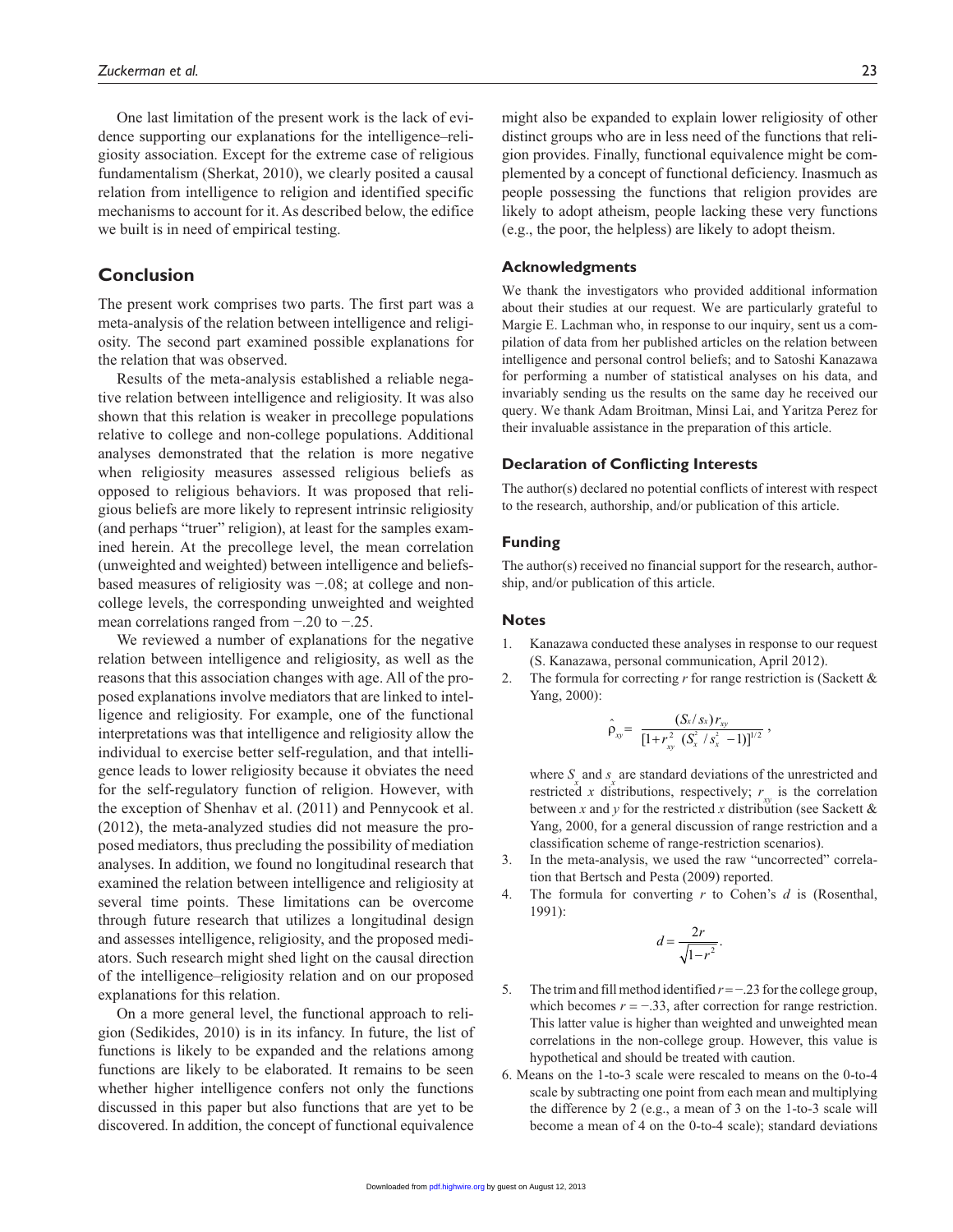of scores on the 1-to-3 scale were multiplied by 2 to accomplish the same rescaling procedure.

7. Note also the paradox that our emphasis on intrinsic religiosity creates. On one hand, we suggest that it is intrinsic religiosity (aka religious beliefs) that provides the functions common to religiosity and intelligence. On the other hand, any discussion of the functions that religion may provide, treats religiosity as extrinsic rather than intrinsic. Additional complications arise because of the proposed distinction between two forms of extrinsic religiosity—social extrinsic orientation (attainment of social benefits) and personal extrinsic orientation (overcoming personal problems; Gorsuch &McPherson, 1989). Interestingly, Flere and Lavric (2008) showed that in religious groups other than American Protestant sample, personal extrinsic and intrinsic religious orientations form a single dimension that is distinct from social extrinsic orientation. Clearly, intrinsic and extrinsic religious orientations are not as distinct as they appeared to be in Allport and Ross's (1967) original conceptualization.

#### **References**

- Ackerman, P., Beier, M. E., & Boyle, M. O. (2005). Working memory and intelligence: The same or different constructs? *Psychological Bulletin*, *131*, 30-60.
- Allport, G. W., & Ross, J. M. (1967). Personal religious orientation and prejudice. *Journal of Personality and Social Psychology*, *5*, 432-433. doi:10.1037/h0021212
- Argue, A., Johnson, D. R., & White, L. K. (1999). Age and religiosity: Evidence from a three-wave panel analysis. *Journal for the Scientific Study of Religion*, *38*, 423-435. doi:10.2307/1387762
- Argyle, M. (1958). *Religious behaviour*. London, England: Routledge.
- Argyle, M., & Beit-Hallahmi, B. (1975). *The social psychology of religion*. London, England: Routledge.
- Arnett, J. J. (1997). Young people's conceptions of the transition to adulthood. *Youth & Society*, *29*, 3-23. doi:10.1177/00441 18X97029001001
- Arnett, J. J. (1998). Learning to stand alone: The contemporary American transition to adulthood in cultural and historical context. *Human Development*, *41*, 295-315. doi:10.1159/000022591
- Arnett, J. J., & Jensen, L. A. (2002). A congregation of one: Individualized religious beliefs among emerging adults. *Journal of Adolescent Research*, *17*, 451-467. doi:10.1177/0743558402175002
- Atran, S., & Norenzayan, A. (2004). Religion's evolutionary landscape: Counterintuition, commitment, compassion, communion. *Behavioral & Brain Science*, *27*, 713-770. doi:10.1017/ S0140525X04000172
- Bandura, A. (1997). *Self-efficacy: The exercise of control*. New York, NY: Freeman.
- Barratt, E. S. (1985). Impulsiveness substraints: Arousal and information processing. In J. T. Spence, & C. E. Izard (Eds.), *Motivations, emotions and personality* (pp. 137-146). North Holland, Netherlands: Elsevier.
- Barrett, J. L. (2004). *Why would anyone believe in God?* Walnut Creek, CA: Alta Mira Press.
- Batson, C. D., Schoenrade, P., & Ventis, W. L. (1993). *Religion and the individual: A social-psychological perspective*. New York, NY: Oxford University Press.
- Beckwith, B. P. (1986). The effect of intelligence on religious faith. *Free Inquiry*, *6*, 46-53.
- Beit-Hallahmi, B., & Argyle, M. (1997). *The psychology of religious behavior, belief, and experience*. New York, NY: Routledge.
- Bell, P. (2002, February). Would you believe it? *Mensa Magazine*, 12-13. Retrieved from www.us.mensa.org/bulletin
- \*Bender, I. E. (1968). A longitudinal study of church attenders and nonattenders. *Journal for the Scientific Study of Religion*, *7*, 230-237. doi:10.2307/1384630
- Bering, J. M. (2006). The folk psychology of souls. *Behavioral & Brain Sciences*, *29*, 453-462. doi:10.1017/S0140525X0 6009101
- \*Bertsch, S., & Pesta, B. J. (2009). The wonderlic personnel test and elementary cognitive tasks as predictors of religious sectarianism, scriptural acceptance and religious questioning. *Intelligence*, *37*, 231-237. doi:10.1016/j.intell.2008.10.003
- \*Blanchard-Fields, F., Hertzog, C., Stein, R., & Pak, R. (2001). Beyond a stereotyped view of older adults' traditional family values. *Psychology and Aging*, *16*, 483-496. doi:10.1037/0882- 7974.16.3.483
- Blazys, G. (2009). *Personality, intelligence, and marital outcomes* (Working Paper). University of Washington.
- Block, J. H., & Block, J. (1980). The role of ego-control and egoresiliency in the organization of behavior. In W. A. Collins (Ed.), *Minnesota symposium on child psychology* (Vol. *13*, pp. 39-101). Hillsdale, NJ: Lawrence Erlbaum.
- \*Bloodgood, J. M., Turnley, W. H., & Mudrack, P. (2008). The influence of ethics instruction, religiosity, and intelligence on cheating behavior. *Journal of Business Ethics*, *82*, 557-571. doi:10.1007/s10551-007-9576-0
- Bloom, P. (2007). Religion is natural. *Developmental Science*, *10*, 147-151. doi:10.1111/j.1467-7687.2007.00577.x
- Borenstein, M., Hedges, L. V., Higgins, J. P. T., & Rothstein, H. R. (2005). Comprehensive meta-analysis, Version 2. Englewood, NJ: Biostat.
- Bowlby, J. (1980). *Attachment and loss: Vol. 3. Loss*. New York, NY: Basic Books.
- Boyer, P. (2001). *Religion explained: The evolutionary origin of religious thought*. New York, NY: Basic Books.
- Bremner, R. H., Koole, S. L., & Bushman, B. J. (2011). "Pray for those who mistreat you": Effects of prayer on anger and aggression. *Personality and Social Psychology Bulletin*, *37*, 830-837. doi:10.1177/0146167211402215
- \*Brown, D. G., & Lowe, W. L. (1951). Religious beliefs and personality characteristics of college students. *The Journal of Social Psychology*, *33*, 103-129. doi:10.1080/00224545.1951 .9921803
- Brown, S. L., Nesse, R. M., House, J. S., & Utz, R. L. (2004). Religion and emotional compensation: Results from a prospective study of widowhood. *Personality and Social Psychology Bulletin*, *30*, 1165-1174. doi:10.1177/0146167204263752
- Campitelli, G., & Labollita, M. (2010). Correlations of cognitive reflection with judgements and choices. *Judgment and Decision Making*, *5*, 182-191.
- \*Carlson, H. B. (1934). Attitudes of undergraduate students. *The Journal of Social Psychology*, *5*, 202-213. doi:10.1080/00224 545.1934.9919448
- \*Carothers, S. S., Borkowski, J. G., Burke Lefever, J., & Whitman, T. L. (2005). Religiosity and the socioemotional adjustment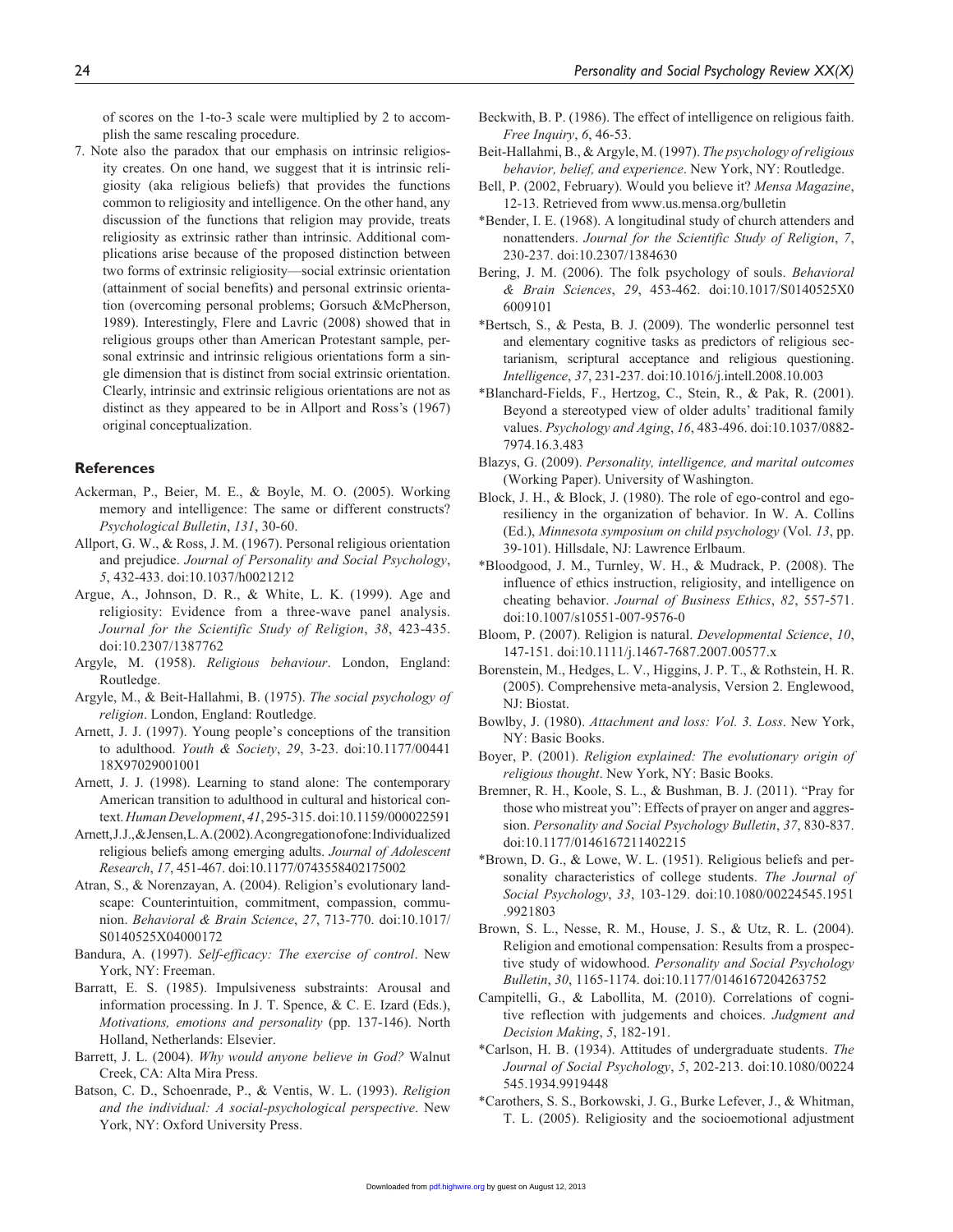of adolescent mothers and their children. *Journal of Family Psychology*, *19*, 263-275. doi:10.1037/0893-3200.19.2.263

- Carroll, J. B. (1993). *Human cognitive abilities: A survey of factor analytic studies*. Cambridge, UK: Cambridge University Press.
- Cavalli-Sforza, L. L., Feldman, M. W., Chen, K. H., & Dornbusch, S. M. (1982). Theory and observation in cultural transmission. *Science*, *218*, 19-27. doi:10.1126/science.7123211
- \*Ciesielski-Kaiser, H. A. (2005). *Religious identity development and personality* (Unpublished doctoral dissertation). Southern Illinois University Carbondale, Carbondale.
- Cohen, A. B., Hall, D. E., Koenig, H. G., & Meador, K. G. (2005). Social versus individual motivation: Implications for normative definitions of religious orientation. *Personality and Social Psychology Review*, *9*, 48-61. doi:10.1207/ s15327957pspr0901\_4
- Cokely, E. T., & Kelley, C. M. (2009). Cognitive abilities and superior decision making under risk: A protocol analysis and process model evaluation. *Judgment and Decision Making*, *4*, 20-33.
- \*Corey, S. M. (1940). Changes in the opinions of female students after one year at a university. *The Journal of Social Psychology*, *11*, 341-351. doi:10.1080/00224545.1940.9918754
- \*Cottone, J., Drucker, P., & Javier, R. A. (2007). Predictors of moral reasoning: Components of executive functioning and aspects of religiosity. *Journal for the Scientific Study of Religion*, *46*, 37-53. doi:10.1111/j.1468-5906.2007.00339.x
- Coyle, T. R., & Pillow, D. R. (2008). SAT and ACT predict college GPA after removing g. *Intelligence*, *36*, 719-729. doi:10.1016/j. intell.2008.05.001
- \*Crossman, A. M. (2001). *Predicting suggestability: The role of individual differences and socialization* (Unpublished doctoral dissertation). Cornell University, Ithaca, NY.
- Deary, I. J., Strand, S., Smith, P., & Fernandes, C. (2007). Intelligence and educational achievement. *Intelligence*, *35*, 13- 21. doi:10.1016/j.intell.2006.02.001
- De Haan, L. G., & Schulenberg, J. (1997). The covariation of religion and politics during the transition to young adulthood: Challenging global identity assumptions. *Journal of Adolescence*, *20*, 527-552. doi:10.1006/jado.1997.0108
- \*Deptula, D. P., Henry, D. B., Shoeny, M. E., & Slavick, J. T. (2006). Adolescent sexual behavior and attitudes: A costs and benefits approach. *Journal of Adolescent Health*, *38*, 35-43. doi:10.1016/j.jadohealth.2004.08.026
- de Wit, H., Flory, J. D., Acheson, A., McCloskey, M., & Manuck, S. B. (2007). IQ and non-planning impulsivity are independently associated with delay discounting in middle-aged adults. *Personality and Individual Differences*, *42*, 111-121. doi:10.1016/j.paid.2006.06.026
- \*Dodrill, C. B. (1976). Brain functions of Christians and non-Christians. *Journal of Psychology & Theology*, *4*, 280-285.
- Dolan, M., & Fullam, R. (2004). Behavioural and psychometric measures of impulsivity in a personality disordered population. *The Journal of Forensic Psychiatry & Psychology*, *15*, 426- 450. doi:10.1080/14789940410001721048
- Dom, G., De Wilde, B., Hulstijn, W., & Sabbe, B. (2007). Dimensions of impulsive behavior in abstinent alcoholics. *Personality and Individual Differences*, *42*, 465-476. doi:10.1016/j.paid.2006.08.007
- D'Onofrio, B. M., Eaves, L. J., Murrelle, L., Maes, H. H., & Spilka, B. (1999). Understanding biological and social influences on religious affiliation, attitudes, and behaviors: A behavior genetic perspective. *Journal of Personality*, *67*, 953-984. doi:10.1111/1467-6494.00079
- \*Dreger, R. M. (1952). Some personality correlates of religious attitudes, as determined by projective techniques. *Psychological Monographs: General and Applied*, *66*, 1-18. doi:10.1037/ h0093604
- Dronkers, T. (2002). Bestaat er en samenhang tussen echtscheiding en intelligentie? [Is there a relation between divorce and intelligence?]. *Mens en Maatschappij*, *77*, 25-42.
- Duval, S., & Tweedie, R. (2000). Trim and fill: A simple funnelplot-based method of testing and adjusting for publication bias in meta-analysis. *Biometrics*, *56*, 455-463. doi:10.1111/j.0006- 341X.2000.00455.x
- Epley, N., Akalis, S., Waytz, A., & Cacioppo, J. T. (2008). Creating social connection through inferential reproduction: Loneliness and perceived agency in gadgets, gods, and greyhounds. *Psychological Science*, *19*, 114-120. doi:10.1111/j.1467- 9280.2008.02056.x
- Epstein, S. (1994). Integration of the cognitive and psychodynamic unconscious. *American Psychologist*, *49*, 709-724. doi:10.1037/0003-066X.49.8.709
- Exline, J. J. (2002). Stumbling blocks on the religious road: Fractured relationships, nagging vices, and the inner struggle to believe. *Psychological Inquiry*, *13*, 182-189. doi:10.1207/ S15327965PLI1303\_03
- \*Feather, N. T. (1964). Acceptance and rejection of arguments in relation to attitude strength, critical ability, and intolerance of inconsistency. *Journal of Abnormal and Social Psychology*, *69*, 127-136. doi:10.1037/h0046290
- \*Feather, N. T. (1967). Evaluation of religious and neutral arguments in religious and atheist student groups. *Australian Journal of Psychology*, *19*, 3-12. doi:10.1080/00049536708255556
- Feingold, A. (1983). The validity of the information and vocabulary subtests of the WAIS for predicting college achievement. *Educational and Psychological Measurement*, *43*, 1127-1131. doi:10.1177/001316448304300422
- Flere, S., & Lavric, M. (2008). Is intrinsic religious orientation a culturally specific American Protestant concept? The fusion of intrinsic and extrinsic religious orientation among non-Protestants. *European Journal of Social Psychology*, *38*, 521-530. doi:10.1002/ejsp.437
- \*Foy, D. W. (1975). *A study of the relationship between intelligence, religiosity and locus of control* (Unpublished doctoral dissertation). University of Southern Mississippi, Hattiesburg.
- \*Francis, L. J. (1979). School influence and pupil attitude towards religion. *British Journal of Educational Psychology*, *49*, 107- 123. doi:10.1111/j.2044-8279.1979.tb02405.x
- \*Francis, L. J. (1997). Personal and social correlates of the "closed mind" among 16 year old adolescents in England. *Educational Studies*, *23*, 429-437. doi:10.1080/0305569970230308
- \*Francis, L. J. (1998). The relationship between intelligence and religiosity among 15-16 year olds. *Mental Health, Religion and Culture*, *1*, 185-196. doi:10.1080/13674679808406508
- \*Francis, L. J., Pearson, P. R., & Stubbs, M. T. (1985). Personality and religion among low ability children in residential special schools. *The British Journal of Mental Subnormality*, *31*, 41-45.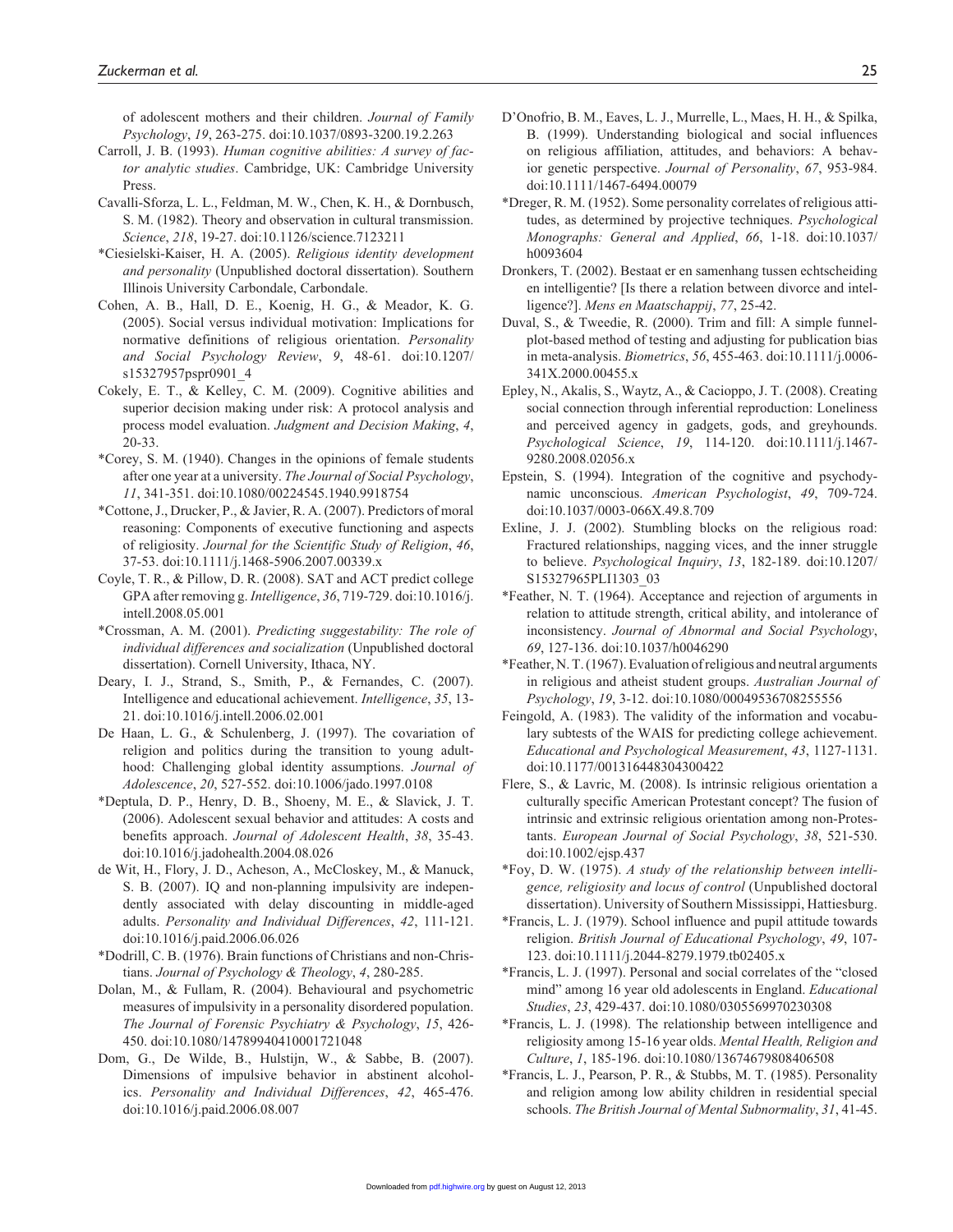- \*Franzblau, A. N. (1934). *Religious belief and character among Jewish adolescents*. New York, NY: Teachers College, Columbia University Bureau of Publications.
- Frederick, S. (2005). Cognitive reflection and decision making. *Journal of Economic Perspectives*, *19*, 25-42. doi:10.1257/089533005775196732
- Frey, M. C., & Detterman, D. K. (2004). Scholastic assessment or g? The relationship between the Scholastic Assessment Test and general cognitive ability. *Psychological Science*, *15*, 373- 378. doi:10.1111/j.0956-7976.2004.00687.x
- Funk, R. B., & Willits, F. K. (1987). College attendance and attitude change: A panel study, 1970-81. *Sociology of Education*, *60*, 224-231. doi:10.2307/2112558
- Gabriel, M. T., Critelli, J. W., & Ee, J. S. (1994). Narcissistic illusions in self-evaluations of intelligence and attractiveness. *Journal of Personality*, *62*, 143-155. doi:10.1111/j.1467-6494.1994. tb00798.x
- \*Gallup Organization. (1965). *Gallup/Catholic digest poll #671: Religion in America* [Data file]. Available from http://www. ropercenter.uconn.edu/
- \*Gallup Organization. (1986). *Gallup poll #1986-848: Elections* [Data file]. Available from http://www.ropercenter.uconn. edu/
- Gervais, W. M., & Henrich, J. (2010). The Zeus problem: Why representational content biases cannot explain faith in gods. *Journal of Cognition and Culture*, *10*, 383-389. doi:10.1163/ 156853710X531249
- Gervais, W. M., & Norenzayan, A. (2012a). Analytic thinking promotes religious disbelief. *Science*, *336*, 493-496. doi:10.1126/ science.1215647
- Gervais, W. M., & Norenzayan, A. (2012b). Reminders of secular authority reduce believers' distrust of atheists. *Psychological Science*. Advance online publication.
- Gervais, W. M., Shariff, A. F., & Norenzayan, A. (2011). Do you believe in atheists? Distrust is central to anti-atheist prejudice. *Journal of Personality and Social Psychology*, *101*, 1189- 1206. doi:10.1037/a0025882
- Gervais, W. M., Willard, A., Norenzayan, A., & Henrich, J. (2011). The cultural transmission of faith: Why natural intuitions and memory biases are necessary, but insufficient, to explain religious belief. *Religion*, *41*, 389-410. doi:10.1080/00487 21X.2011.604510
- Gibson, H. M., Francis, L. J., & Pearson, P. R. (1990). The relationship between social class and attitude toward Christianity among fourteen and fifteen-year old adolescents. *Personality and Individual Differences*, *11*, 631-635. doi:10.1016/0191-8869(90)90046-T
- \*Gilliland, A. R. (1940). The attitude of college students toward God and the church. *The Journal of Social Psychology*, *11*, 11- 18. doi:10.1080/00224545.1940.9918729
- Gorsuch, R. L. (1988). Psychology of religion. *Annual Review of Psychology*, *39*, 201-221. doi:10.1146/annurev. ps.39.020188.001221
- Gorsuch, R. L., & McPherson, S. E. (1989). Intrinsic/Extrinsic Measurement: I/E-Revised and Single-Item Scales. *Journal for the Scientific Study of Religion*, *28*, 348-354.
- Gottfredson, L. S. (1997). Mainstream science on intelligence: An editorial with 52 signatories, history, and bibliography. *Intelligence*, *24*, 13-23. doi:10.1016/S0160-2896(97)90011-8
- \*Gragg, D. B. (1942). Religious attitudes of denominational college students. *The Journal of Social Psychology*, *15*, 245-254. doi:1 0.1080/00224545.1942.9921534
- Graham, J., & Haidt, J. (2010). Beyond beliefs: Religions bind individuals into moral communities. *Personality and Social Psychology Review*, *14*, 140-150. doi:10.1177/1088868309353415
- Granqvist, P., Mikulincer, M., & Shaver, P. R. (2010). Religion as attachment: Normative processes and individual differences. *Personality and Social Psychology Review*, *14*, 49-59. doi:10.1177/1088868309348618
- Greene, A. L., Wheatley, S. M., & Aldava, J. F. I. V. (1992). Stages on life's way: Adolescents' implicit theories of the life course. *Journal of Adolescent Research*, *7*, 364-381. doi:10.1177/074355489273006
- Grover, D. R., & Hertzog, C. (1991). Relationships between intellectual control beliefs and psychometric intelligence in adulthood. *Journal of Gerontology*, *46*, 109-115.
- Gudjonsson, G. H. (1987). A parallel form of the Gudjonsson Suggestibility Scale. *British Journal of Clinical Psychology*, *26*, 215-221.
- Gudjonsson, G. H., & Clare, I. C. H. (1995). The relationship between confabulation and intellectual ability, memory, interrogative suggestibility and acquiescence. *Personality and Individual Differences*, *19*, 333-338.
- Guthrie, S. (1993). *Faces in the crowd: A new theory of religion*. New York, NY: Oxford University Press.
- \*Hadden, J. K. (1963). An analysis of some factors associated with religion and political affiliation in a college population. *Journal for the Scientific Study of Religion*, *2*, 209-216. doi:10.2307/1385072
- Hall, D. L., Matz, D. C., & Wood, W. (2010). Why don't we practice what we preach? A meta-analytic review of religious racism. *Personality and Social Psychology Review*, *14*, 126-139. doi:10.1177/1088868309352179
- Harris, J. A. (2004). Measured intelligence, achievement, openness to experience, and creativity. *Personality and Individual Differences*, *36*, 913-929. doi:10.1016/S0191-8869(03)00161-2
- Hedges, L. V., & Vevea, J. L. (1998). Fixed-and random-effects models in meta-analysis. *Psychological Methods*, *3*, 486-504. doi:10.1037/1082-989X.3.4.486
- Herrnstein, R. J., & Murray, C. (1994). *The bell curve: Intelligence and class structure in American life*. New York, NY: Free Press.
- \*Hoge, D. R. (1969). *College student's religion: A study of trends in attitudes and behavior* (Unpublished doctoral dissertation). Harvard University, Cambridge, MA.
- Hoge, D. R. (1974). *Commitment on campus: Changes in religion and values over five decades*. Philadelphia, PA: Westminster Press.
- Hoge, D. R., Johnson, B., & Luidens, D. A. (1993). Determinants of church involvement of young adults who grew up in Presbyterian churches. *Journal for the Scientific Study of Religion*, *32*, 242-255. doi:10.2307/1386663
- Hoge, D. R., Petrillo, G. H., & Smith, E. I. (1982). Transmission of religious and social values from parents to teenage children. *Journal of Marriage and Family*, *44*, 569-580. doi:10.2307/351580
- Holahan, C. K., & Sears, R. R. (1995). *The gifted group in later maturity*. Stanford, CA: Stanford University Press.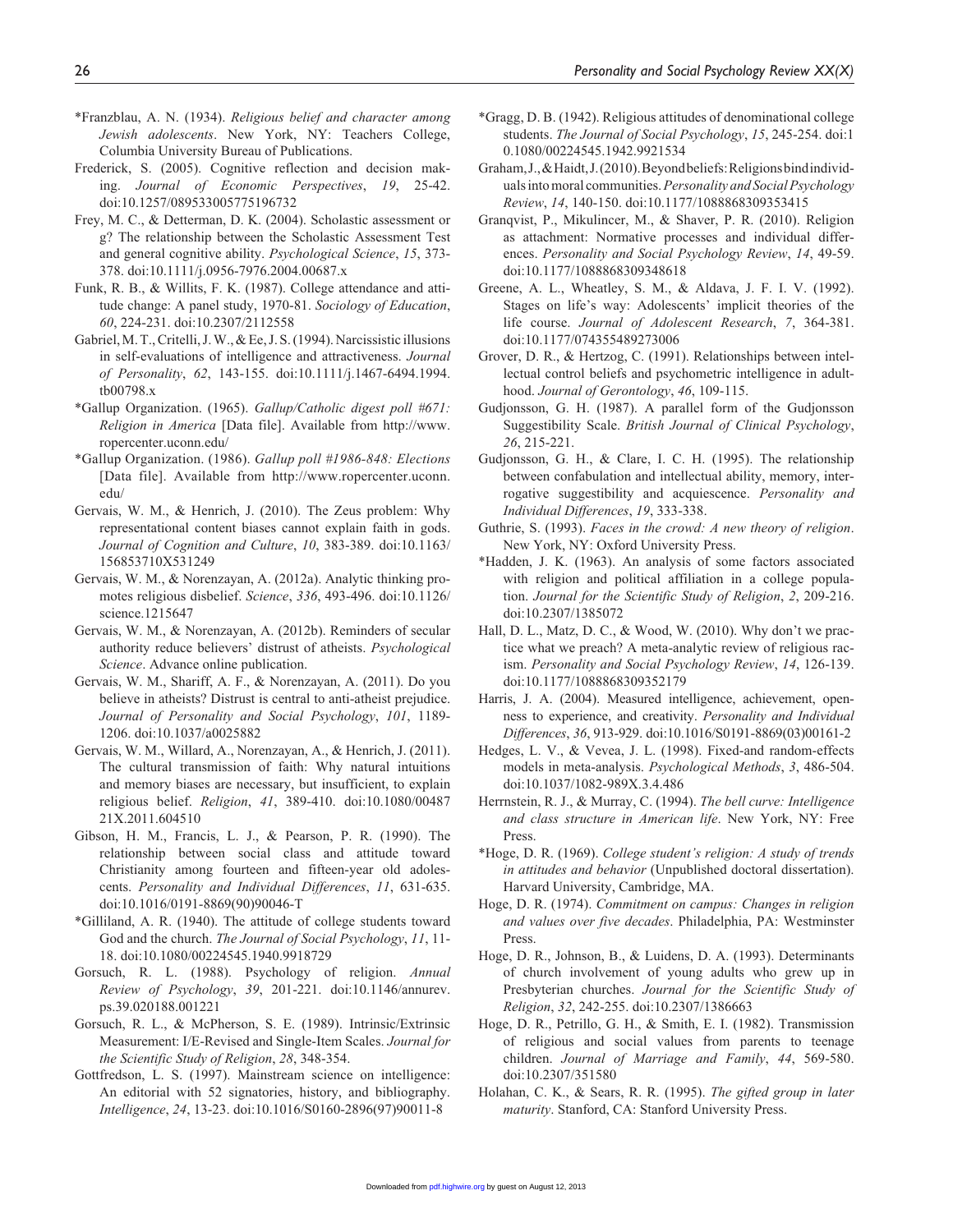- Holley, P., Yabiku, S., & Benin, M. (2006). The relationship between intelligence and divorce. *Journal of Family Issues*, *27*, 1723-1748. doi:10.1177/0192513X06291887
- \*Horowitz, J. L., & Garber, J. (2003). Relation of intelligence and religiosity to depressive disorders in offspring of depressed and nondepressed mothers. *Journal of the American Academy of Child & Adolescent Psychiatry*, *42*, 578-586. doi:10.1097/01. CHI.0000046831.09750.03
- \*Howells, T. H. (1928). A comparative study of those who accept as against those who reject religious authority. *University of Iowa Studies in Character*, *2*, 1-80.
- Hunsberger, B. (1978). The religiosity of college students: Stability and change over years at university. *Journal for the Scientific Study of Religion*, *17*, 159-164. doi:10.2307/1386159
- Hunt, E. (2011). *Human intelligence*. New York, NY: Cambridge University Press.
- Ingersoll-Dayton, B., Krause, N., & Morgan, D. (2002). Religious trajectories and transitions over the life course. *International Journal of Aging & Human Development*, *55*, 51-70. doi:10.2190/297Q-MRMV-27TE-VLFK
- \*Inzlicht, M., McGregor, I., Hirsh, J. B., & Nash, K. (2009). Neural markers of religious conviction. *Psychological Science*, *20*, 385-392. doi:10.1111/j.1467-9280.2009.02305.x
- Jensen, A. R. (1998). *The g factor: The science of mental ability*. Westport, CT: Praeger.
- Jones, H. E., & Bayley, N. (1941). The Berkeley Growth Study. *Child Development*, *12*, 167-173. doi:10.2307/1125347
- \*Jones, V. (1938). Attitudes of college students and the changes in such attitudes during four years in college. *Journal of Educational Psychology*, *29*, 14-25. doi:10.1037/h0055012
- Judge, T. A., Hurst, C., & Simon, L. S. (2009). Does it pay to be smart, attractive, or confident (or all three)? Relationships among general mental ability, physical attractiveness, core self-evaluations, and income. *Journal of Applied Psychology*, *94*, 742-755. doi:10.1037/a0015497
- Judge, T. A., Jackson, C. L., Shaw, J. C., Scott, B. A., & Rich, B. L. (2007). Self-efficacy and work-related performance: The integral role of individual differences. *Journal of Applied Psychology*, *92*, 107-127. doi:10.1037/0021-9010.92.1.107
- Kahneman, D. (2003). A perspective on judgment and choice: Mapping bounded rationality. *American Psychologist*, *58*, 697- 720. doi:10.1037/0003-066X.58.9.697
- Kanazawa, S. (2010a). Why liberals and atheists are more intelligent. *Social Psychology Quarterly*, *73*, 33-57. doi:10.1177/019027 2510361602
- Kanazawa, S. (2010b). Evolutionary psychology and intelligence research. *American Psychologist*, *65*, 279-289. doi:10.1037/ a0019378
- Kay, A. C., Gaucher, D., McGregor, I., & Nash, K. (2010). Religious belief as compensatory control. *Personality and Social Psychology Review*, *14*, 37-48. doi:10.1177/10888683 09353750
- Kay, A. C., Gaucher, D., Napier, J. L., Callan, M. J., & Laurin, K. (2008). God and the government: Testing a compensatory control mechanism for the support of external systems. *Journal of Personality and Social Psychology*, *95*, 18-35. doi:10.1037/0022-3514.95.1.18
- Kay, A. C., Moscovitch, D. A., & Laurin, K. (2010). Randomness, attributions of arousal, and belief in God. *Psychological Science*, *21*, 216-218. doi:10.1177/0956797609357750
- Kelemen, D. (2004). Are children "intuitive theists?" Reasoning about purpose and design in nature. *Psychological Science*, *15*, 295-301. doi:10.1111/j.0956-7976.2004.00672.x
- Kelemen, D., & Rosset, E. (2009). The human function compunction: Teleological explanations in adults. *Cognition*, *111*, 138- 143. doi:10.1016/j.cognition.2009.01.001
- Kirkpatrick, L. A. (1998). God as a substitute attachment figure: A longitudinal study of adult attachment style and religious changes in college students. *Personality and Social Psychology Bulletin*, *24*, 961-973. doi:10.1177/0146167298249004
- Kirkpatrick, L. A. (2005). *Attachment, evolution and the psychology of religion*. New York, NY: Guilford.
- Kirkpatrick, L. A., & Shaver, P. R. (1992). An attachmenttheoretical approach to romantic love and religious belief. *Personality and Social Psychology Bulletin*, *18*, 266-275. doi:10.1177/0146167292183002
- Kirkpatrick, L. A., Shillito, D. J., & Kellas, S. L. (1999). Loneliness, social support, and perceived relationships with God. *Journal of Social and Personal Relationships*, *16*, 513- 522. doi:10.1177/0265407599164006
- Koenig, K. A., Frey, M. C., & Detterman, D. K. (2008). ACT and general cognitive ability. *Intelligence*, *36*, 153-160. doi:10.1016/j.intell.2007.03.005
- Koenig, L. B., McGue, M., & Iacono, W. G. (2008). Stability and change in religiousness during emerging adulthood. *Developmental Psychology*, *44*, 532-543. doi:10.1037/0012- 1649.44.2.532
- Koole, S. L., McCullough, M. E., Kuhl, J., & Roelofsma, P. H. M. P. (2010). Why religion's burdens are light: From religiosity to implicit self-regulation. *Personality and Social Psychology Review*, *14*, 95-107. doi:10.1177/1088868309351109
- \*Kosa, J., & Schommer, C. O. (1961). Religious participation, religious knowledge, and scholastic aptitude: An empirical study. *Journal for the Scientific Study of Religion*, *1*, 88-97. doi:10.2307/1385179
- Lachman, M. E. (1983). Perceptions of intellectual aging? Antecedents or consequence of intellectual functioning? *Developmental Psychology*, *19*, 482-498. doi:10.1037/0012-1649.19.4.482
- Lachman, M. E., Baltes, P., Nesselroade, J. R., & Willis, S. L. (1982). Examination of personality-ability relationships in the elderly: The role of the contextual (interface) assessment mode. *Journal of Research in Personality*, *16*, 485-501. doi:10.1016/0092-6566(82)90007-1
- Larsen, L., Hartmann, P., & Nyborg, H. (2008). The stability of general intelligence from early childhood to middle-age. *Intelligence*, *36*, 29-34. doi:10.1016/j.intell.2007.01.001
- Larson, E. J., & Witham, L. (1998). Leading scientists still reject God. *Nature*, *394*, 313. doi:10.1038/28478
- Laurin, K., Kay, A. C., & Moscovitch, D. A. (2008). On the belief in god: Towards an understanding of the emotional substrates of compensatory control. *Journal of Experimental Social Psychology*, *44*, 1559-1562. doi:10.1016/j.jesp. 2008.07.007
- Lefkowitz, E. S. (2005). "Things have gotten better": Developmental changes among emerging adults after the transition to university. *Journal of Adolescent Research*, *20*, 40-63. doi:10.1177/0743558404271236
- Leuba, J. H. (1916). *The belief in God and immortality: A psychological, anthropological, and statistical study*. Boston, MA: Sherman, French.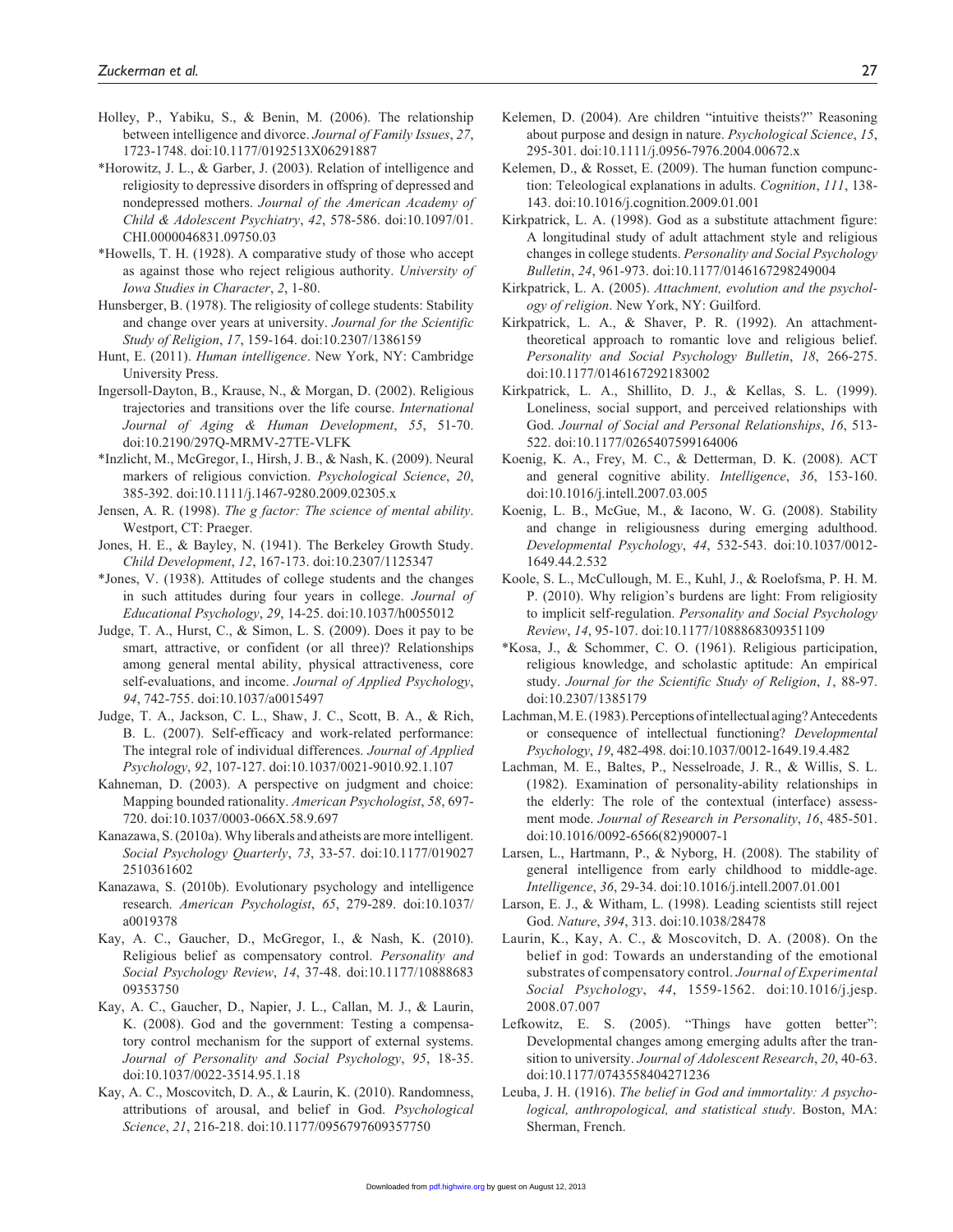- \*Lewis, G. J., Ritchie, S. J., & Bates, T. C. (2011). The relationship between intelligence and multiple domains of religious belief: Evidence from a large adult US sample. *Intelligence*, *39*, 468- 472. doi:10.1016/j.intell.2011.08.002
- Long, H. B. (1972). Differences between content conformity and visual conformity. *Adult Education Quarterly*, *12*, 282-290. doi:10.1177/074171367202200403
- Lynch, A. D., & Clark, P. (1985). Relationship of self-esteem, IQ, and task performance for a sample of USA undergraduates. *Psychological Reports*, *56*, 955-962. doi:10.2466/ pr0.1985.56.3.955
- Lynn, R., Harvey, J., & Nyborg, H. (2009). Average intelligence predicts atheism rates across 137 nations. *Intelligence*, *37*, 11- 15. doi:10.1016/j.intell.2008.03.004
- Madsen, G. E., & Vernon, G. M. (1983). Maintaining the faith during college: A study of campus religious group participation. *Review of Religious Research*, *25*, 127-141. doi:10.2307/3511490
- Martel, J., McKelvie, S. J., & Standing, L. (1987). Validity of an intuitive personality scale: Personal responsibility as a predictor of academic achievement. *Educational and Psychological Measurement*, *47*, 1153-1163. doi:10.1177/ 0013164487474033
- Mayer, J. D., Caruso, D. R., Panter, A. T., & Salovey, P. (2012). The growing significance of hot intelligence. *American Psychologist*, *67*, 502-503. doi:10.1037/a0029456
- Mayer, J. D., Caruso, D. R., & Salovey, P. (1999). Emotional intelligence meets traditional standards for an intelligence. *Intelligence*, *27*, 267-298. doi:10.1016/S0160-2896(99)00016-1
- \*McCullough, M. E., Enders, C. K., Brion, S. L., & Jain, A. R. (2005). The varieties of religious development in adulthood: A longitudinal investigation of religion and rational choice. *Journal of Personality and Social Psychology*, *89*, 78-89. doi:10.1037/0022-3514.89.1.78
- McCullough, M. E., & Willoughby, B. L. B. (2009). Religion, selfregulation, and self-control: Associations, explanations, and implications. *Psychological Bulletin*, *135*, 69-93. doi:10.1037/ a0014213
- McGregor, I., Haji, R., Nash, K. A., & Teper, R. (2008). Religious zeal and the uncertain self. *Basic and Applied Social Psychology*, *30*, 183-188. doi:10.1080/01973530802209251
- McGregor, I., Nash, K. A., & Prentice, M. (2009). *Religious conviction after uncertainty threat as reactive approach motivation: The eager chase of a transcendent tale?* Unpublished manuscript, York University, Toronto, Ontario, Canada.
- Meng, X.-L., Rosenthal, R., & Rubin, D. B. (1992). Comparing correlated correlation coefficients. *Psychological Bulletin*, *111*, 172-175. doi:10.1037/0033-2909.111.1.172
- Miller, L. M. S., & Lachman, M. E. (2000). Cognitive performance and the role of control beliefs in midlife. *Aging, Neuropsychology, and Cognition*, *7*, 69-85. doi:10.1076/1382-5585(200006)7:2;1– U;FT069
- Millet, K., & Dewitte, S. (2007). Non-conformity may be hidden driver behind relation. *British Medical Journal*, *334*, 327-328. doi:10.1136/bmj.39121.870139.1F
- Nisbett, R. E., Aronson, J., Blair, C., Dickens, W., Flynn, J., Halpern, D. F., & Turkheimer, E. (2012a). Group differences in IQ are best understood as environmental in origin. *American Psychologist*, *67*, 503-504. doi:10.1037/a0029772
- Nisbett, R. E., Aronson, J., Blair, C., Dickens, W., Flynn, J., Halpern, D. F., & Turkheimer, E. (2012b). Intelligence: New

findings and theoretical developments. *American Psychologist*, *67*, 130-159. doi:10.1037/a0026699

- \*Nokelainen, P., & Tirri, K. (2010). Role of motivation in the moral and religious judgment of mathematically gifted adolescents. *High Ability Studies*, *21*, 101-116. doi:10.1080/13598139.201 0.525343
- Norenzayan, A., & Gervais, W. M. (2012). The cultural evolution of religion. In E. Slingerland, & M. Collard (Eds.), *Creating consilience: Integrating the sciences and the humanities* (pp. 243-265). Oxford, UK: Oxford University Press.
- Norenzayan, A., Gervais, W. M., & Trzesniewski, K. H. (2012). Mentalizing deficits constrain belief in a personal God. *PLoS ONE*, 7(5), e36880.
- Nyborg, H. (2009). The intelligence-religiosity nexus: A representative study of white adolescent Americans. *Intelligence*, *37*, 81-93. doi:10.1016/j.intell.2008.08.003
- Obrecht, N. A., Chapman, G. B., & Gelman, R. (2009). An encounter frequency account of how experience affects likelihood estimation. *Memory & Cognition*, *37*, 632-643. doi:10.3758/ MC.37.5.632
- O'Connor, T. P., Hoge, D. R., & Alexander, E. (2002). The relative influence of youth and adult experiences on personal spirituality and church involvement. *Journal for the Scientific Study of Religion*, *41*, 723-732. doi:10.1111/1468-5906.00157
- Osborn, D. P. (2005). *A correlational study of conformity and intelligence* (master's thesis). Retrieved from ProQuest Dissertations and Theses Full Text Database. (Order No. 1427613)
- Pathare, S. S., & Kanekar, S. (1990). Self-esteem, intelligence and academic achievement of Indian college students in relation to their sex roles. *The Irish Journal of Psychology*, *11*, 31-40.
- Patton, J. H., Stanford, M. S., & Barratt, E. S. (1995). Factor structure of the Barratt Impulsiveness Scale. *Journal of Clinical Psychology*, *51*, 768-774. doi:10.1002/1097- 4679(199511)51:6<768::AID-JCLP2270510607>3.0.CO;2-1
- \*Pennycook, G., Cheyne, J. A., Seli, P., Koehler, D. J., & Fugelsang, J. A. (2012). Analytic cognitive style predicts religious and paranormal belief. *Cognition*, *123*, 335-346. doi:10.1016/j. cognition.2012.03.003
- Pesta, B. J., McDaniel, M. A., & Bertsch, S. (2010). Toward an index of well-being for the fifty U.S. states. *Intelligence*, *38*, 160-163. doi:10.1016/j.intell.2009.09.006
- Pesta, B. J., & Poznanski, P. J. (2008). Black-white differences on IQ and grades: The mediating role of elementary cognitive tasks. *Intelligence*, *36*, 323-329. doi:10.1016/j.intell.2007.07.004
- \*Poythress, N. G. (1975). Literal, antiliteral, and mythological religious orientations. *Journal for the Scientific Study of Religion*, *14*, 271-284. doi:10.2307/1384909
- Prenda, K. M., & Lachman, M. E. (2001). Planning for the future: A life management strategy for increasing control and life satisfaction in adulthood. *Psychology and Aging*, *16*, 206-216. doi:10.1037/0882-7974.16.2.206
- Quensel, C. T. E. (1958). The interrelations of marital status, fertility, family size and intelligence test scores. *Population Studies: A Journal of Demography*, *11*, 234-250. doi:10.2307/2172529
- Randolph-Seng, B., & Nielsen, M. E. (2007). Honesty: One effect of primed religious representations. *International Journal for the Psychology of Religion*, *17*, 303-315. doi:10.1080/10508610701572812
- \*Räsänen, A., Tirri, K., & Nokelainen, P. (2006). The moral and religious reasoning of gifted adolescence. In K. Tirri (Ed.),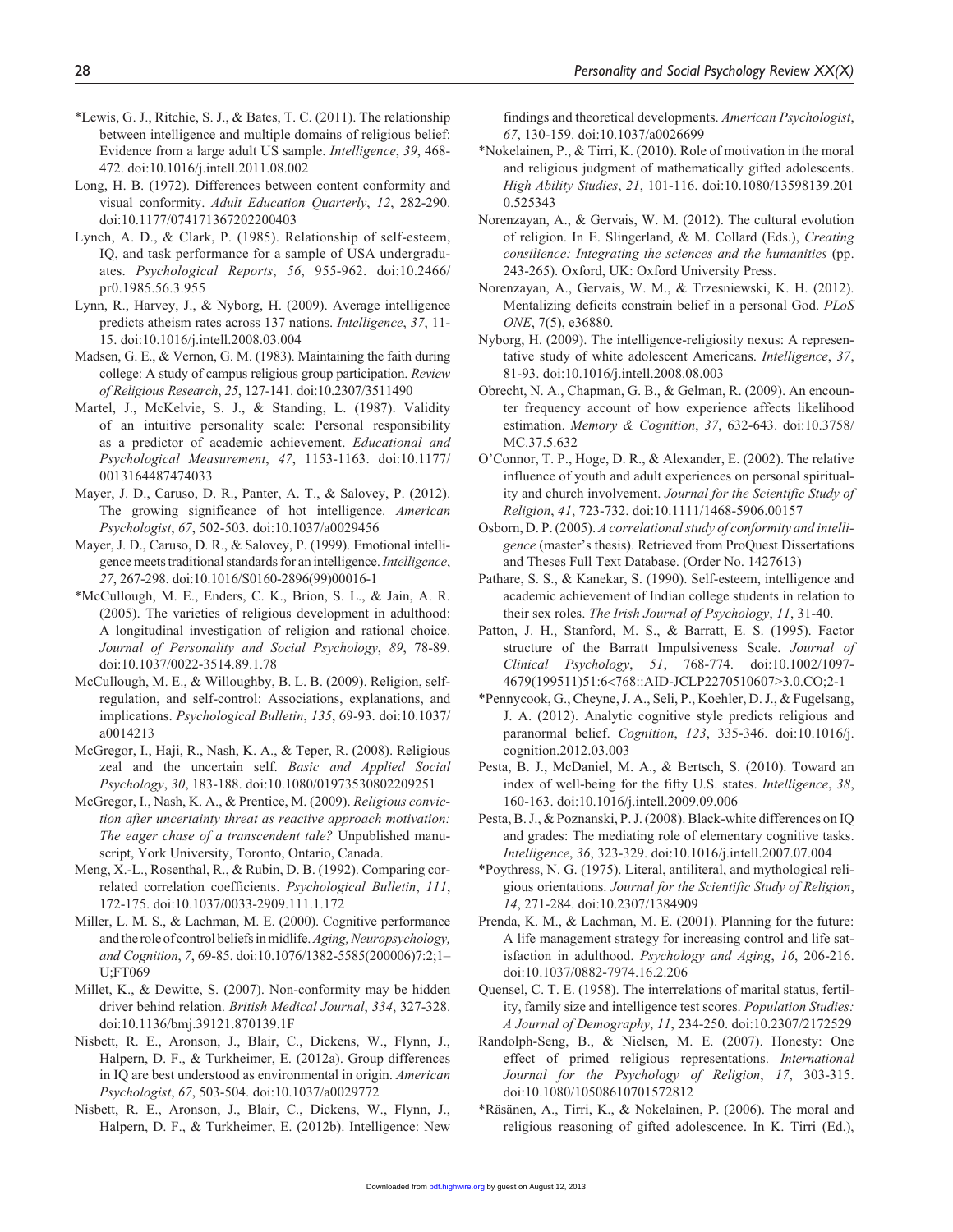*Nordic perspectives on religion, spirituality and identity* (pp. 97-111). Helsinki, Finland: University of Helsinki.

- Reeve, C. L. (2009). Expanding the g-nexus: Further evidence regarding the relations among national IQ, religiosity and national health outcomes. *Intelligence*, *37*, 495-505. doi:10.1016/j.intell.2009.06.003
- Reeve, C. L., & Basalik, D. (2011). A state level investigation of the associations among intellectual capital, religiosity and reproductive health. *Intelligence*, *39*, 64-73. doi:10.1016/j. intell.2010.09.007
- Reiss, S. (2004). The sixteen strivings for God. *Zygon*, *39*, 303-320. doi:10.1111/j.1467-9744.2004.00575
- Rhodes, N., & Wood, W. (1992). Self-esteem and intelligence affect influenceability: The mediating role of message reception. *Psychological Bulletin*, *111*, 156-171. doi:10.1037/0033- 2909.111.1.156
- Richards, M. (2002). IQ and the wealth of nations: Richard Lynn and Tatu Vanhanen. *Intelligence*, *30*, 574-576.
- Ridgell, S. D., & Lounsbury, J. W. (2004). Predicting academic success: General intelligence, "Big Five" personality traits, and work drive. *College Student Journal*, *38*, 607-618.
- Rosenthal, R. (1991). *Meta-analytic procedures for social research* (Rev. ed.). Newbury Park, CA: SAGE.
- Rosenthal, R. (1995). Writing meta-analytic reviews. *Psychological Bulletin*, *118*, 183-192. doi:10.1037/0033-2909.118.2.183
- Rounding, K., Lee, A., Jacobson, J. A., & Ji, L. (2012). Religion replenishes self-control. *Psychological Science*, *23*, 635-642. doi:10.1177/0956797611431987
- Sackett, P. R., Kuncel, N. R., Arneson, J. J., Cooper, S. R., & Waters, S. D. (2009). *Socioeconomic status and the relationship between SAT and freshman GPA: An analysis of data from 41 colleges and universities* (College Board Research Report No. 2009-1). New York, NY: The College Board.
- Sackett, P. R., & Yang, H. (2000). Correction for range restriction: An expanded typology. *Journal of Applied Psychology*, *85*, 112-118.
- \*Salter, C. A., & Routledge, L. M. (1974). Intelligence and belief in the supernatural. *Psychological Reports*, *34*, 299-302. doi:10.2466/pr0.1974.34.1.299
- \*Saroglou, V., & Fiasse, L. (2003). Birth order, personality, and religion: A study among young adults from a three-sibling family. *Personality and Individual Differences*, *35*, 19-29. doi:10.1016/S0191-8869(02)00137-X
- \*Saroglou, V., & Scariot, C. (2002). Humor Styles Questionnaire: Personality and educational correlates in Belgian high school and college students. *European Journal of Personality*, *16*, 43- 54. doi:10.1002/per.430
- Schermer, J. A., & Vernon, P. A. (2010). The correlation between general intelligence (g), a general factor of personality (GFP), and social desirability. *Personality and Individual Differences*, *48*, 187-189. doi:10.1016/j.paid.2009.10.003
- Schmidt, F. L., Oh, I.-S., & Hayes, T. L. (2009). Fixed-versus random-effects models in meta-analysis: Model properties and an empirical comparison of differences in results. *British Journal of Mathematical and Statistical Psychology*, *62*, 97-128. doi:1 0.1348/000711007X255327
- Sedikides, C. (2010). Why does religiosity persist? *Personality and Social Psychology Review*, *14*, 3-16. doi:10.1177/ 1088868309352323
- Sedikides, C., & Gebauer, J. E. (2010). Religiosity as self-enhancement: A meta-analysis of the relation between socially desirable responding and religiosity. *Personality and Social Psychology Review*, *14*, 17-36. doi:10.1177/1088868309351002
- Shamosh, N. A., & Gray, J. R. (2008). Delay discounting and intelligence: A meta-analysis. *Intelligence*, *36*, 289-305. doi:10.1016/j.intell.2007.09.004
- \*Shenhav, A., Rand, D. G., & Greene, J. D. (2012). Divine intuition: Cognitive style influences belief in God. *Journal of Experimental Psychology: General*, *141*, 423-428. doi:10.1037/ a0025391
- Sherkat, D. E. (1998). Counterculture or continuity: Competing influences on baby boomers' religious orientation and participation. *Social Forces*, *76*, 1087-1114. doi:10.2307/ 3005704
- \*Sherkat, D. E. (2010). Religion and verbal ability. *Social Science Research*, *39*, 2-13. doi:10.1016/j.ssresearch.2009.05.007
- \*Sherkat, D. E. (2011). Religion and scientific literacy in the United States. *Social Science Quarterly*, *92*, 1134-1150. doi:10.1111/ j.1540-6237.2011.00811.x
- Sherkat, D. E., & Wilson, J. (1995). Preferences, constraints, and choices in religious markets: An examination of religious switching and apostasy. *Social Forces*, *73*, 993-1026. doi:10.2307/2580555
- \*Sinclair, R. D. (1928). A comparative study of those who report the experience of the divine presence and those who do not. *University of Iowa Studies in Character*, *2*, 1-62.
- Smith, S., Murphy, D. B., & Wheeler, L. S. (1964). Relations of intelligence and authoritarianism to behavioral contagion and conformity. *Psychological Reports*, *14*, 248. doi:10.2466/ pr0.1964.14.1.248
- \*Southern, M. L., & Plant, W. T. (1968). Personality characteristics of very bright adults. *The Journal of Social Psychology*, *75*, 119-126.
- Spearman, C. (1904). General intelligence, objectively determined and measured. *American Journal of Psychology*, *15*, 201-292. doi:10.2307/1412107
- Stanovich, K. E., & West, R. F. (2000). Individual differences in reasoning: Implications for the rationality debate? *Behavioral & Brain Sciences*, *23*, 645-655. doi:10.1017/ S0140525X00003435
- \*Stanovich, K. E., & West, R. F. (2007). Natural myside bias is independent of cognitive ability. *Thinking & Reasoning*, *13*, 225-247. doi:10.1080/13546780600780796
- Stanovich, K. E., & West, R. F. (2008). On the relative independence of thinking biases and cognitive ability. *Journal of Personality and Social Psychology*, *94*, 672-695. doi:10.1037/0022- 3514.94.4.672
- Stark, R. (2002). Physiology and faith: Addressing the "universal" gender difference in religious commitment. *Journal for the Scientific Study of Religion*, *41*, 495-507.
- Sternberg, R. J. (1999). The theory of successful intelligence. *Review of General Psychology*, *3*, 292-316. doi:10.1037/1089- 2680.3.4.292
- Sternberg, R. J. (2006). The rainbow project: Enhancing the SAT through assessment of analytical, practical, and creative skills. *Intelligence*, *34*, 321-350. doi:10.1016/j.intell.2006.01.002
- Stolzenberg, R. M., Blair-Loy, M., & Waite, L. J. (1995). Religious participation in early adulthood: Age and family life cycle